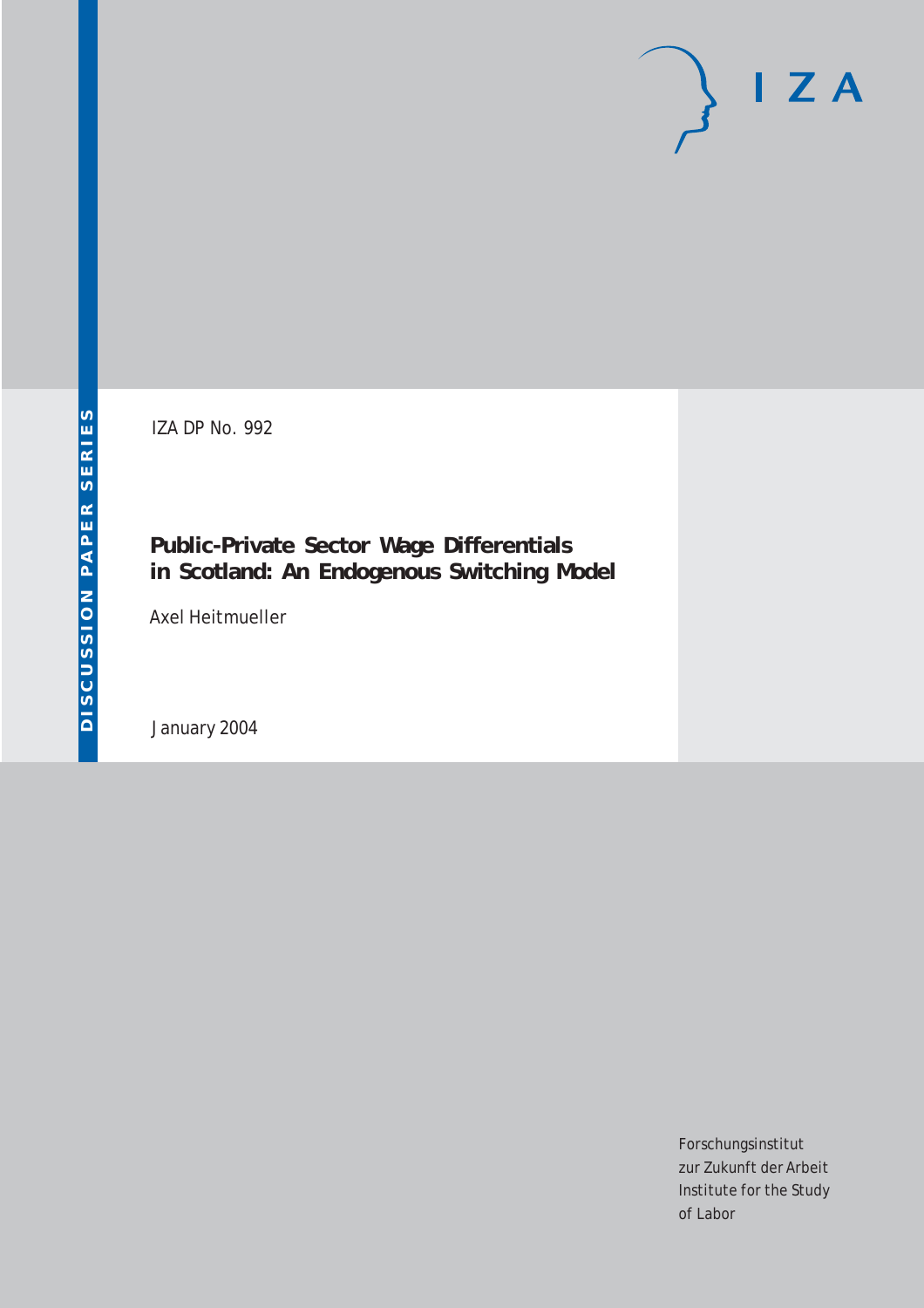# **Public-Private Sector Wage Differentials in Scotland: An Endogenous Switching Model**

### **Axel Heitmueller**

*CERT Edinburgh and IZA Bonn* 

Discussion Paper No. 992 January 2004

IZA

P.O. Box 7240 D-53072 Bonn Germany

 $Tel + 49-228-3894-0$ Fax: +49-228-3894-210 Email: [iza@iza.org](mailto:iza@iza.org)

This Discussion Paper is issued within the framework of IZA's research area *General Labor Economics.* Any opinions expressed here are those of the author(s) and not those of the institute. Research disseminated by IZA may include views on policy, but the institute itself takes no institutional policy positions.

The Institute for the Study of Labor (IZA) in Bonn is a local and virtual international research center and a place of communication between science, politics and business. IZA is an independent, nonprofit limited liability company (Gesellschaft mit beschränkter Haftung) supported by Deutsche Post World Net. The center is associated with the University of Bonn and offers a stimulating research environment through its research networks, research support, and visitors and doctoral programs. IZA engages in (i) original and internationally competitive research in all fields of labor economics, (ii) development of policy concepts, and (iii) dissemination of research results and concepts to the interested public. The current research program deals with (1) mobility and flexibility of labor, (2) internationalization of labor markets, (3) welfare state and labor market, (4) labor markets in transition countries, (5) the future of labor, (6) evaluation of labor market policies and projects and (7) general labor economics.

IZA Discussion Papers often represent preliminary work and are circulated to encourage discussion. Citation of such a paper should account for its provisional character. A revised version may be available on the IZA website ([www.iza.org](http://www.iza.org/)) or directly from the author.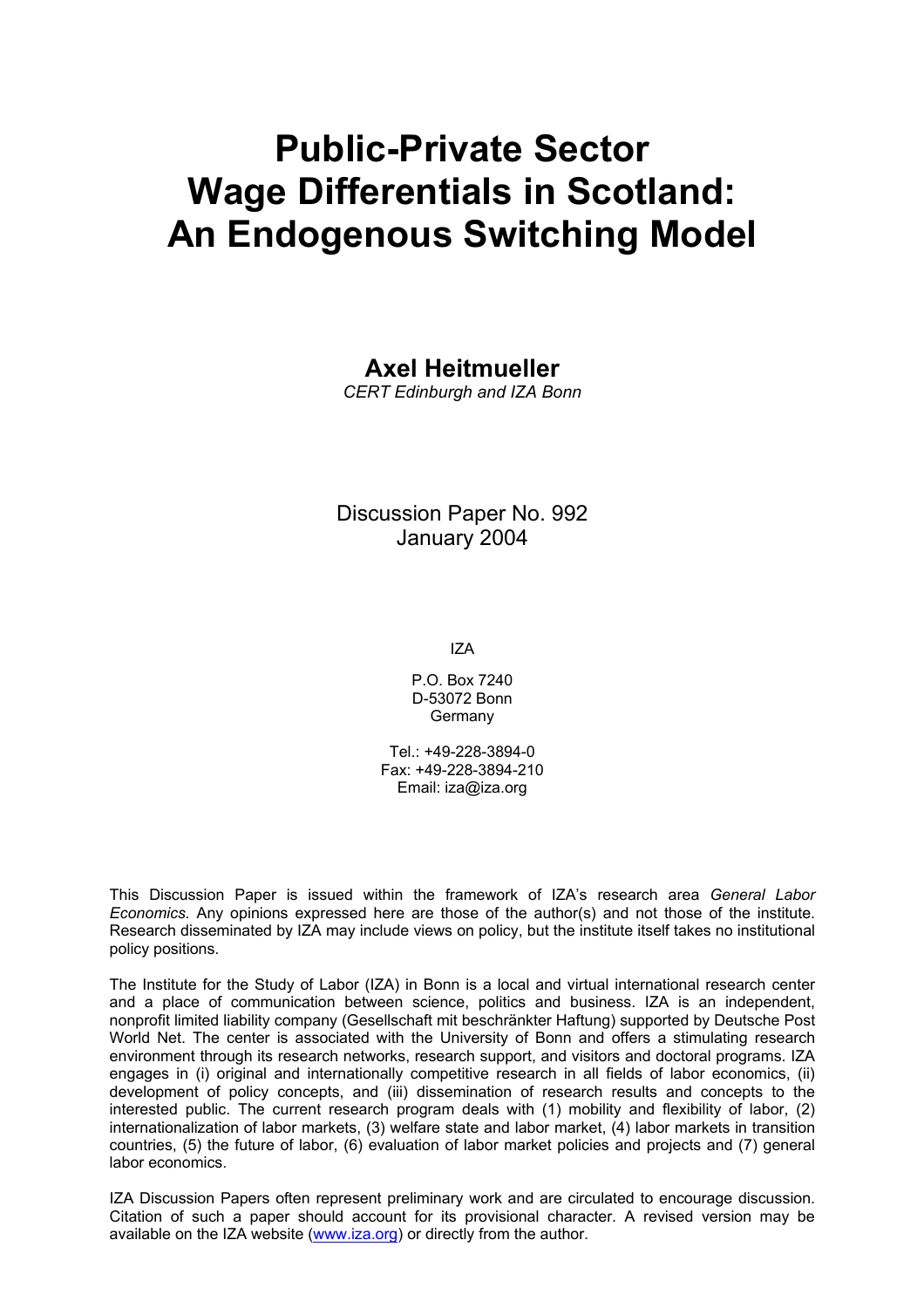IZA Discussion Paper No. 992 January 2004

## **ABSTRACT**

## **Public-Private Sector Wage Differentials in Scotland: An Endogenous Switching Model**[∗](#page-2-0)

The public-private sector wage gap in Scotland in 2000 is analysed using the extension sample of the British Household Panel Survey (BHPS). Employing an endogenous switching model, and testing for double sample selection from the participation decision and sector choice, the unadjusted wage gap is shown to be 10 per cent for males and 24 per cent for females. For males this is mainly due to differences in productive characteristics and selectivity. For females the picture is more ambiguous. Findings also suggest that there exists a substantial wage premium for male private sector employees. While there is no evidence of a sample selection bias for females, the sector choice of males is systematically correlated with unobservables. Furthermore, the structural switching regression indicates that expected wage differentials between sectors are an important driving force for sectoral assignment.

JEL Classification: J71, J31, C24

Keywords: wage differentials, endogenous switching, double sample selection, decomposition

Axel Heimueller Department for Work and Pensions Analytical Services Team 6th Floor The Adelphi 1-11 John Adam Street London, WC2N 6HT **England** Email: [Axel.Heitmueller@dwp.gsi.gov.uk](mailto:Axel.Heitmueller@dwp.gsi.gov.uk)

 $\overline{a}$ 

<span id="page-2-0"></span><sup>∗</sup> I benefited from comments by Pierre-Carl Michaud, Hartmut Lehmann, Kostas Mavromaras and discussions with Steven Stillman. I am also very grateful for comments by my colleagues at CERT. This work has partly been conducted before the author joined DWP and does not reflect the opinion of the department.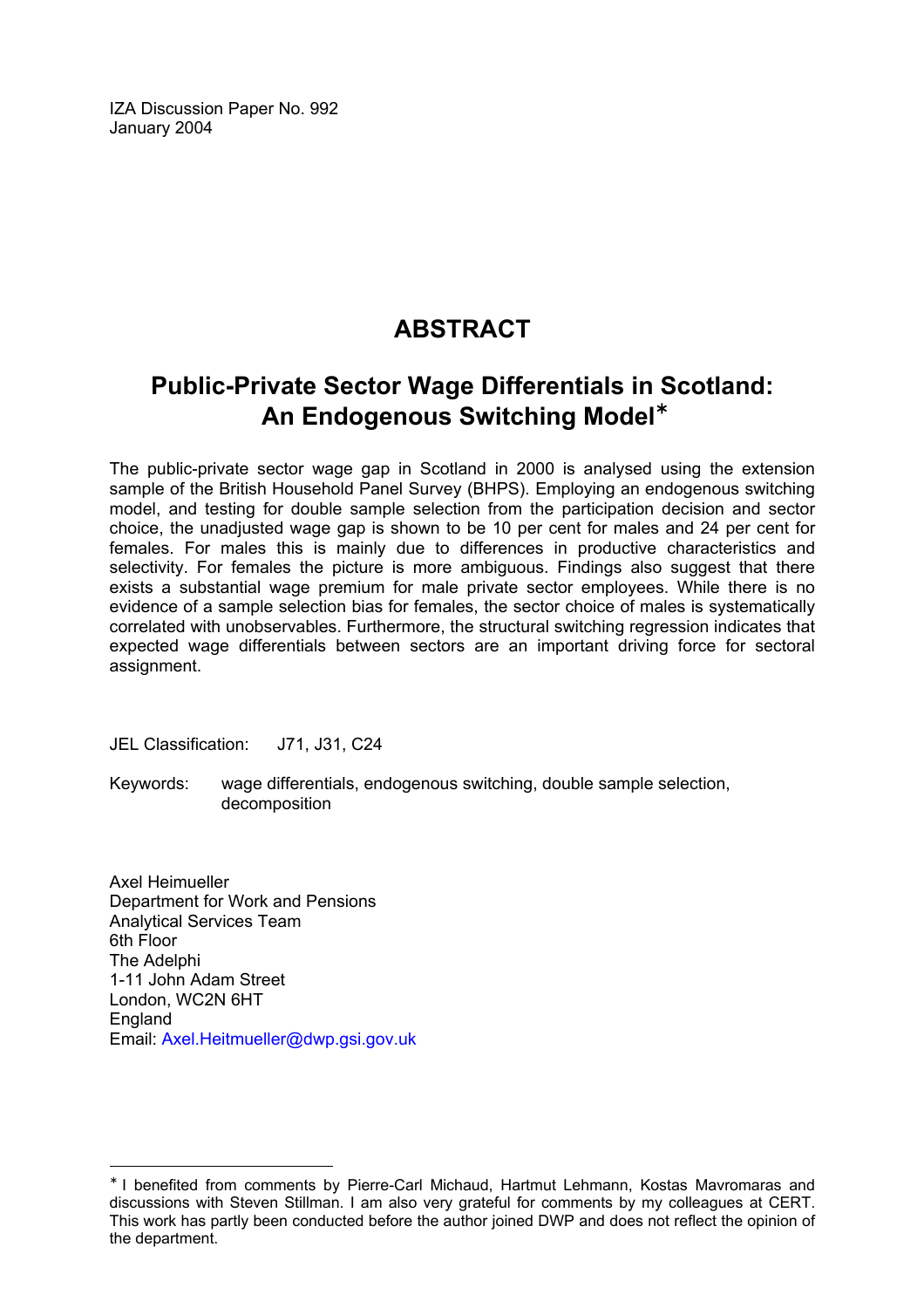#### 1 Introduction

Understanding potential wage differentials between the public and private sector presumes an understanding of the pay determination. The economic literature on public-private sector wage differentials offers various theoretical explications for the existence of wage premiums both in the public and private sector, reviewed comprehensively in Bender [4] and Gregory and Borland [16].

The fundamental and most widely used explanation has been that wage determination in the public sector is subject to an ultimate political constraint whereas the private sector is characterised by a profit constraint. For example, public sector employees do not only produce goods and services but also engage in vote-producing activities, which may justify higher pay (Gunderson [17]).

Furthermore, trade unions may exhibit more freedom to bargain as public sector services are essential and labour demand is, therefore, rather inelastic. Unsurprisingly, union membership density across many developed countries is much higher in the public sector compared with the private sector (Gregory and Borland [16]). This is also the case, for instance, in the UK, where unions in the private sector lost ground in the 1980s but remained relatively strong in the public sector.

On the other hand, it is not clear a priori why public sector employees should enjoy higher wages despite the above explanations. As Gregory [15] argues, employees in the public sector may enjoy fringe benefits such as longer holidays, greater job satisfaction or superior pension schemes compared with private sector employees. Hence, wages for similar employees in comparable jobs should be lower in the public sector. Since these fringe benefits are rarely observed in empirical studies they may lead to an observed private sector wage premium which in fact is just a compensation for the lack of fringe benefits.

Bellante and Link [1] find that public sector employees are more risk averse than their private sector counterparts. Thus, given the common assumption that markets are dominated by risk averse individuals rather than risk seekers there will be an excess supply of labour to the public sector and wages should adjust to equalise demand and supply.1

The validity of theories, however, depends very much on the economic, institutional and political environment. Elliott  $et \ al.$  [11] list several possible dimensions through which wage setting in both public and private sector may be affected, such as changes in the product market environment, pressure to contain production costs, new production technologies, changes in the role of unions and political pressure to decrease public spending.

In the United Kingdom wage setting has been characterised by the principle of comparability between public and private sector pay for the last 100 years or so. A paramount aim of governments has been to guarantee equal pay across sectors. This commitment played a particularly crucial role in the late 1940s

<sup>&</sup>lt;sup>1</sup> Note, however, that causality in Bellante and Link's  $[1]$  study is ambiguous and Gregory and Borland provide an alternative interpretation by arguing that it might well be possible that public sector employers prefer to hire risk averse individuals rather than risk averters who seek employment in the public sector.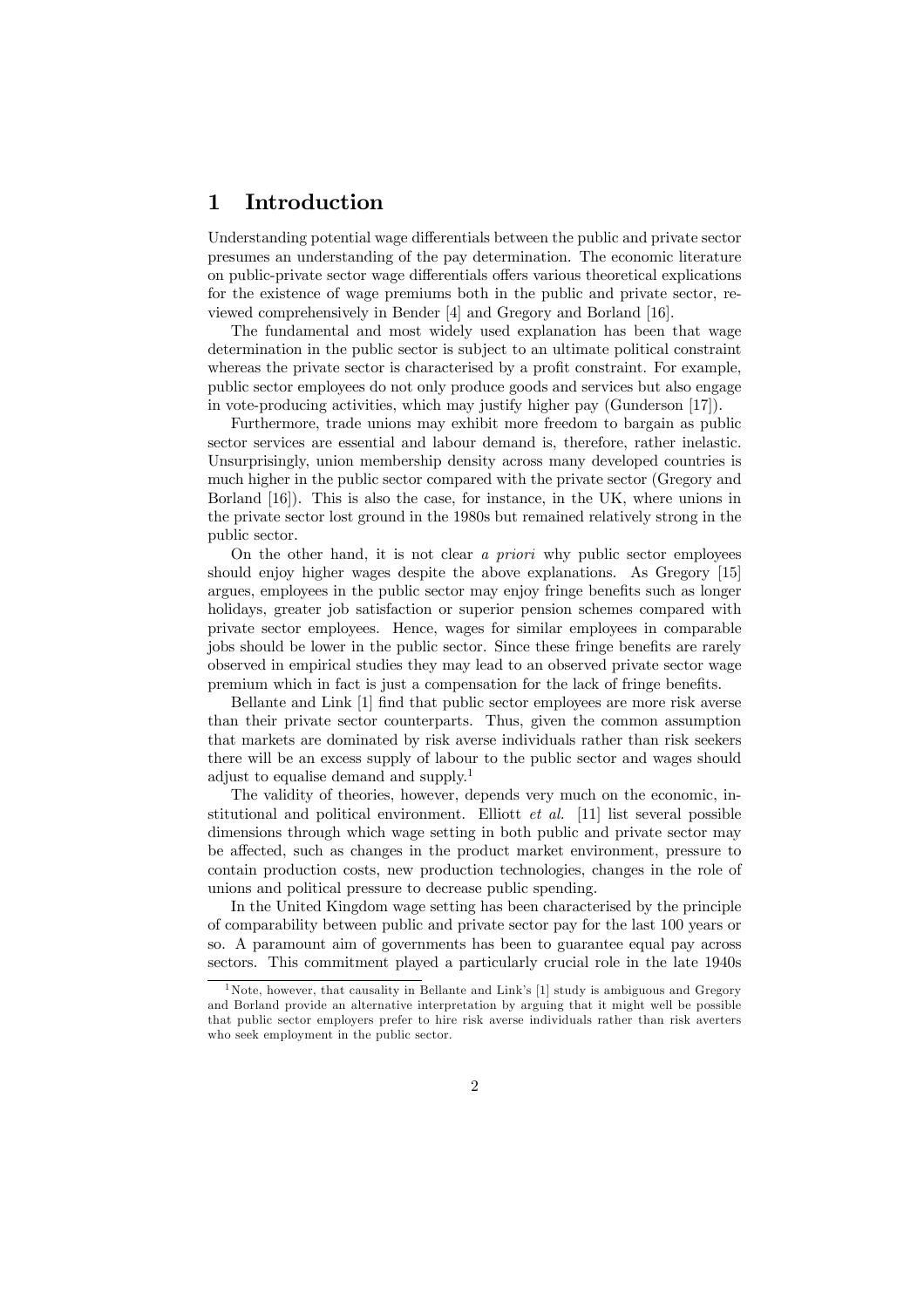when the public sector was expanded significantly due to the nationalisation of former private industries, as Bender [5] reports.

In the second half of the 1980s, however, many of these nationalised industries were re-privatised and the role of trade unions diminished. At the same time the principle of comparability of wages was replaced by the comparability of the growth rates of the average wage. Pay Review Boards, first introduced in the early 1970s to review wages and pass recommendation to the government, were extended to cover further occupations. Additionally, wage bargaining was further decentralised in the early 1990s, a trend that has gained even more importance in recent years in the aftermath of the devolution of Wales and Scotland. Today, with the exception of the large number of NHS staff and university lecturers, almost all other public occupations in Scotland are negotiated at a Scottish rather than a UK-wide level.

The principle of pay comparability should, therefore, assure that the publicprivate sector wage differential in the UK is rather small. However, the [ambiguous] existence of pay differentials found in several empirical studies may indicate a lack of enforcement of these policies. Empirical studies for the UK on sectoral wage differentials are also scarce.2 Only a small number of studies based on micro-level data have been published in the last two decades or so, of which three have been reviewed in Bender [5] and will only be briefly re-stated here in chronological order.<sup>3</sup>

Employing data from the General Household Survey (GHS) for the years 1983, 1985, and 1987, Rees and Shah [29] estimate the average wage gap for males, using a single equation model with a sector dummy, to be between 9.8 and 11.4 per cent. The difference is even larger for females and lies between 22.3 and 26.3 per cent. A simple Oaxaca [28] decomposition into explained (differences in characteristics) and unexplained (returns to characteristics) parts shows that most of the male gap is due to differences in characteristics between public and private sector employees. Yet, for females their results suggest that the substantial earnings differential is solely due to a positive wage premium.

Disney and Gosling [8] use data from both the GHS and the British Household Panel Survey (BHPS) for the years 1983 and the early 1990s. Simple OLS estimation, with a dummy for public sector employment and conditional on age and education, reveals that the pay differential for males has fallen from 5 to 1 per cent and increased from 11 to 14 per cent for women from the mid- 1980s to the early 1990s. Furthermore, applying quantile regressions on the wage distribution, the authors find an increase in the income dispersion. Interestingly, this increase is not confined to the public sector but occurs in both sectors. However, as one would expect, income inequality in the public sector is less pronounced than in the private.

Using BHPS data and controlling for various personal and job related char-

 $2$ For a comprehensive review of empirical studies across countries see Bender [4] and Gregory and Borland [16].

There are, however, early studies predominantly based on data from the New Earnings Survey (NES) which do not allow a detailed control for personal and job related characteristics. In particular these are Elliott and Murphy [12], Gregory [15], and Elliott and Duffus [10].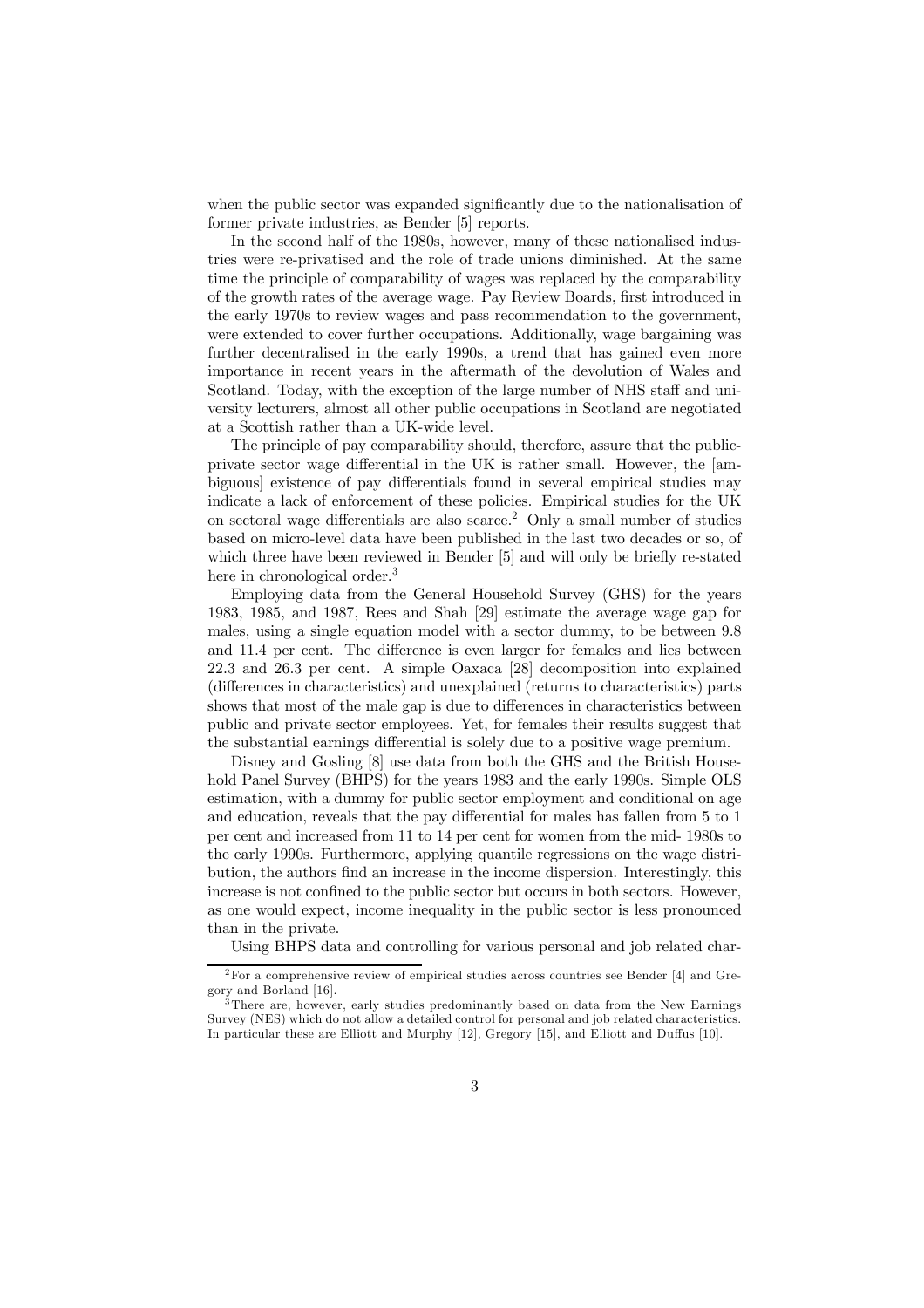acteristics, Bender and Elliott [3] found that between 1991 and 1994 the overall wage differential between public and private sector increased from 23.2 to 29.4 per cent. In the vast majority of model specifications the gap is explained by differences in characteristics. The study does not distinguish between gender due to the small sample size as a result of the detailed disaggregation of occupations. However, in contrast to the previous studies, Bender and Elliott run separate regressions for public and private sector wages.

Finally, in the most recent study, Bender<sup>[5]</sup> estimates separate wage equations for public and private sector distinguishing males and females. Furthermore, the author controls for possible sample selection due to the sector choice of employees. In addition to the usual decomposition of the average wages between the sectors, a decomposition technique based on Belman and Heywood [2] is applied that takes differences in the wage distribution into account. Applying data from the British SCELI survey in 1986, Bender finds that males at the low end of the public sector pay distribution are better off than their private counterparts whilst high-paid private sector males earn more than high-paid public employees. Yet, there is no evidence for this "double imbalance" in the female wage distribution. Furthermore, the results of the simple Oaxaca decomposition show that much of the difference in average wages is due to differences in returns rather than characteristics. This stands in contrast to what to Rees and Shah [29]  $find.<sup>4</sup>$ 

In the following, new data from the BHPS is used to analyse wage differentials in the public and private sector in Scotland. This is believed to be of importance as the devolution and subsequent election of the Scottish Parliament has increased the share of government employment and brought more independence to public sector wage bargaining.

The paper is structured as follows. The next section will describe the data set and provide some descriptive statistics. Section 3 outlines the econometric framework and discusses identification issues. Finally, section 4 reports the results on wage equations and decomposition and discusses their implications.

#### 2 Data

The data is drawn from the BHPS. Since its introduction in 1991, over 5, 000 households made up of roughly 10, 000 individuals have been interviewed annually. While it has always been a nationally representative sample, only recently extension samples for Scotland and Wales have been launched, aiming to increase the relatively small sample size - approximately 500 households in each country - to 1, 500 households. The main objective has been to enable independent analysis of the two countries on a representative level.

The sample of employees contains only individuals who are, at the date of

<sup>4</sup>Even though Bender[5] controls for sample selection from the sector choice, the selection term is not separately stated in the decomposition and it is also unclear whether that component is part of the explained or unexplained part which might have a significant impact on the results (Gyourko and Tracy [18]).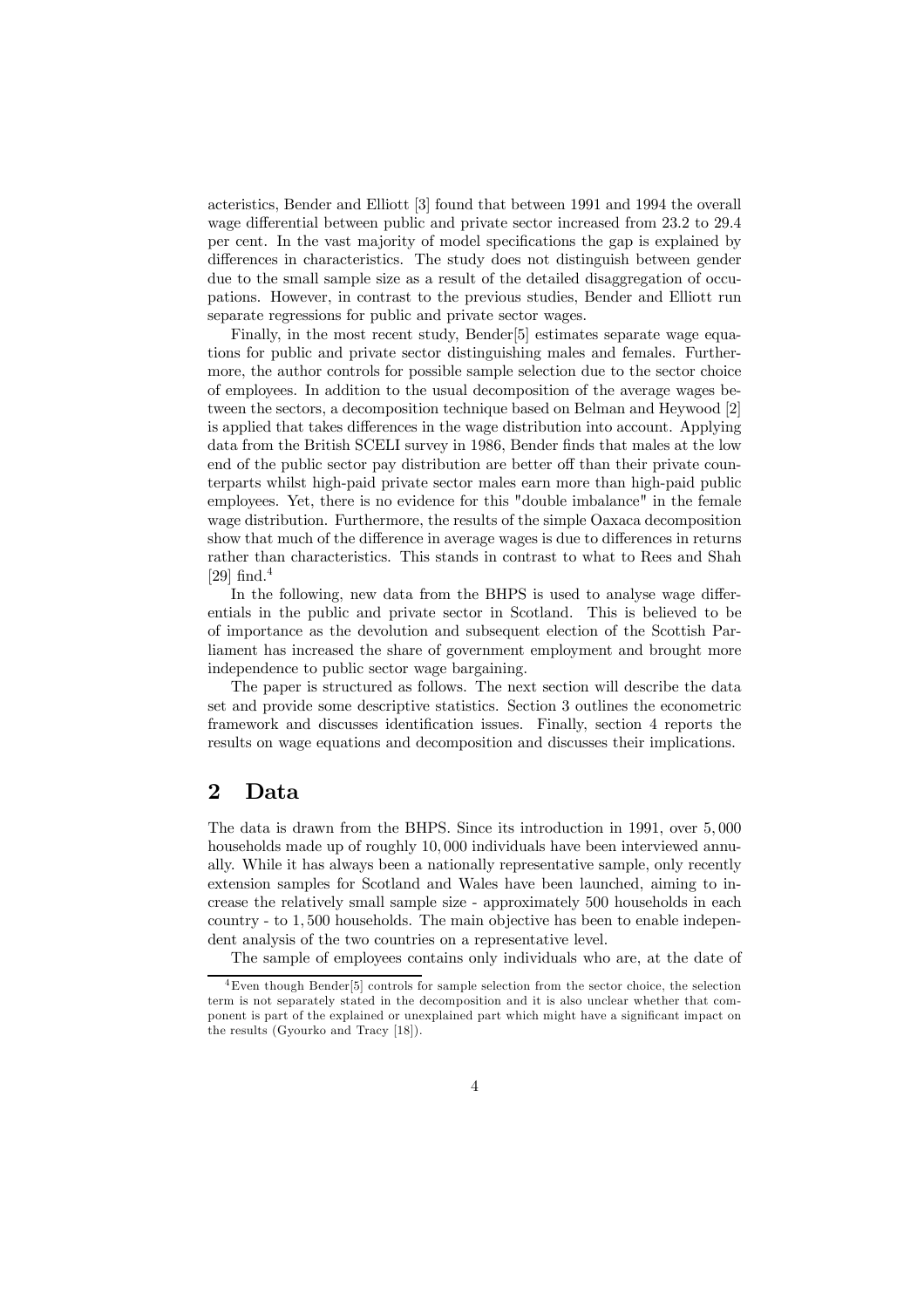the interview, full-time employees, aged 16 to 64 (16 to 59 for women), not self-employed and not working in either agriculture, non-profit organisations or for the armed forces. Since the econometric framework requires identification variables which are only available for some waves, the paper makes use of data from wave 10 in 2000.

The resulting overall cross-section sample consists of 1054 males and 1230 females of which 61 per cent of males and 42 per cent of females are participating in the labour market. Of these, roughly 22 per cent of men and 41 per cent of women are employed in the public sector. Table 1 shows the occupational composition within the public sector. Unsurprisingly, the percentage of women working in health care and higher education is far higher compared to men. On the other hand, men dominate jobs in the central governments as well as in the civil service. However, the largest share of public sector employment for both men and women stems from local governments.

Table 2 reports the development in the Scottish public sector since 1996.<sup>5</sup> While the total number of females employed in the public sector follows a ushape, the number for men fell since 1996, peaked in 1999 before dropping in the following year and has risen again since. As one would expect, the latest increase in male public sector employment is mainly driven by increases in civil service and local government jobs in the aftermath of devolution and the instalment of the Scottish Parliament. This development is also reflected in the female figures although it is less pronounced.

Table 3 shows the age distribution among public and private employees by sex. While both the male and female age distributions in the private sector are positively skewed, the majority of employees in the public sector are relatively older. For example, the cumulative percentage of employees aged 54 and under is 94 per cent in the private but only 89 per cent in the public sector for males.

Furthermore, public sector workers are selected differently into occupations (Table 4). For both men and women, public employees are more likely to be found in managerial occupations compared to their private counterparts. This is especially pronounced for females where 63 per cent are employed in this occupation compared to only 31 per cent in the private sector. Additionally, public workers are more likely to be in professional rather than in unskilled occupations. However, whether the above patterns are supply or demand driven is a priori not clear.

Figure 1 depicts the unconditional log wage distribution in the public and private sector by gender. Following the usual convention in the literature (e.g. Booth at al.  $[6]$ ) wages are expressed in log hourly gross pay.<sup>6</sup> As figure 1 shows, the male pay distribution in the public sector is less spread compared to the

<sup>5</sup>Note that table 2 compares pre-extension with post-extension sample figures and that prior to 1999 the Scottish sample was not representative. Furthermore, these are unweighted numbers which causes minor differences compared to other tables which use cross-sectional weights.

<sup>&</sup>lt;sup>6</sup>The log hourly gross wage rate is defined as  $w = \ln(Paygu/(30/7)(Hs + \alpha Hot))$ , where *Paygu* is the monthly gross pay in the current job,  $Hs$  is standard weekly hours,  $Hot$  is paid overtime hours per week and  $\alpha$  is the overtime premium set to 1.5.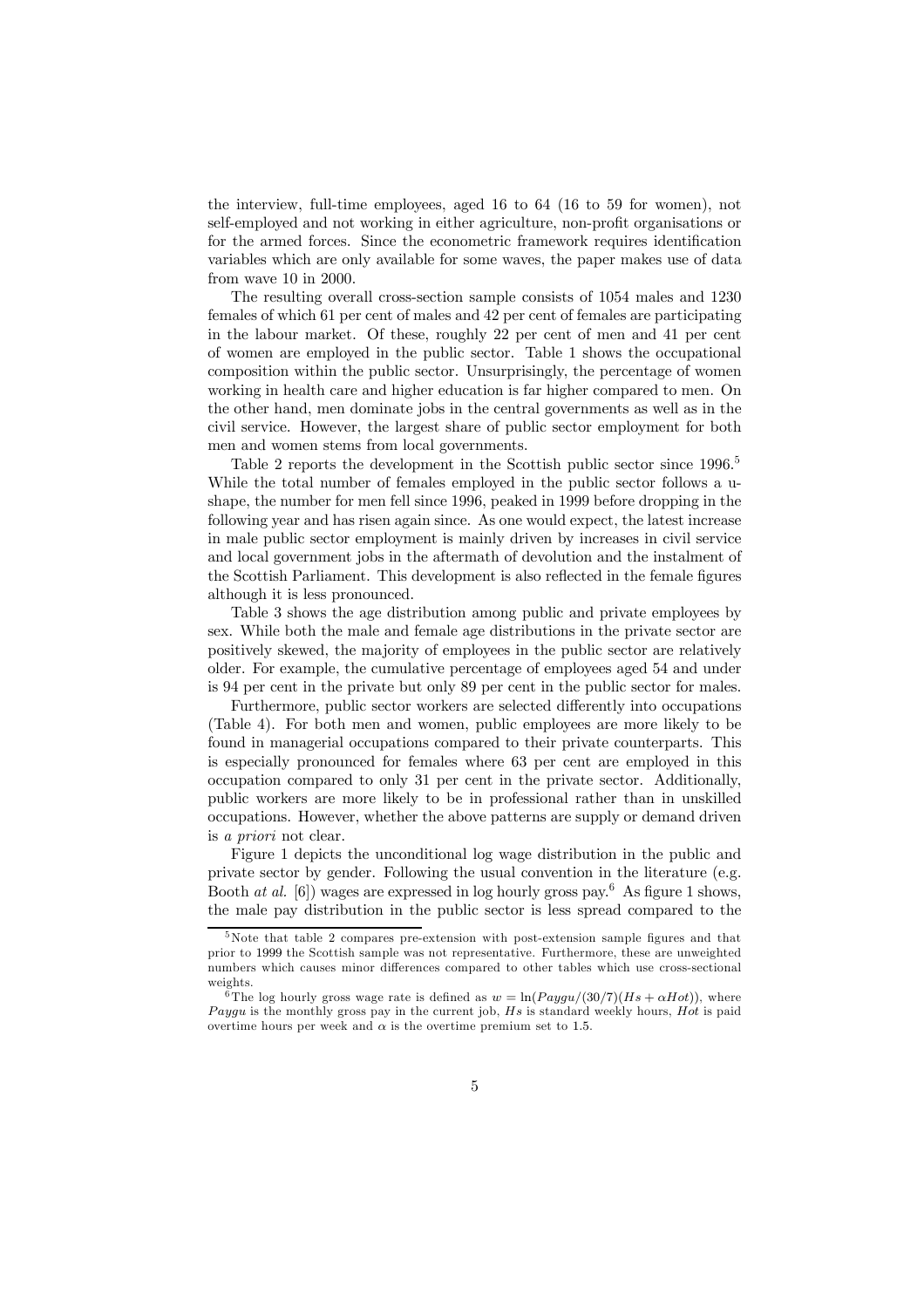private sector distribution. Furthermore, the mean wage in the former seems to be higher than in the latter. The respective mean log wages in the public and private sector are 2.2 and 2.0 (table 5). A simple 'difference in means' test reveals that the pay in the public sector is indeed significantly higher than in the private sector even on the 1 per cent significance level. In contrast, the variation in the female public sector pay distribution is smaller compared to men. Once again, the difference in means between public and private sector is positive (0.39) and significant at the 1 per cent level. Hence, on average there is a substantial and significant pay gap for both males and females.

#### 3 Econometric framework

#### 3.1 Wage Equations

The paramount aim of the paper is to estimate wages in the public and private sector in order to study the causes of the unconditional earning differentials. A popular approach is to control in the wage equation for public sector employment by including a dummy variable (see e.g. Rees and Shah [29]). However, this only captures the level effect of the sector choice on wages and restricts the coefficients to being the same across sectors. Hence, in the following an endogenous switching model is adopted (Lee [23]) that estimates separate wage equations for the public and private sectors.<sup>7</sup> Let  $w_{1,i}$  and  $w_{2,i}$  be the hourly wages in the public and private sector, respectively. Thus, the two log wage equations to be estimated are

$$
\ln w_{1,i} = X'_{1,i} \beta_1 + \varepsilon_{1,i} \tag{1}
$$

$$
\ln w_{2,i} = X'_{2,i} \beta_2 + \varepsilon_{2,i}
$$
 (2)

where  $X_i$  is a matrix of explanatory variables,  $\beta$  the vector of corresponding coefficients to be estimated and  $\varepsilon$  the error term. Henceforth, the index  $j = 1, 2$ refers to public and private sector, respectively.

In general, simple OLS of equations (1) and (2) may lead to inconsistent estimates. First, OLS estimates are prone to suffer from sample selection bias due to the exclusion of non-participants in the labour force. If the participation decision is systematic the pool of employees is non-random. This problem is commonly addressed by including an additional regressor which corrects for the bias in the participation decision (Heckman [21]). Second, given the participation decision, individuals have to decide in which sector to work. Again, if the assignment to public or private employment is non-random, OLS estimates are biased and a further correction term for this type of self-selection is required (Maddala [25] and Nelson [26]). The recent literature on public-private sector earning differentials has mainly accounted for the latter and widely ignored

<sup>7</sup>Estimating separate wage equations is equivalent to a single equation where every regressor is interacted with the sector dummy.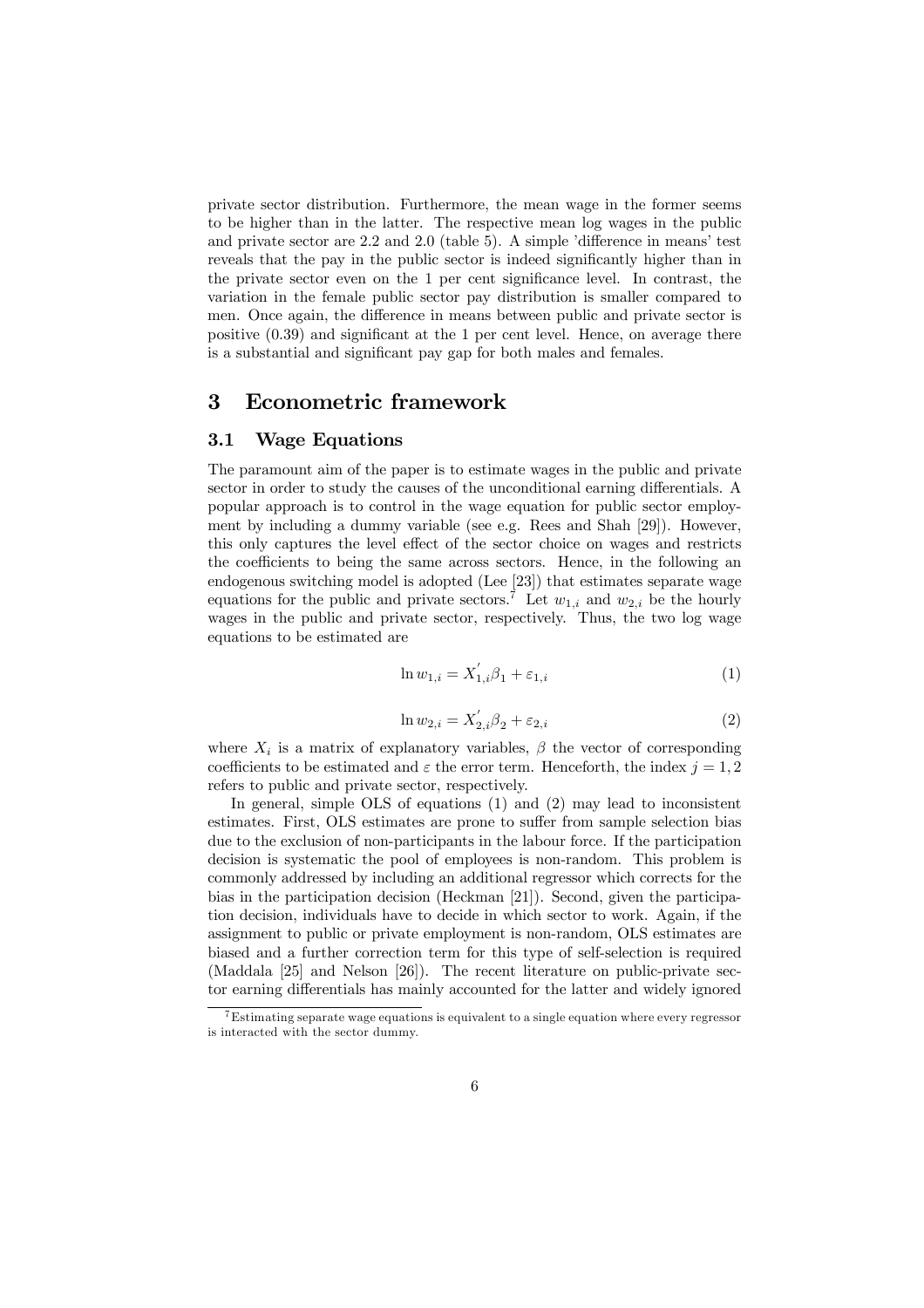the former.8 However, controlling for one type of selection in earnings equations only and ignoring non-labour force participants may still lead to biased estimates (Co *et al.* [7]).

In order to test, and potentially account for, both types of selection, a double sample selection model is fitted following Tunali [32]. Let the reduced form participation and sector choice equations be determined by

$$
P_i^* = Z_i' \gamma + u_i \tag{3}
$$

$$
S_i^* = B_i' \mu + v_i \tag{4}
$$

where  $P^*$  and  $S^*$  are latent variables, Z and B the vectors of characteristics,  $γ$  and  $μ$  the coefficients to be estimated and  $u_i$  and  $v_i$  the error terms for participation and sector respectively.

An individual will participate in the labour market if the utility of participation exceeds the gain of non-participation. Similarly, individuals will choose the public sector if (a) the expected earnings differential is positive and/or (b) personal preferences for public sector employment are strong. These preferences may be correlated with individual characteristics and captured in  $B$ <sup>9</sup>.

Since neither latent variable is observable, two index functions are defined. In the case of participation this is

$$
P_i = 1 \text{ if } P_i^* > 0
$$
  

$$
P_i = 0 \text{ if } P_i^* \le 0
$$

where  $P_i = 1$  and  $P_i = 0$  indicate labour market participation and nonparticipation respectively. Similarly, for the sector choice

$$
S_i = 1 \text{ if } S_i^* > 0
$$
  

$$
S_i = 0 \text{ if } S_i^* \le 0
$$

where  $S_i = 1$  and  $S_i = 0$  indicate public or private sector employment, respectively. Clearly,  $S_i = 1$  and  $S_i = 0$  are only observed for  $P_i = 1$ .

Given the above structure, consistent estimates can be achieved by Maximum Likelihood Estimation (MLE). Yet, the number of parameters to be estimated is rather large. Alternatively, a simple two-step Heckman [21] approach with extended correction terms may be adopted (see e.g. Lee [24], Ham [19], Fishe et al. [14] and Tunali [32]). In the first step equations (3) and (4) are estimated and sample selection correction terms are constructed. In the second step (1) and (2) are then estimated via simple OLS including the correction terms as additional regressors.

Two cases can be distinguished. First, assume the participation decision and the sector choice are independent, i.e.  $\rho_{uv} = 0$ , where  $\rho$  is the error correlation

<sup>&</sup>lt;sup>8</sup>The only exception the author is aware of is Stillman [31] in a study on the Russian labour market.

<sup>9</sup>For a more rigorous theoretical derivation see e.g. van der Gaag and Vijverberg [33].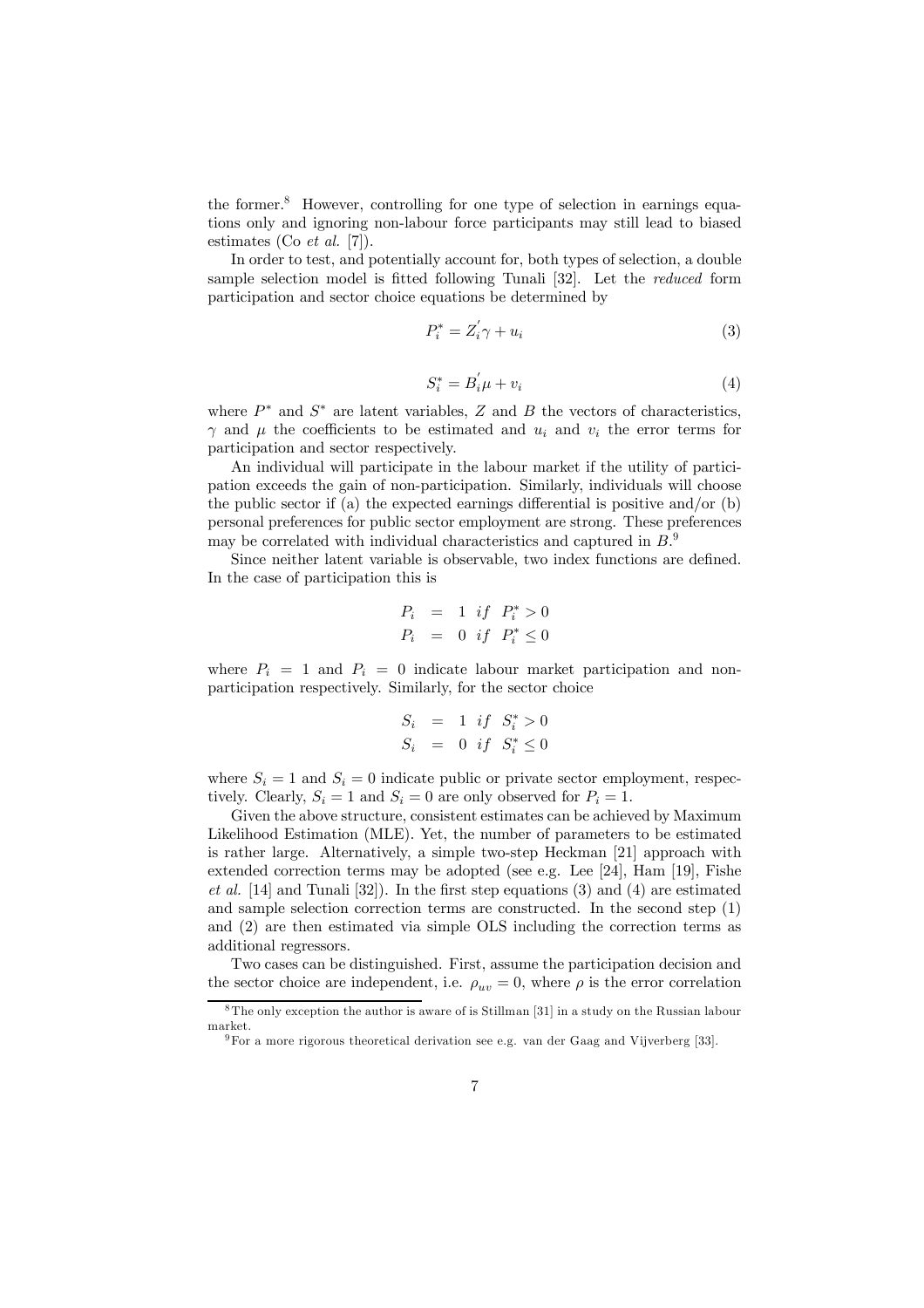term between equation (3) and (8). Then, similar to the single selection case, four separate correction terms are constructed based on two probit models for participation and sector choice. In particular, the estimated correction terms for the public sector wage equation are

$$
\hat{\lambda}_{i,p1} = \phi(Z_i' \hat{\gamma}) / \Phi(Z_i' \hat{\gamma}) \tag{5}
$$

$$
\hat{\lambda}_{i,s1} = \phi(B_i' \hat{\mu}) / \Phi(B_i' \hat{\mu}) \tag{6}
$$

and the estimated correction terms for the private sector wage equation are

$$
\hat{\lambda}_{i,p2} = \phi(Z_i' \hat{\gamma}) / \Phi(Z_i' \hat{\gamma}) \tag{7}
$$

$$
\hat{\lambda}_{i,s2} = -\phi(B_i^{'}\hat{\mu})/\Phi(-B_i^{'}\hat{\mu})
$$
\n(8)

where  $\hat{\lambda}_{i,kj}$  is the correction term for participation and sector choice  $(k = p, s)$ respectively for both public and private employment  $(j = 1, 2)$  and  $\hat{\lambda}_{i,p1} = \hat{\lambda}_{i,p2}$ since public or private wages are only observed for employed individuals;  $\phi$ and  $\Phi$  are the univariate standard normal density and distribution functions respectively.

In general, the two selection processes (3) and (4) may not be independent. Hence, an alternative approach is to estimate them using a bivariate probit (Ham [19], Tunali, [32]) assuming the error correlation term to be  $\rho_{uv} \neq 0$ . In that case  $(\varepsilon_j, u, v)$  are jointly normally distributed with mean zero and covariance matrix

$$
\Sigma_j = \left[ \begin{array}{ccc} \sigma_{jj}^2 & \sigma_{jju} & \sigma_{jju} \\ \sigma_v^2 & \sigma_{vu} \\ \sigma_u^2 & \sigma_u^2 \end{array} \right]
$$

where  $\sigma_v^2$  and  $\sigma_u^2$  are normalised to unity for identification purposes following standard practice.<sup>10</sup> Maximum likelihood of the bivariate probit leads to four sample selection correction terms

<sup>&</sup>lt;sup>10</sup> Since the covariance of  $\varepsilon_1$  and  $\varepsilon_2$  is not identifiable in this model, the covariance matrix has been split into two matrices (see Co et al. [7] for details; see Koop and Poirier [22] for a discussion on these identification issues).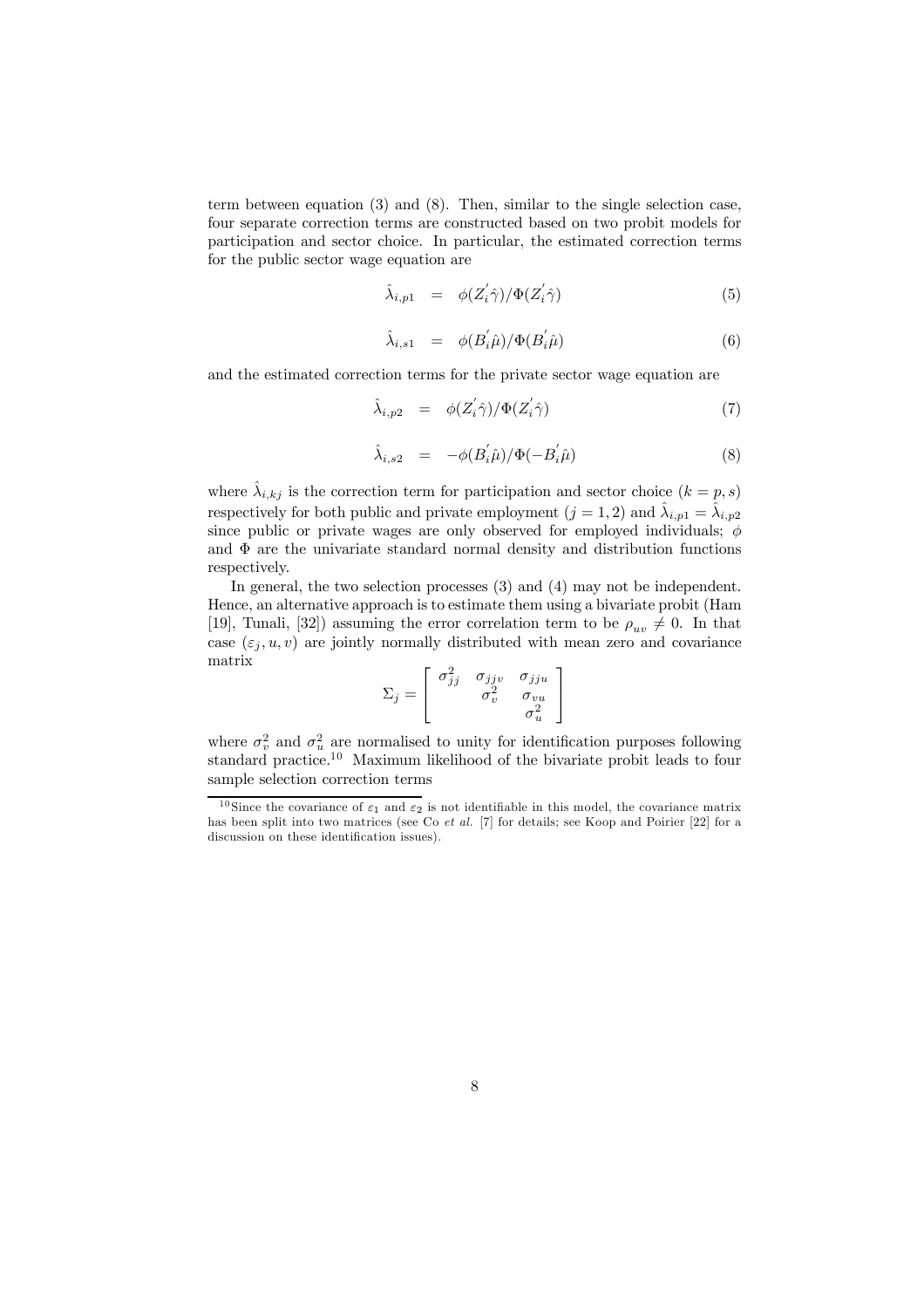$$
\hat{\lambda}_{i,p1} = \phi(Z'_i \hat{\gamma}) \Phi\left[\frac{B'_i \hat{\mu} - \rho Z'_i \hat{\gamma}}{(1 - \rho^2)^{1/2}}\right] \times F(B'_i \hat{\mu}, Z'_i \hat{\gamma}, \rho)^{-1}
$$
\n(9)

$$
\hat{\lambda}_{i,s1} = \phi(B_i' \hat{\mu}) \Phi\left[\frac{Z_i' \hat{\gamma} - \rho B_i' \hat{\mu}}{(1 - \rho^2)^{1/2}}\right] \times F(B_i' \hat{\mu}, Z_i' \hat{\gamma}, \rho)^{-1}
$$
\n(10)

$$
\hat{\lambda}_{i,p2} = \phi(Z_i' \hat{\gamma}) \Phi \left[ -\frac{(B_i' \hat{\mu} - \rho Z_i' \hat{\gamma})}{(1 - \rho^2)^{1/2}} \right] \times F(-B_i' \hat{\mu}, Z_i' \hat{\gamma}, -\rho)^{-1}
$$
(11)

$$
\hat{\lambda}_{i,s2} = -\phi(B_i \hat{\mu}) \Phi\left[\frac{Z_i' \hat{\gamma} - \rho B_i' \hat{\mu}}{(1 - \rho^2)^{1/2}}\right] \times F(-B_i' \hat{\mu}, Z_i' \hat{\gamma}, -\rho)^{-1}
$$
(12)

where  $\rho = \rho_{uv}$ . Again,  $\phi$  and  $\Phi$  are the univariate standard normal density and distribution functions respectively, and  $F$  the bivariate standard normal distribution function.

Now, the wage equations (1) and (2) can be re-written as

$$
E\left(\ln w_{1,i}|X_i', P_i=1, S_i=1\right) = X_{1,i}'\beta_1 + \sigma_{11}\rho_{1u}\hat{\lambda}_{i,p1} + \sigma_{11}\rho_{1v}\hat{\lambda}_{i,s1}
$$
(13)

$$
E\left(\ln w_{2,i}|X'_i, P_i=1, S_i=0\right) = X'_{2,i}\beta_2 + \sigma_{22}\rho_{2u}\hat{\lambda}_{i,p2} + \sigma_{22}\rho_{2v}\hat{\lambda}_{i,s2}
$$
(14)

Depending on the assumption on  $\rho_{uv}$  the correction terms are either as in equations (5)-(8) if  $\rho_{uv} = 0$  or (9)-(12) if  $\rho_{uv} \neq 0$ .

#### 3.2 Decomposition

Once wages are consistently estimated, differences in public and private sector pay can be decomposed into several components. The wage gap can be split into three terms (Neuman and Oaxaca [27]) such that

$$
\ln \bar{w}_1 - \ln \bar{w}_2 = (X'_{1,i}\hat{\beta}_1 + \sigma_{11}\rho_{1u}\hat{\lambda}_{i,p1} + \sigma_{11}\rho_{1v}\hat{\lambda}_{i,s1}) - (X'_{2,i}\hat{\beta}_2 + \sigma_{22}\rho_{2u}\hat{\lambda}_{i,p2} - \sigma_{22}\rho_{2v}\hat{\lambda}_{i,s2}) = \hat{\beta}_1(\bar{X}_1 - \bar{X}_2) + \bar{X}'_2(\hat{\beta}_1 - \hat{\beta}_2) + (\sigma_{11}\rho_{1u}\hat{\lambda}_{i,p1} + \sigma_{11}\rho_{1v}\hat{\lambda}_{i,s1}) - (\sigma_{22}\rho_{2u}\hat{\lambda}_{i,p2} + \sigma_{22}\rho_{2v}\hat{\lambda}_{i,s2})
$$
(15)

where  $\ln \bar{w}$  is the predicted mean log wage,  $\bar{X}$  the mean vector of characteristics,  $\hat{\beta}$  the estimated vector of coefficients, and  $\hat{\lambda}$  the estimated mean correction term. Yet,  $\hat{\lambda}$  is a non-linear function in  $Z_i' \hat{\gamma}$  and  $B_i' \hat{\mu}$  and the central tendency is estimated as  $\hat{\lambda} = \sum_{i=1}^{N_j} \hat{\lambda}_i/N_j$  where  $\hat{\lambda}_i$  is the estimated correction term from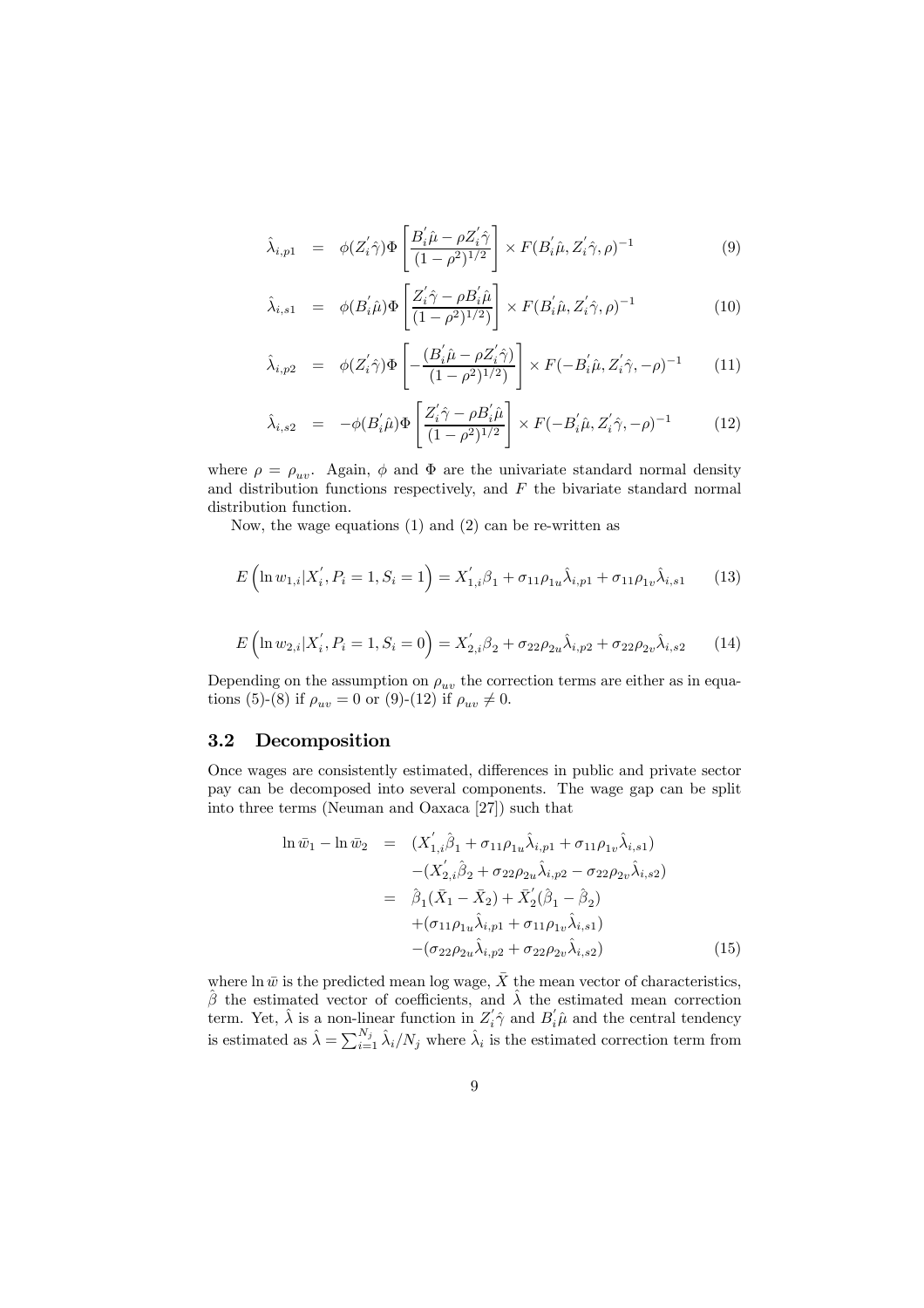the first step in equation (3) and (4) and  $N_j$  refers to the respective set of observations in each sector (Even and Macpherson [13]).

Similar to the simple Oaxaca decomposition (Oaxaca [28]) the term  $\hat{\beta}_1(\bar{X}_1-\bar{X}_2)$  $(\bar{X}_2)$  is the explained and  $\bar{X}_2'(\hat{\beta}_1-\hat{\beta}_2)$  the unexplained part of the predicted mean wage gap. However, it is a *priori* unclear how to tread the selection terms in equation (15). One way of dealing with them is by subtracting the terms from the left hand side which leaves one with the familiar Oaxaca decomposition where the left hand side is now the selectivity corrected wage differential as opposed to the observed differential (e.g. Reimers  $[30]$ ).<sup>11</sup>

#### 4 Estimation Results

#### 4.1 Identification and Variable Choice

Estimating the above two step model requires some identification assumptions on the coefficients and the covariance parameters (Tunali [32]). First, as already stated,  $\sigma_v^2$  and  $\sigma_u^2$  are normalised to 1. Depending on whether the selection equations are independent, further identification assumptions are necessary. In case  $\rho_{uv} = 0$ , the matrices  $Z_i'$  and  $B_i'$  are required to contain at least one element that is not part of  $X'_{i,j}$   $(j = 1, 2)$ . In the second case, where  $\rho_{uv} \neq 0$ , an additional identification is necessary in order to estimate  $\sigma_{vu}$ . Hence, at least one element in  $Z_i$  must not be contained in  $B_i$  and vice versa. Additionally, these variables must not be part of  $X'_{i,j}$ .

In the case of the participation equation, identification has often been achieved by controlling for the number of children. Hence, data on the number of children in two age groups,  $0-11$  and  $12-18$  are included in the participation equation and not in either the sector choice or wage equations.

More difficult, however, is the identification of the sector choice equation (4). It has been argued that social background characteristics do not impact on the wage but on the sector decision. Various variables such as father's and mother's education and occupation and the number of siblings have been used for identification (see. e.g. Bender [5] and Hartog and Oosterbeek [20]).

Even though the BHPS contains questions on e.g. the occupation of the respondent's father, the number of observations is very small and does not allow the use of these variables. Yet, there is evidence to suggest that public sector employees are far more likely to be unionised compared to private sector workers (see e.g. Gregory and Borland [16]). Hence, one alternative identification measure is union status. On the other hand, union status is usually controlled for in the wage equation as well and using it in the sector choice equation as an identification variable would render this unfeasible. The BHPS, however, asks individuals about their perception and the importance of unions.<sup>12</sup> Since union

 $11$  Equation (15) can be decomposed differently by using the private sector wage structure  $\hat{\beta}_2$  as weight rather than the public wage structure  $\hat{\beta}_1$ . Since results may vary, both methods are reported.

 $12$  In particular, individuals are asked whether strong trade unions are needed to protect the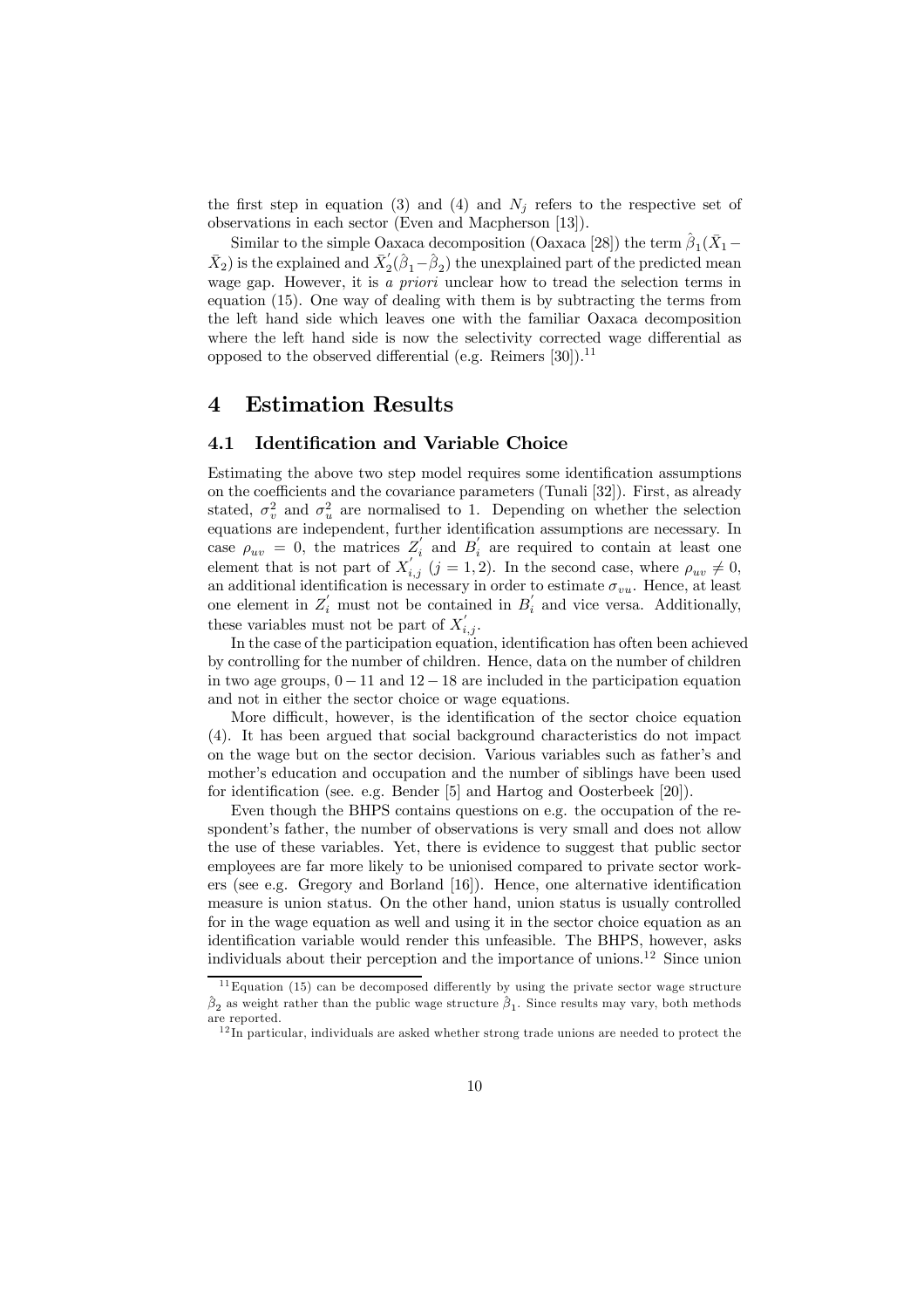status and union perception are positively correlated but well below unity, which makes it possible to treat them as two distinct variables, union perception has been used as identification in the sector choice equation. Unfortunately, this question is only included in wave 10 and not in the latest wave.

Besides the identification variables,  $Z_i'$  and  $B_i'$  contain information on personal characteristics such as age, marital status and education. In addition, the sector choice equation also controls for occupation, firm size and job tenure. The wage equations contain the same set of regressors except for the identification variables. Additionally, appropriate sample correction terms are included depending on the model estimated.

Tables 6 and 7 report the mean characteristics of the sample separately by gender and for public sector workers. Several features are worth mentioning. First, as already shown, women are far more likely to be employed in the public sector. Women in the public sector are also significantly less likely to have children aged  $0 - 11$  but slightly more likely to have older children compared to men. This also holds for the private sector.

Second, union coverage is significantly higher in the public sector for both men and women. This also carries over into the perception of unions. Employees of both sexes in the public sector perceive unions as an important institution.

Furthermore, public sector workers are more likely to be married and exhibit far greater job attachment. Yet, there are only minor differences in terms of educational levels. On the other hand, as already mentioned, both men and women in the public sector are more likely to be found in managerial positions compared to their private sector counterparts.

#### 4.2 Estimation Results

The results of the bivariate probit alongside their univariate counterparts by gender are reported in tables 8 and 9. Both for males and females the results do not support a simultaneous estimation of the participation and sector choice decision. The correlation coefficient  $\rho_{uv}$  is not significantly different from zero. Furthermore, the assumption of correlation does not change the estimated coefficients substantially, which is not uncommon in this literature (e.g. Fishe et al. [14] and Tunali [32]).

In particular, for male employees the following patterns with respect to participation and sector choice arise. First, young people (aged  $16 - 20$ ) are significantly less likely to both select themselves into the public sector and participation compared to the base category (employees aged 31 and older). Many studies have ascribed the age effect to queuing for public sector jobs (see e.g. Bender [4] and van der Gaag and Vijverberg [33]).

Second, married men are significantly more likely to participate in the labour market compared to unmarried males. Yet, the marital status has no impact on the sector choice. Similarly, men with children (aged  $0 - 11$ ) are more likely to

working conditions and wages of employees. Four possible answers can be given which range from strong agreement to disagreement.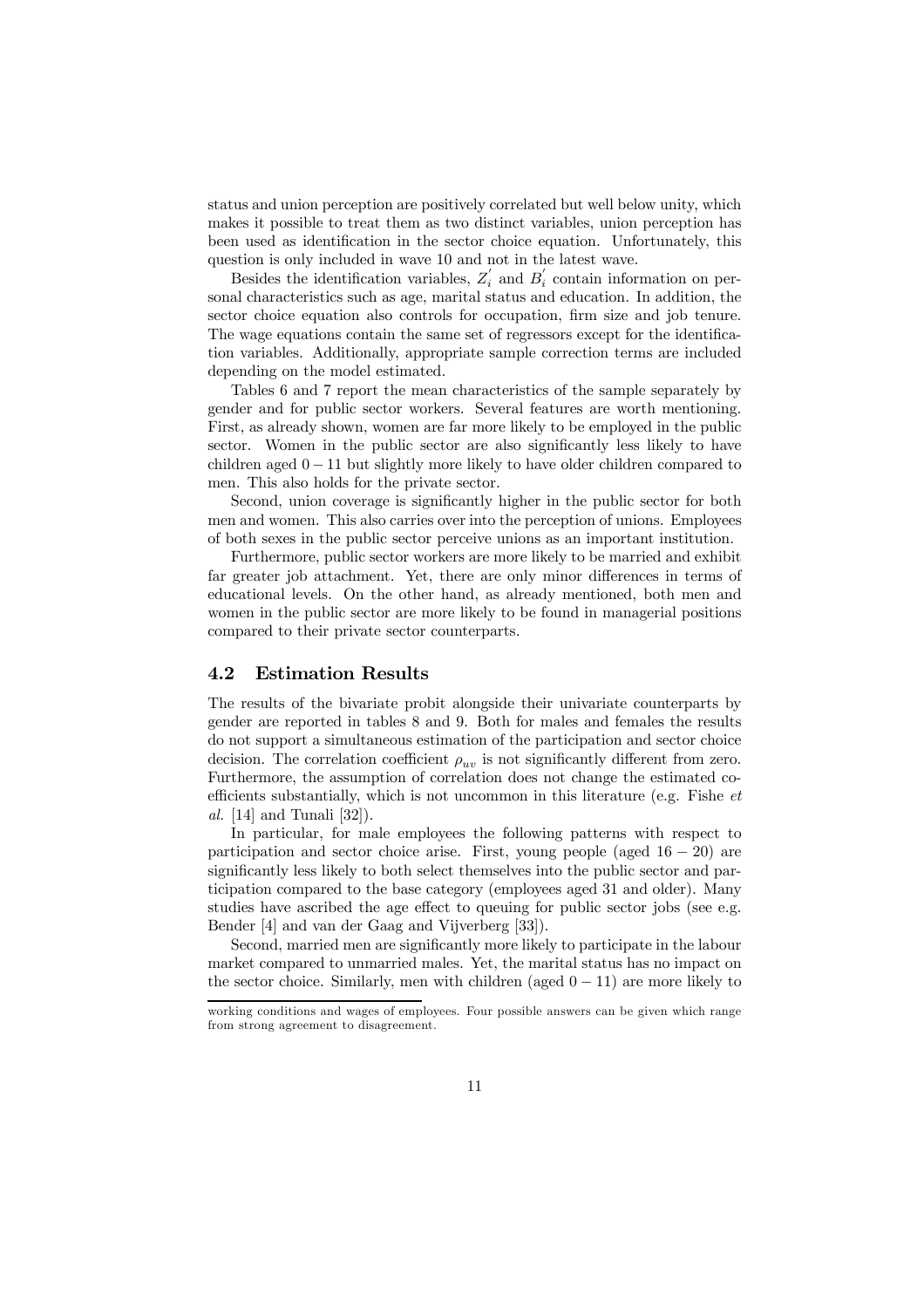be found working compared to males without children. This holds also for men with older children, however, the effect is not statistically different from zero in the univariate probit case.

Third, the identification variables on trade union perception perform well. Employees who regard trade unions as important for the protection of working conditions and wages select themselves into public sector jobs compared to individuals who do not adhere to this perception.

Unsurprisingly, individuals employed in small or medium sized firms have a higher probability of working in the private sector.<sup>13</sup> Education and job tenure on the other hand do not impact significantly on either decision with some exceptions in the univariate probit case.<sup>14</sup>

Finally, occupation matters for the sectoral decision. Individuals are significantly more likely to be employed in the public sector if they work in managerial or non-manual occupations.

The results for women are very similar, with some exceptions. First and somewhat surprisingly, females with children have a lower participation probability compared to women without offspring. Furthermore, obtaining a higher degree significantly increases the likelihood of labour market participation. Similarly, professional occupation increases the probability of public sector employment, as does job tenure.

In the second step, wage equations for public and private employment have been estimated using the probit results to construct selection correction terms. Tables 10 and 11 report the results for men and women respectively. Alongside OLS results, selection corrected wage equations are estimated for both the univariate and bivariate case. Standard errors for models 3 to 6 are based on a simple re-sampling bootstrap method (see Efron and Tibshirani [9] for details) as the calculation of the corrected variance-covariance matrix is cumbersome. Thus, 1000 samples of size  $N$  are drawn from the original sample (*parent sam*ple) with replacement.15 For each sample all coefficients are re-estimated and then used to derive standard errors and confidence intervals.

Three different types of intervals have been calculated, the normal (N), the percentile (P) and the bias correct (BC). If the bootstrap statistics are roughly normally distributed, the normal and percentile intervals will be fairly similar. However, if there are significant differences, percentile intervals are usually preferred. Furthermore, the point estimate of the original sample and the average statistic of the bootstrap do not necessarily agree and their difference is referred to as bias. Then, the bias corrected confidence interval takes these possible discrepancies into account. If the bias is small, percentile and bias corrected

 $13$ The majority of public sector workers working in small establishments is employed with local governments or works in town halls.

 $14$  Yet, once one does not control for occupation, education exhibits a significant impact on the sector decision. Hence, the main effect of education is on occupation and occupation then affects the sector choice.

 $15$  In principal it is not clear whether to keep the sub-sample sizes (proportion of pub $lic/private$  and participant/non-participant) constant or draw from the entire sample  $N$ . See Appendix ?? for some Monte Carlo studies on this issue. In the following the latter method has been used.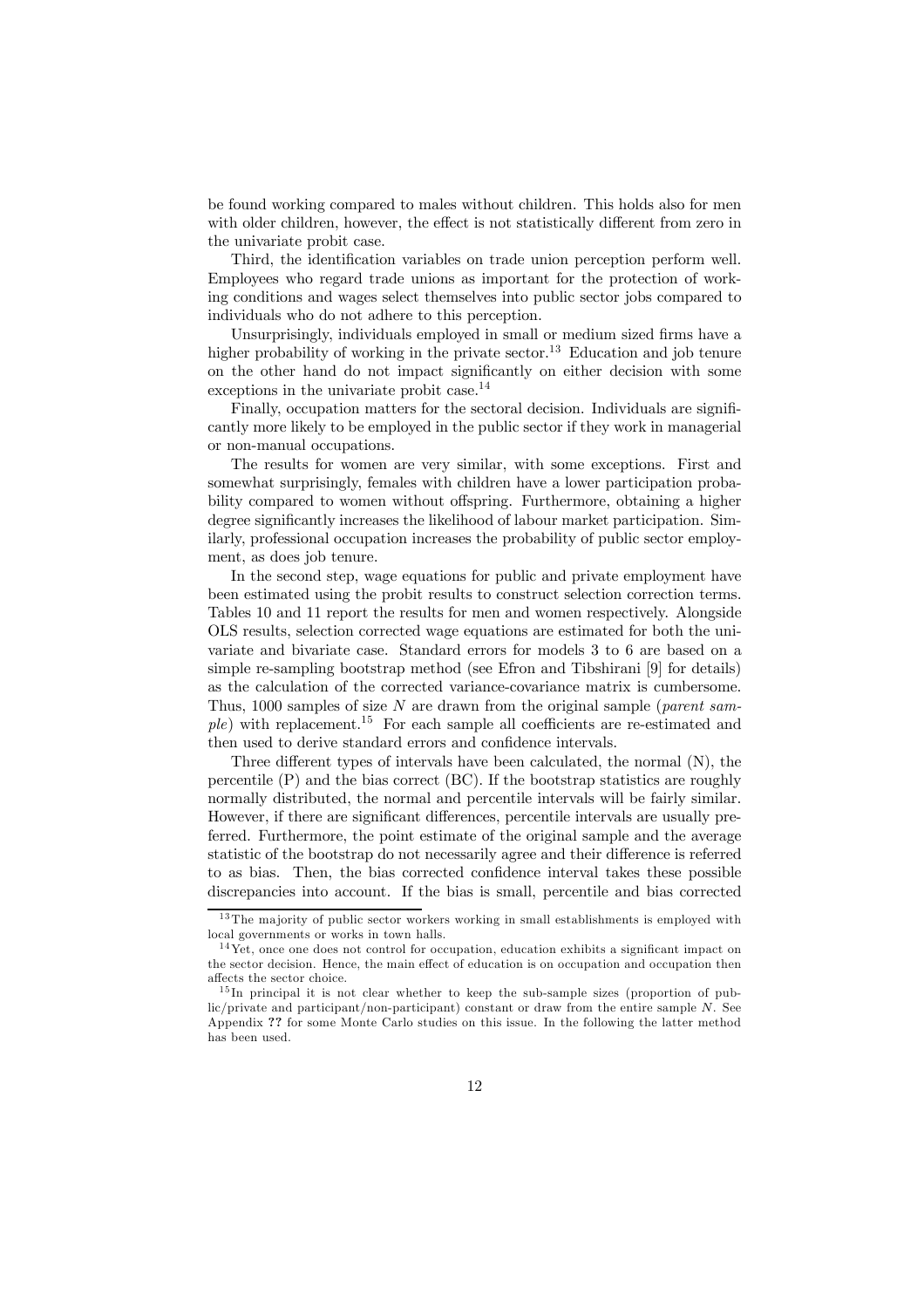confidence intervals are roughly identical. Hence, all three intervals will be very similar for an approximately normally distributed bootstrap statistic and a small bias.

Clearly, significant coefficients are very similar across model specifications, while significance levels vary. This is particularly pronounced for females. In general, there is a tendency for standard errors in the OLS model to be slightly smaller than estimated using bootstrapping. However, in the majority of cases this only marginally affects significance levels.

Besides age, occupation has the most pronounced impact on wages in both the public and private sector. Unsurprisingly, professional, managerial and nonmanual occupations yield significantly higher wages than unskilled occupations.

As expected, union membership significantly increases wages in the public sector yet unions do not affect the private sector wage. In contrast, firm size does impact on the latter, while it has hardly any affect on the former. Education has little effect on male public sector wages but the picture for females is more diverse e.g. having a higher degree increases wages in the public sector. In contrast, A- and O-level holders perform worse in all three models in the public sector.

For males, sector selection has a significant impact on wages. Given conditional expected wages (equations  $(13)$  and  $(14)$ ), employees working in the public or private sector perform better than a random individual would have done as the positive and significant coefficients on the correlation terms show. However, there is no indication for a participation bias in the univariate model and only weak evidence in the bivariate specification. For women neither selection coefficient is significant regardless of the model specification. This is surprising since the labour force participation for females in the sample is much lower compared to men.<sup>16</sup>

#### 4.3 Wage Gap and Switching Regression

Given the above results, predicted log wages in the public and private sector can be estimated consistently. Tables 12 to 14 report predicted log wages, differences in predicted log wages and the decomposition of predicted log wages into various parts according to equation (15) by gender and for three different model specifications. Furthermore, results are shown for two different weighting specifications,  $\beta^* = \beta_1 = \beta^{pub}$  and  $\beta^* = \beta_2 = \beta^{pri}$ . Confidence intervals for significance tests have been bootstrapped and refer to 1300 replications.

Regardless of the specification, the unadjusted wage gap between public and private sector is statistically significant and around 10 per cent for males and 24 per cent for females, which lies well in line with Rees and Shah [29] but is slightly higher than Bender's [5] findings for the whole of the UK. For men in all three models and for either weighting scheme, the gap is more than accounted for by differences in characteristics. In contrast, differences in returns

 $16$ The reported correlation terms and the standard deviations are constructed following Tunali [32].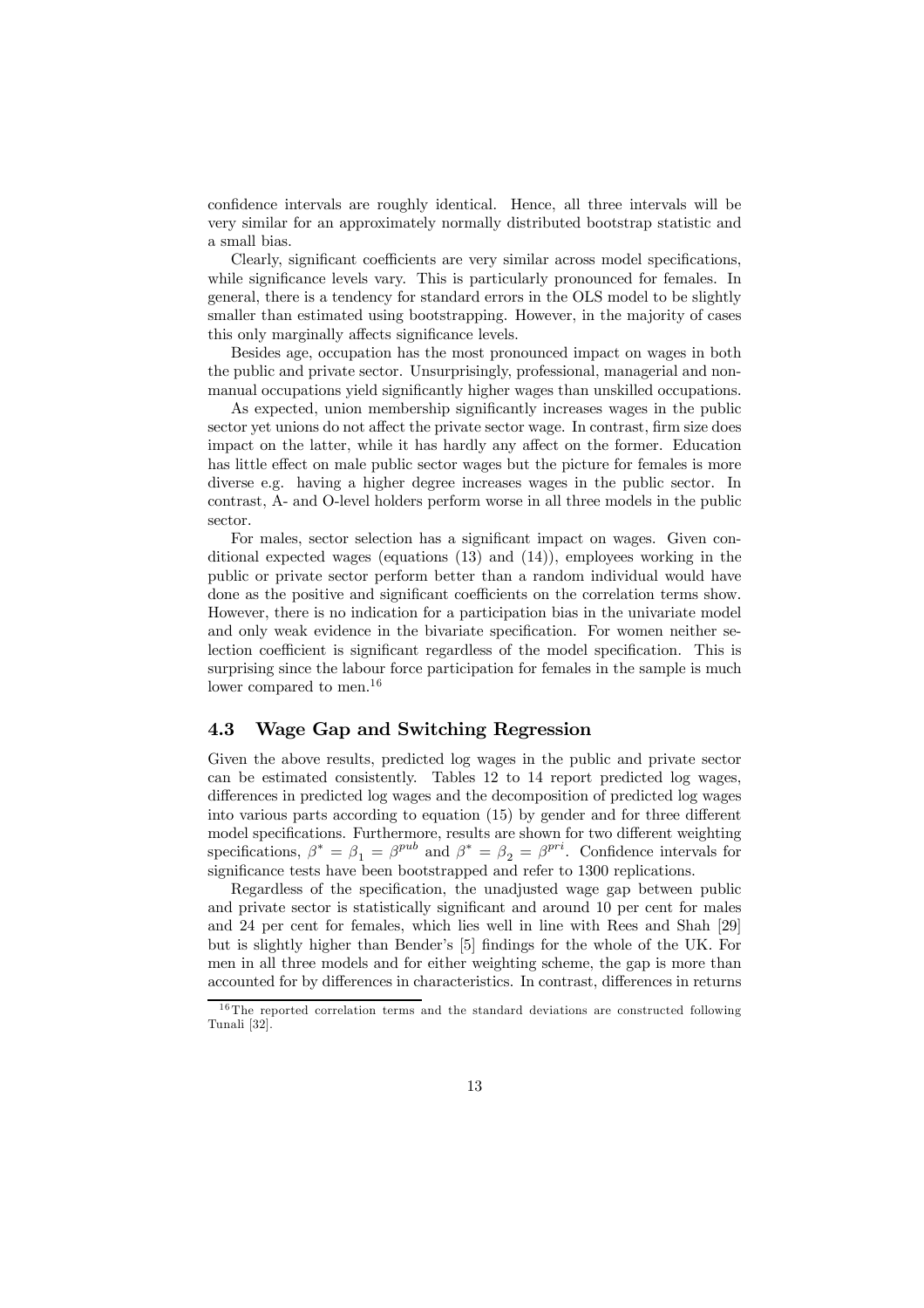reduce the unadjusted gap, though the term is statistically insignificant. That is, differences in the productive and job-related characteristics of public sector employees more than counterbalance the lower public sector compensation.<sup>17</sup>.

Results are more sensitive against the weighting scheme for women. Using the pubilc wage structure the results are fairly similar to the male ones. However, if the private sector wage structure is used as weight, only between 46 and 66 per cent of the wage difference is explained by differences in characteristics.

The model specifications with sample selection correction have an additional term besides the explained and unexplained component. In the presence of sample selection, unobserved productivity related characteristics will be captured in the unexplained component in the simple OLS specification. The existence (or non-existence) of wage premiums may, therefore, be simply due to these unobserved characteristics rather than discrimination.

As the results show, the selection term is positive for both males and females and statistically different from zero for the former. At the same time the unexplained component decreases substantially, suggesting a male wage premium though, not for the public but for private sector. Assuming a well-functioning labour market, the premium may be a - though not perfect - measure of the fringe benefits in the public sector or the magnitude of the excess supply to public sector jobs.

In the OLS model this premium was counterbalanced by unobservable characteristics, which highlights the importance of a separate treatment of the selection component. Note that the selection effect is driven by the sector choice rather than the participation choice. Furthermore, it becomes apparent that even if observable characteristics and compensation were identical in the two sectors, male public employees would still earn more due to differences in unobservable productivity related characteristics.

Tables 13 and 14 also report the selectivity corrected wage differentials in the bottom row. Interestingly, only the male differential is significant and indicates that correcting for non-random assignments into labour force and sector, the overall wage gap becomes negative. For females, however, higher productivity characteristics of public sector workers are fully outweighed by lower compensation differences. Hence, there is no evidence that suggests a wage premium for public sector employees both for men and women.

Eventually, given the predicted wages, a structural switching regression

$$
S_i^* = \delta(\ln \hat{w}_{1,i} - \ln \hat{w}_{2,i}) + B_i' \mu + v_i^* \tag{16}
$$

can be estimated, where  $v_i^* = \delta(\varepsilon_{1,i} - \varepsilon_{2,i}) - v_i$  and  $\ln \hat{w}_{1,i}$  and  $\ln \hat{w}_{2,i}$  are the predicted wages for the public and private sector respectively (Maddala, [25], van der Gaag and Vijverberg, [33] and Hartog and Oesterbeek, [20]). For public sector workers the private sector wage is a counterfactual and vice versa for private sector employees.

 $17$  Note that Rees and Shah [29] find the same for males but not for females while Bender [5] reports mainly positive contributions from both the explained and unexplained components. Yet, since both the data and methodology are very different, comparisons have to be drawn with caution.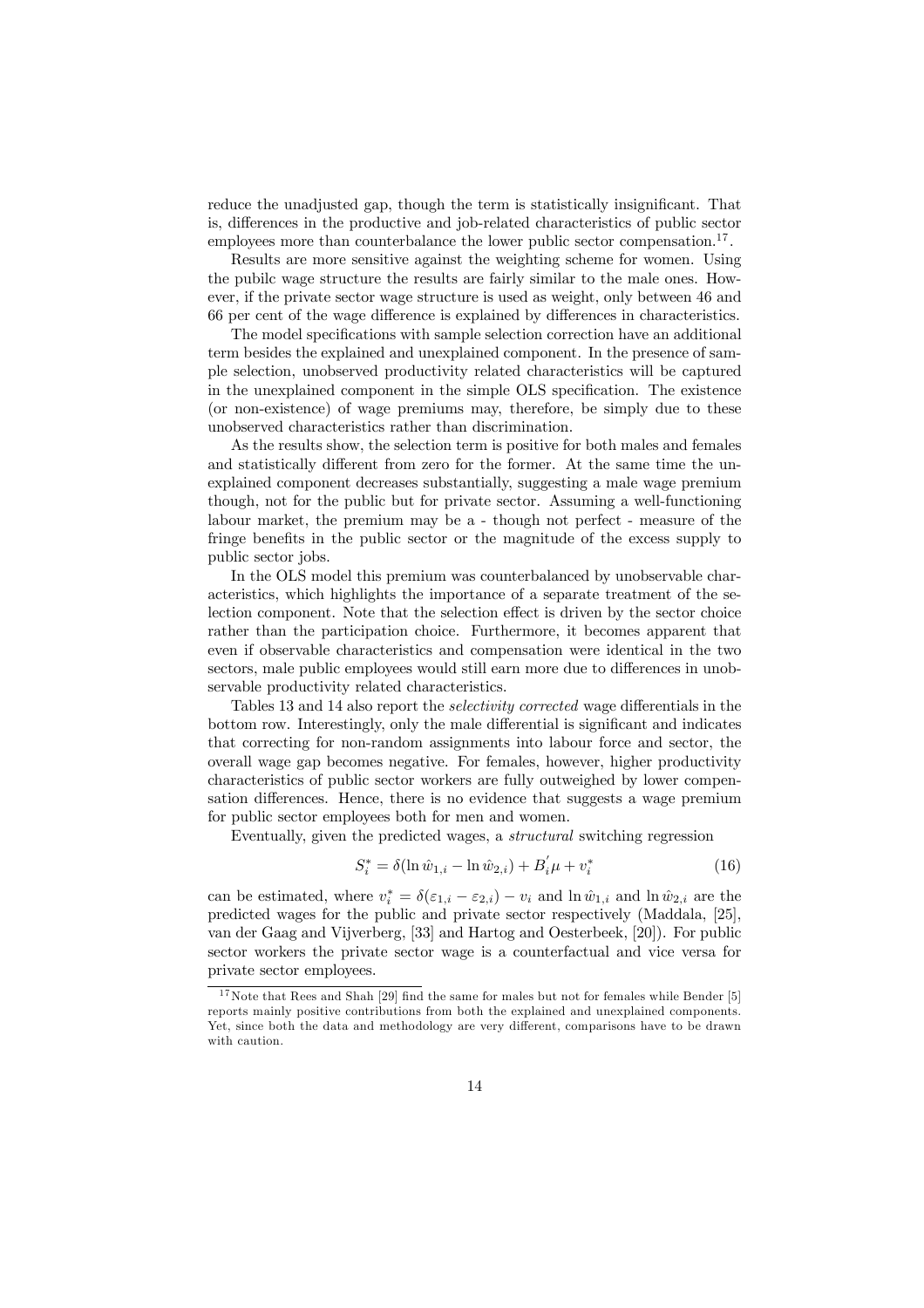Table 15 reports the marginal effects of both the reduced form and the structural switching regression which takes expected earnings differences in the sector choice explicitly into consideration. The vector of regressors is identical to equation (4) except that the difference in expected predicted wages in the public and private sector for an employee have been included as an instrumental variable. Predicted wages are based on the single selection correction specification for sector choice and simple OLS for males and females respectively.<sup>18</sup>

This specification requires some remarks. Equation (16) contains two estimated regressors. Lee ([24]) showed that the resulting coefficients  $\delta$  and  $\mu$  are consistent. However, the standard errors are incorrect and need to be adjusted (Maddala, [25]). Rather than recovering the corrected variance-covariance matrix, bootstrapping is applied once more as described above.

Furthermore, recall that the set of characteristics for wage equation and sector choice are identical except for the two variables on union membership and union perception. Hence, the potential wage differential is already implicitly included in the reduced form probit in tables 8 and 9. Yet, explicitly including the estimated wage gab will have two effects. First, since the earnings difference is a non-linear construct it will substitute for higher order terms. However, since all but one regressor are dummy variables and the only continues variable is includes both as first and second order term, this should be of lesser concern. Secondly, it will net-out the earnings effect from the coefficients and the remaining effect can be seen as everything that impacts on the sector choice except earnings.

The predicted probabilities of public sector employment are 22 and 41 per cent for males and females respectively, which is identical to the predicted probabilities for the univariate case in tables 8 and 9 and the share of public sector workers in the data set. Yet, there are changes compared to tables 8 and 9. Most pronounced are the differences in marginal effects for the occupational variables. While many occupational variables in the reduced form regression exhibit a significant impact, this is not the case in the structural form specification. Other variables seem to be almost unaffected by the inclusion of the wage difference such as the perception of unions.

The most interesting variable is certainly the predicted wage differential between the public and private sector. Clearly, there is evidence that wage differentials impact significantly on the sector choice. Both the male and female effects on the expected wage differential between the public and private sector are positive and highly significant. The marginal effect seems to be by far the largest compared to other regressors. This is similar to what Hartog and Oesterbeek ([20]) find in their study for the Netherlands using a MLE approach and Lee ([23]) for the union/non-union decision. However, in both cases the coefficient rather than the marginal effect is reported.

The interpretation of the marginal effect is cumbersome. Given that the predicted wage differential is the difference in two log terms, a log percentage

 $18$ Note, however, that the main results are not sensitive against the model specification used to predict the expected wages. For example, the double sample selection specification for males yields almost exactly the same results as the single sample selection one.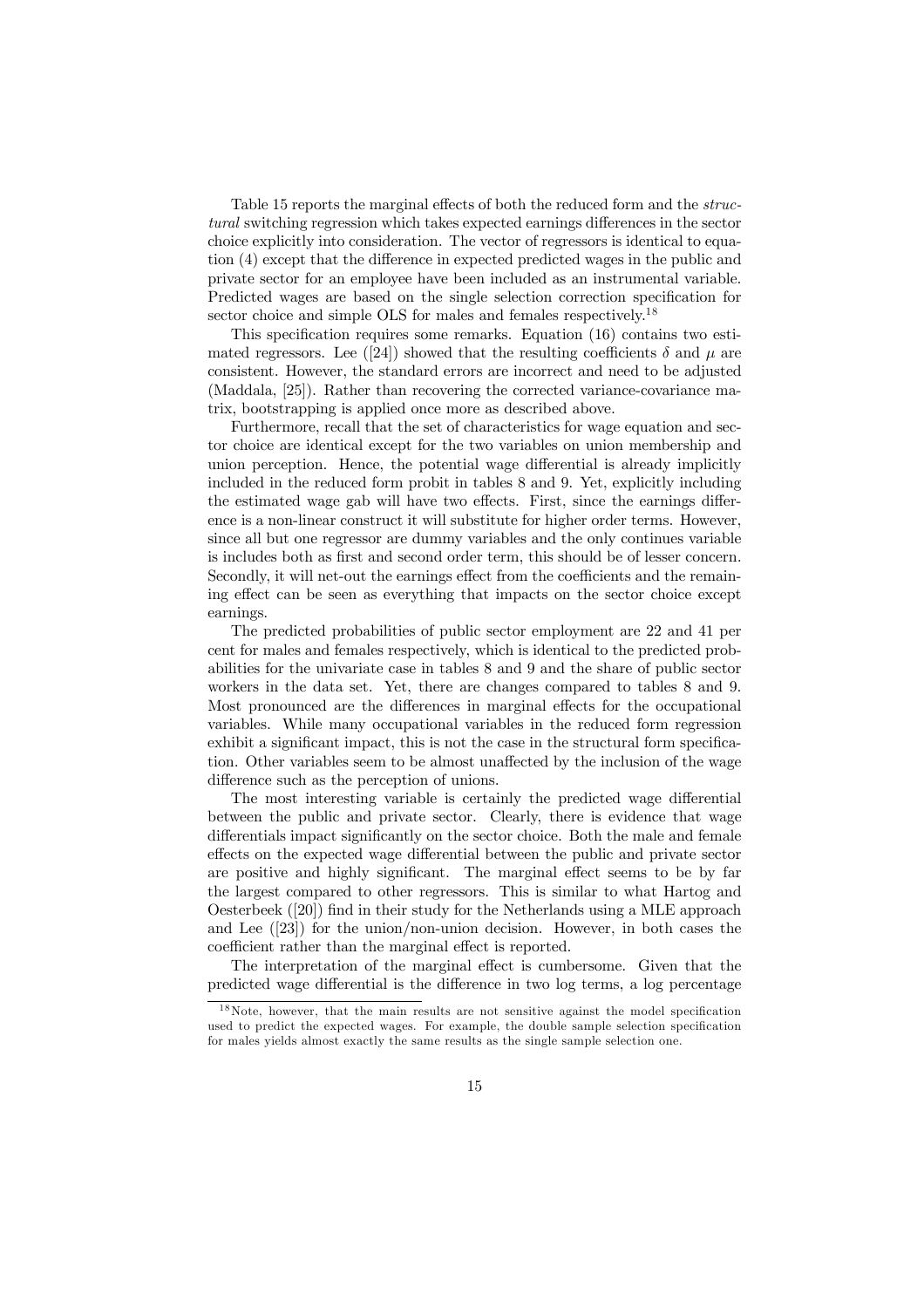change in the predicted wage differential increases the probability of choosing public sector employment by roughly 1.3 and 2.9 per cent for men and women respectively.<sup>19</sup> This is a rather small effect compared to other variables such as firm size or union perception.

Interestingly, some characteristics which have been significant in the reduced form equation but insignificant in the structural equation have also been significant in the wage equation such as age. However, the opposite holds true as well for variables such as job tenure, which is insignificant in both the wage and the structural equation but significant in the reduced form regression. This is, not controlling for the earnings difference obscures other non-pecuniary effects in the sector choice equation without affecting the overall predicted probability especially if the earnings effect is strong.

#### 5 Conclusion and Implications

A long-standing interest of labour economists has been earnings differentials between public and private sectors. While there are empirical studies on the UKwide level with conflicting evidence of a wage premium in the public sector, thus far no such study has been conducted on a regional level. Employing data for 2000 from the newly available extension sample of the BHPS, potential earnings differentials for Scotland are analysed. This is believed to be insightful for at least two reasons. First, in the aftermath of devolution and the establishment of the Scottish Parliament in 1999, the occupational structure of the public sector has changed. Second, more power over wage setting has been granted to local authorities. Both can be thought to have an impact on the wage structure in the public sector.

An endogenous switching model is estimated rather than a single wage equation with a sector dummy. Additionally, in order to correct for potential sample selection bias two additional models are estimated alongside the simple OLS specification, controlling for both sample selection from the participation decision and the sector choice.

Surprisingly, sample selection from the labour force participation decision for both males and females is not an issue. Furthermore, there is also no indication that the sector choice and the participation decision are jointly correlated. However, there is strong evidence that the former impacts significantly on the male wage equation in the private and public sector and, hence, on pay differentials.

Controlling for various personal and job related characteristics, the estimated wage differential between the public and private sector is 10 per cent for men and 24 per cent for women, which coincides with the unconditional wage gap. Yet, given this pay differential the question arises whether it should be ascribed to differences in observed and unobserved productivity and job related characteristics or returns to these characteristics.

 $19$ Neither Lee ([23]) nor van der Gaag and Vijverberg ([33]) put a meaning on the coefficient of the predicted wage differential. On the other hand, Hartog and Oesterbeek ([20]) interpret the coefficient as selection elasticity.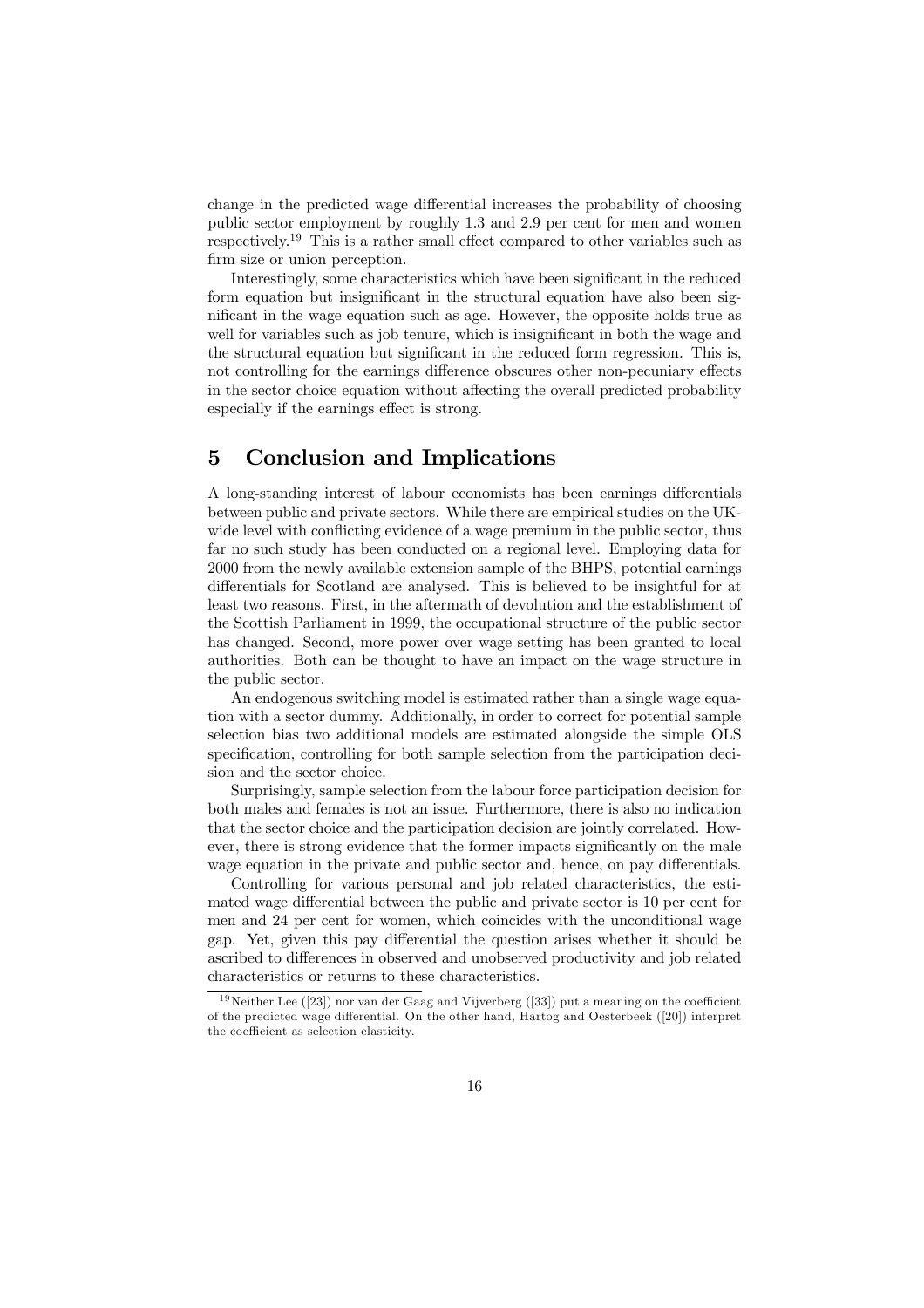Decomposing the wage gap into various components depending on the model specification (selection correct or uncorrected) shows that higher male public sector wages can be explained by differences in characteristics both observed and unobserved and are not due to a wage premium; quite the contrary, a private sector wage premium is found, which is, however, more than compensated for by superior productivity and job related characteristics and unobservables. The results emphasise the importance of a separate treatment of sample selection terms since they are otherwise likely to obscure the unexplained component in the decomposition. In contrast, for females there is some evidence of a wage premium in the public sector.

Finally, using the expected counterfactual wage differential to estimate the structural switching regression of the sector choice shows that for both men and women earnings differentials play a prominent role in the sector selection.

The policy implications are two-fold. First, and most importantly, for men there is no evidence for a positive earnings discrimination in the Scottish public sector. Differences in pay are solely due to differences in personal and job related characteristics and the way employees select themselves into sectors.

If one believes that the Scottish labour market achieves an efficient allocation of employment, the male wage premium found in the private sector may be ascribed to the existence of fringe benefits in the public sector which are not captured in the hourly wages used in the analysis. Thus higher wages in the private sector may reflect a flexible earnings structure rather than premiums and in contrast to what Bender [5] concludes for the whole of the UK, the principal of pay comparability seems to have been successful.

However, public sector spending has been on the decrease since the early 1990s and only recently picked up again. Hence, given the time series nature of the data used in this analysis, lower conditional public sector wages may simply reflect this decrease in spending rather than a private sector wage premium. Second, there is ambiguous evidence of a wage premium for females in the public sector which cannot be explained by differences in characteristics.

Hence, the political aim to achieve an efficient labour allocation and comparability in pay in the public and private sector has partly been met. However, further reforms may be required especially in those occupations predominantly occupied by women.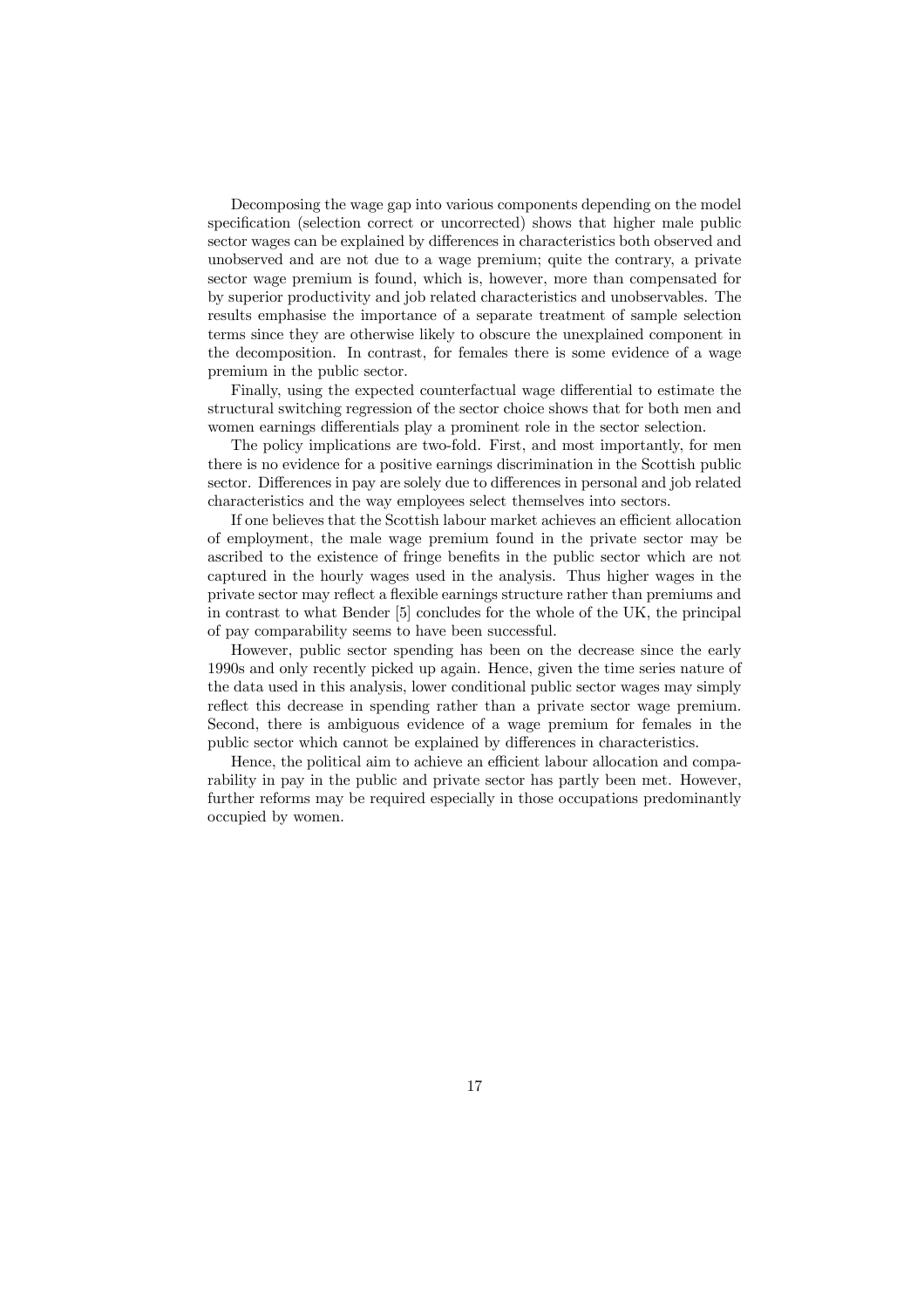#### References

- [1] Bellante, D. and A. N. Link: 1981, 'Are Public Sector Workers More Risk Averse Than Private Sector Workers?'. Industiral and Labor Relations Re*view* **34(3)**, 408-412.
- [2] Belman, D. and J. Heywood: 1993, 'Job Attributes and Federal Wage Differentials'. Industrial Relations 32, 148—157.
- [3] Bender, K. and R. Elliott: 1999, 'Relative Earnings in the UK Public-Sector: The Importance of Pay Reform on Pay Struture'. In: R. Elliott, C. Lucifora, and D. Meurs (eds.): Public Sector Pay Determination in the European Union. London: Macmillan, pp. 285—339.
- [4] Bender, K. A.: 1998, 'The Central Government-Private Sector Wage Differential'. Journal of Economic Surveys  $12(2)$ , 177–220.
- [5] Bender, K. A.: 2003, 'Examining Equality Between Public- and Private-Sector Wage Distributions'. Economic Inquiry 41, 62-79.
- [6] Booth, A. L., M. Francesconi, and J. Frank: 2003, 'A Sticky Floors Model of Promotion, Pay, and Gender'. European Economic Review 47(2), 295— 322.
- [7] Co, C. Y., I. N. Gang, and M.-S. Yun: 1999, 'Switching Models with Self-Selection: Self-Employment in Hungary'. Departmental Working Papers Rutgers University (1999).
- [8] Disney, R. and A. Gosling: 1998, 'Does It Pay to Work in the Public Sector?'. Fiscal Studies 19(4), 347—374.
- [9] Efron, B. and R. J. Tibshirani: 1993, An Introduction to the Bootstrap. New York: Chapman and Hall.
- [10] Elliott, R. and K. Duffus: 1996, 'What Has Been Happening to Pay in the public-service Sector of the British Economy? Developments over the Period 1970-1992'. British Journal of Industrial Relations 34, 51—85.
- [11] Elliott, R., C. Lucifora, and D. Meurs: 1999, 'Public Sector Pay Determination in the European Union: Issues and Outcomes'. In: R. Elliott, C. Lucifora, and D. Meurs (eds.): Public Sector Pay Determination in the European Union. London: Macmillan, pp. 1—28.
- [12] Elliott, R. and P. Murphy: 1987, 'The Relative Pay of Public and Private Sector Employees: 1970-1984'. *Cambridge Journal of Economics* 11(2), 107—132.
- [13] Even, W. E. and D. A. Macpherson: 1990, 'Plant Size and the Decision of Unionism'. Economics Letters 31, 393—398.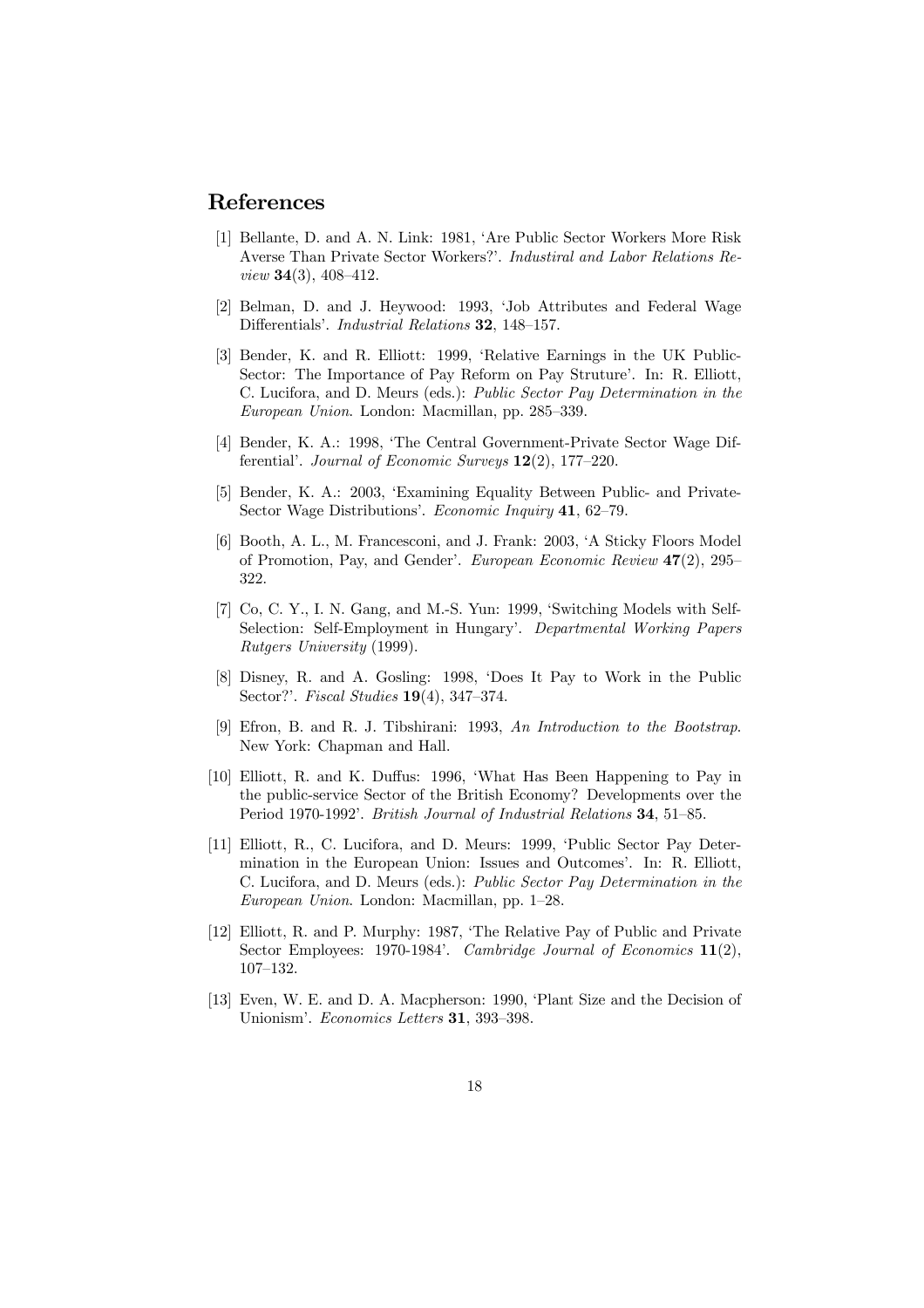- [14] Fishe, R. P., R. Trost, and P. M. Lurie: 1981, 'Labor Force Earnings and College Choice of Young Women: An Examination of Selectivity Bias and Comparative Advantage'. Economics of Education Review 1(2), 169—191.
- [15] Gregory, R. G.: 1990, 'Public-Sector Pay'. In: M. Gregory and A. Thomson (eds.): A Portrait of Pay: 1970-1982: An Analysis of the New Earnings Survey. Oxford: Clarendon Press, pp. 172—205.
- [16] Gregory, R. G.: 1999, 'Recent Developments in Public Sector Labor Markets'. In: O. Ashenfelter and D. Card (eds.): Handbook of Labor Economics. Elsevire Science, Chapt. 53, pp. 3573—3630.
- [17] Gunderson, M.: 1979, 'Earnings Differentials Between the Public and Priavte Sectors'. Canadian Journal of Economics 12, 228—242.
- [18] Gyourko, J. and J. Tracy: 1988, 'An Analysis of Public- and Private-Sector Wages Allowing for Endogenous Choices of Both Government and Union Status'. Journal of Labor Economics 6, 229—253.
- [19] Ham, J. C.: 1982, 'Estimation of a Labour Supply Model with Censoring Due to Unemployment and Underemployment'. The Review of Economic Studies 49(3), 335—345.
- [20] Hartog, J. and H. Oosterbeek: 1993, 'Public and Private Sector Wages in the Netherlands'. European Economic Review 37, 97—114.
- [21] Heckman, J.: 1979, 'Sample Selection Bias as a Specification Error'. Econometrica  $47(1)$ , 153-162.
- [22] Koop, G. and D. J. Poirier: 1997, 'Learning About the Across-Regime Correlation in Switching Regression Models'. Journal of Econometrics 78(2), 217—227.
- [23] Lee, L.-F.: 1978, 'Unionism and Wage Reates: A Simultaneous Equations Model with Qualitative and Limited Dependent Variables'. International Economic Review 19(2), 415—433.
- [24] Lee, L.-F.: 1979, 'Identification and Estimation in Binary Choice Models with Limited (Censort) Dependent Variables'. Econometirca 47(4), 977– 996.
- [25] Maddala, G. S.: 1983, Limited-Dependent and Qualitative Variables in Econometrics. New York: Cambridge University Press.
- [26] Maddala, G. S. and F. Nelson: 1975, 'Switching Regression Models with Exogenous and Endogenous Switching'. Proceedings of the American Statistical Association pp. 423—426.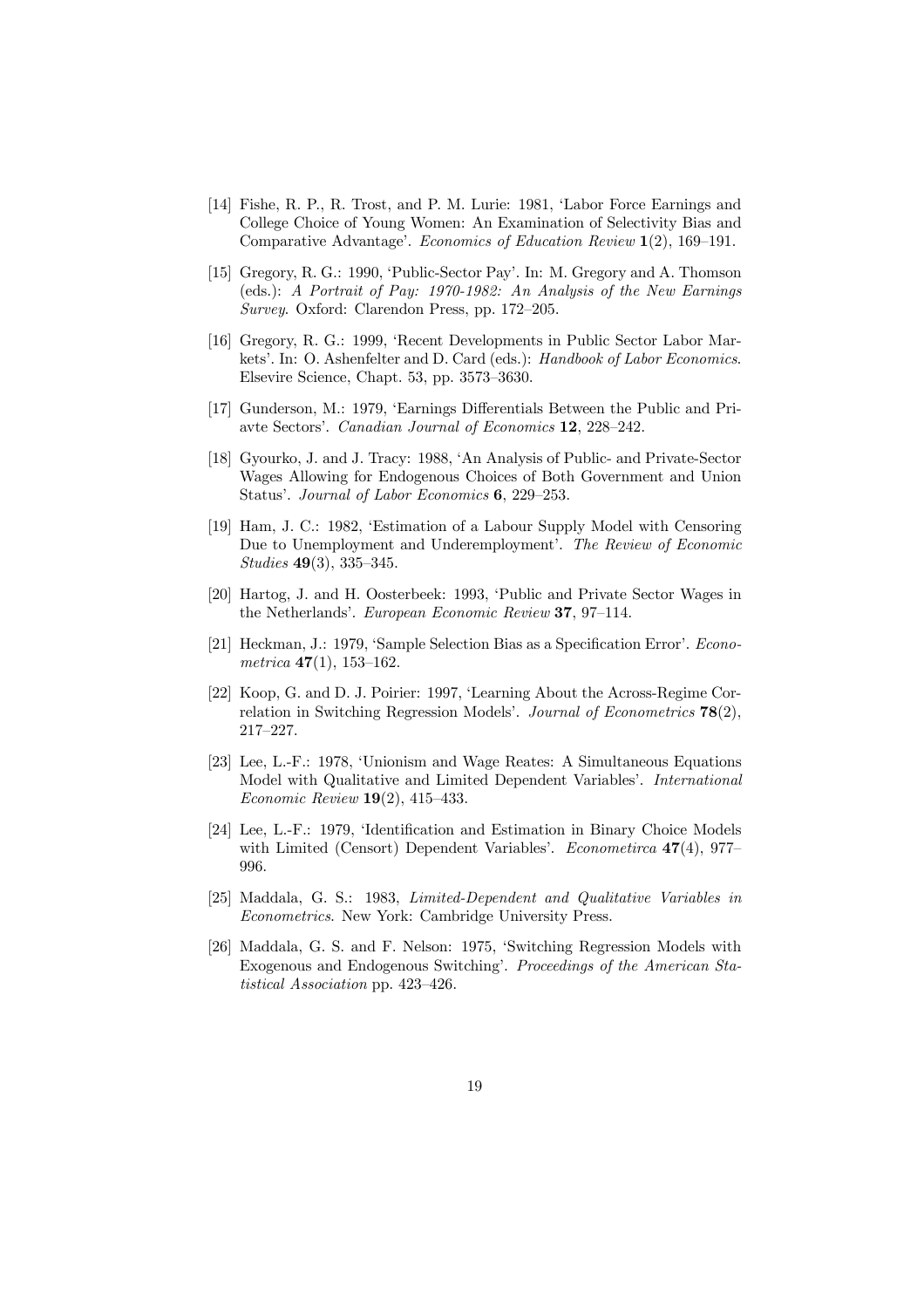- [27] Neuman, S. and R. L. Oaxaca: 2002, 'Estimating Labor Market Discrimination with Selectivity-Corrected Wage Equations: Methodological Considerations and An Illustration from Israel'. Presented at the ADRES/CEPR/Université du Maine Conference Meeting on Discrimination and Unequal Outcomes.
- [28] Oaxaca, R. L.: 1973, 'Male-Female Wage Differentials in Urban Labor Markets'. International Economic Review 14(1), 693—709.
- [29] Rees, H. and A. Shah: 1995, 'Public-Private Sector Wage Differential in the UK'. The Manchester School  $63(1)$ , 52–68.
- [30] Reimers, C.: 1983, 'Labor Market Discrimination Against Hispanic and Black Men'. The Review of Economics and Statistics 65, 570—579.
- [31] Stillman, S.: 2000, 'The Determinants of Private and Government Sector Earnings in Russia'. Rand (DRU-2422).
- [32] Tunali, I.: 1986, 'A General Structure for Models of Douple-Selection and an Application to a Joint Migration/Earnings Process with Remigration'. Research in Labor Economics 8B, 235—283.
- [33] van der Gaag, J. and W. Vijverberg: 1988, 'A Switching Regression Model for Wage Determinants in the Public and Private Sector of a Developing Country'. The Review of Economics and Statistics 70(2), 244—252.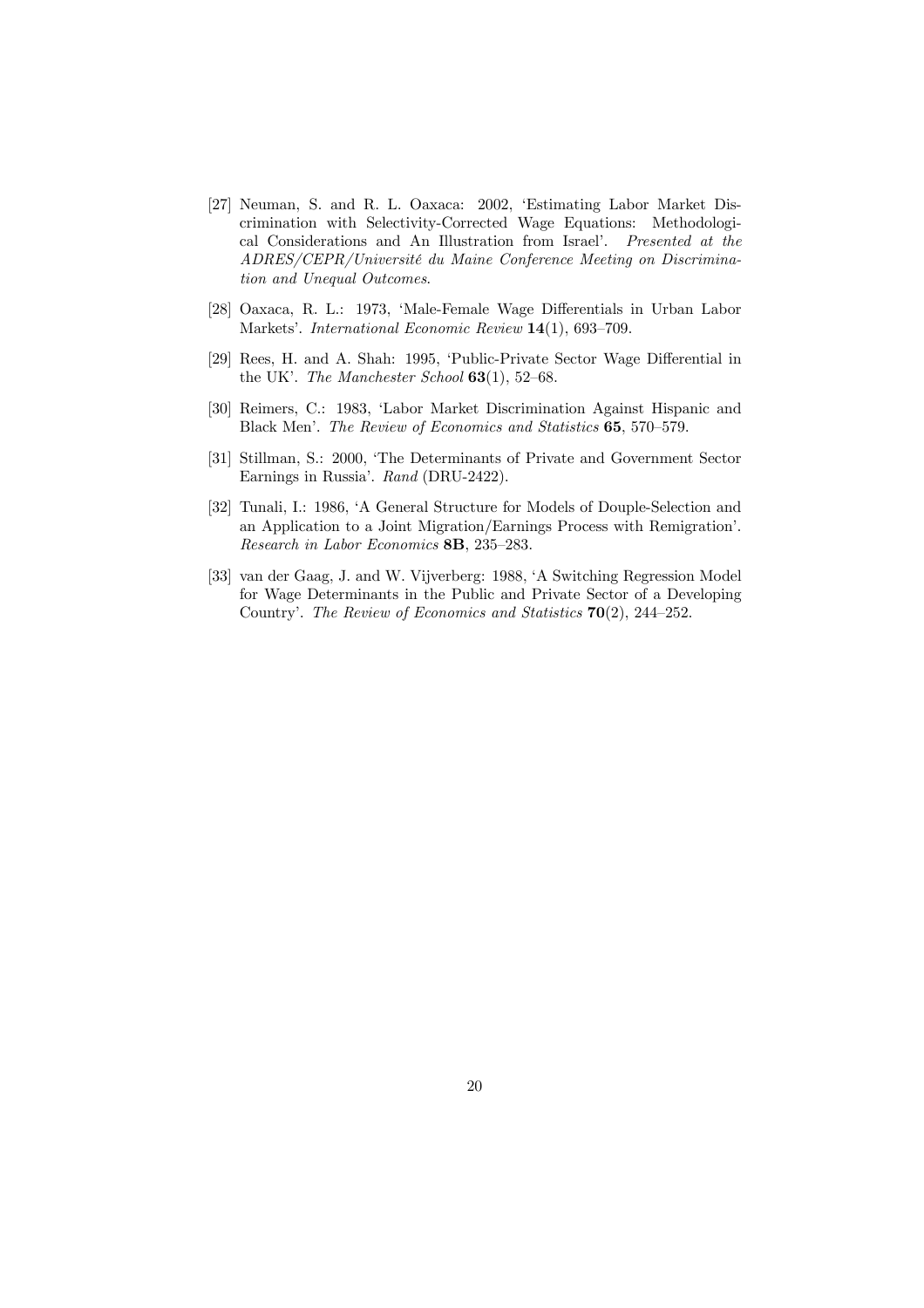| Public sector composition $(\%)$ | Males | Females |
|----------------------------------|-------|---------|
| Civil servant/central govt       | 21.48 | 11.21   |
| Local govt/town hall             | 56.38 | 51.87   |
| NHS or higher education          | 17.45 | 35.98   |
| Nationalised Industry            | 4.70  | 0.93    |

Table 1: Composition of public sector employment by gender in 2000. Cross-sectional weights applied. (BHPS)

| Public sector composition (%) |       |       |       |       |       |       |
|-------------------------------|-------|-------|-------|-------|-------|-------|
| Males                         | 1996* | 1997* | 1998* | 1999  | 2000  | 2001  |
| Civil servant/central govt    | 18.00 | 17.07 | 32.35 | 21.19 | 21.94 | 22.70 |
| Local govt/town hall          | 42.00 | 51.22 | 41.18 | 49.67 | 55.48 | 49.08 |
| NHS or higher education       | 24.00 | 21.95 | 23.53 | 22.52 | 17.42 | 22.09 |
| Nationalised Industry         | 16.00 | 9.76  | 2.94  | 6.62  | 5.16  | 6.13  |
| Females                       |       |       |       |       |       |       |
| Civil servant/central govt    | 13.43 | 13.43 | 10.53 | 9.77  | 11.06 | 10.83 |
| Local govt/town hall          | 52.24 | 46.27 | 50.88 | 51.16 | 52.21 | 51.25 |
| NHS or higher education       | 34.33 | 40.30 | 38.60 | 39.07 | 35.84 | 37.08 |
| Nationalised Industry         | ٠     | -     | -     | -     | 0.88  | 0.83  |
| Total                         |       |       |       |       |       |       |
| Males                         | 26.46 | 18.64 | 17.99 | 21.75 | 20.23 | 21.68 |
| Females                       | 41.61 | 39.18 | 33.73 | 37.85 | 38.63 | 41.17 |

Table 2: Composition of public sector employment by gender 1996-2001. \*Numbers prior to the Scottish extension sample. Unweighted figures (BHPS)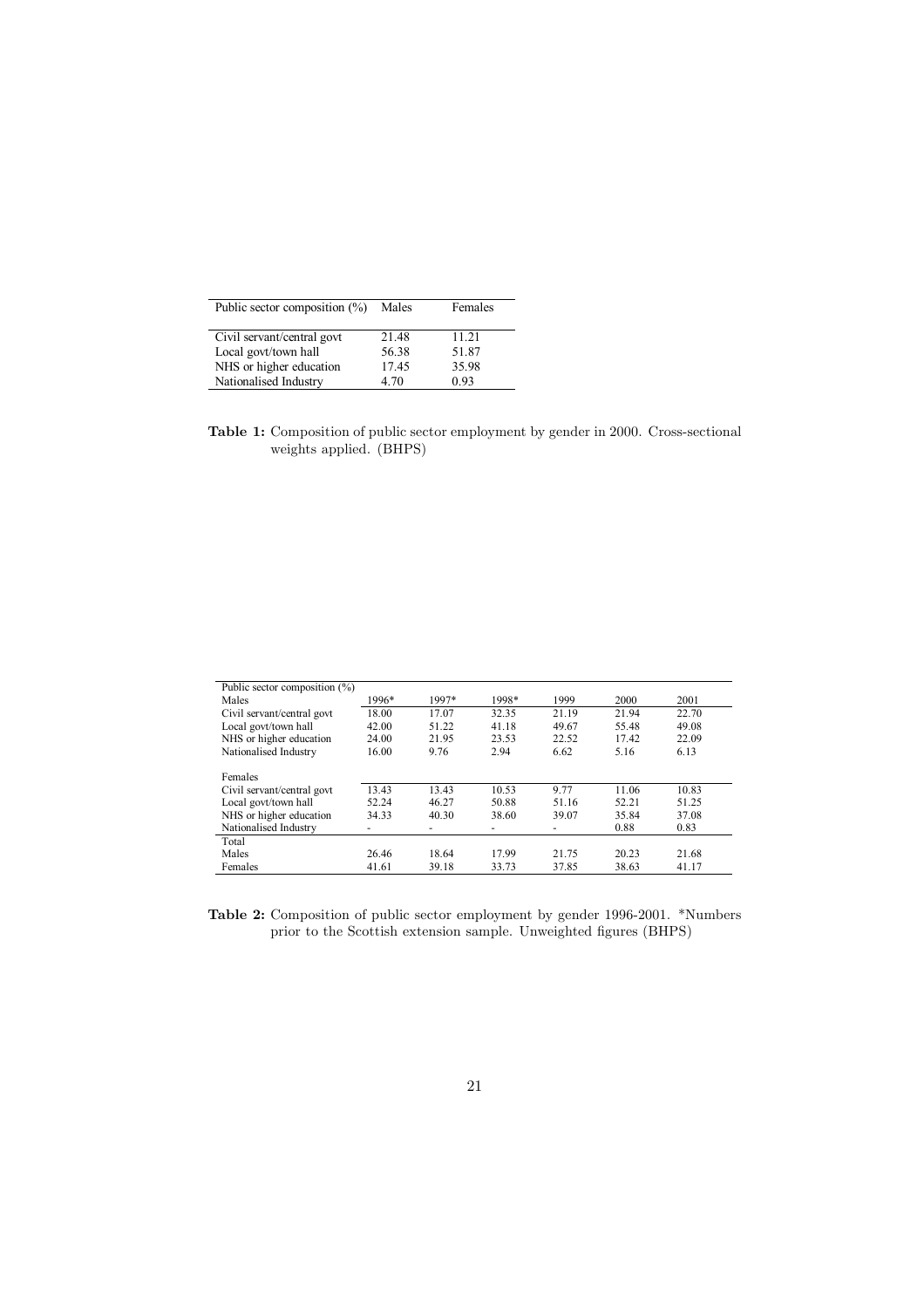| Age group | Freq.   | Percent | Freq.          | Percent |
|-----------|---------|---------|----------------|---------|
| Males     | Private |         | Public         |         |
| 16-19     | 32      | 6.06    | $\overline{2}$ | 1.34    |
| $20 - 24$ | 58      | 10.98   | 9              | 6.04    |
| 25-29     | 70      | 13.26   | 18             | 12.08   |
| 30-34     | 76      | 14.39   | 17             | 11.41   |
| 35-39     | 93      | 17.61   | 26             | 17.45   |
| 40-44     | 78      | 14.77   | 20             | 13.42   |
| 45-49     | 44      | 8.33    | 21             | 14.09   |
| 50-54     | 47      | 8.90    | 20             | 13.42   |
| 55-59     | 22      | 4.17    | 11             | 7.38    |
| 60-64     | 8       | 1.52    | 5              | 3.36    |
| Total     | 528     | 100.00  | 149            | 100.00  |
|           |         |         |                |         |
| Females   | Private |         | Public         |         |
| 16-19     | 26      | 8.61    | $\overline{4}$ | 1.87    |
| $20 - 24$ | 44      | 14.57   | 15             | 7.01    |
| 25-29     | 56      | 18.54   | 17             | 7.94    |
| 30-34     | 32      | 10.60   | 36             | 16.82   |
| 35-39     | 33      | 10.93   | 35             | 16.36   |
| 40-44     | 42      | 13.91   | 34             | 15.89   |
| 45-49     | 37      | 12.25   | 43             | 20.09   |
| 50-54     | 22      | 7.28    | 17             | 7.94    |
| 55-59     | 10      | 3.31    | 13             | 6.07    |
| Total     | 302     | 100.00  | 214            | 100.00  |

Table 3: Age structure of public sector employment by gender in 2000. Cross-section weights applied. (BHPS)

| Occupation         | Freq.   | Percent | Freq.  | Percent |
|--------------------|---------|---------|--------|---------|
| Males              | Private |         | Public |         |
| Professional       | 36      | 6.82    | 13     | 8.72    |
| Managerial         | 131     | 24.81   | 58     | 38.93   |
| Skilled non-manual | 80      | 15.15   | 33     | 22.15   |
| Skilled manual     | 197     | 37.31   | 24     | 16.11   |
| Unskilled          | 84      | 15.91   | 21     | 14.09   |
| Total              | 528     | 100.00  | 149    | 100.00  |
|                    |         |         |        |         |
| Females            | Private |         | Public |         |
| Professional       | 8       | 2.65    | 9      | 4.21    |
| Managerial         | 85      | 28.15   | 135    | 63.08   |
| Skilled non-manual | 120     | 39.74   | 48     | 22.43   |
| Skilled manual     | 38      | 12.58   | 9      | 4.21    |
| Unskilled          | 51      | 16.89   | 13     | 6.07    |
| Total              | 302     | 100.00  | 214    | 100.00  |

Table 4: Occupational composition of public sector employment by gender in 2000. Cross-section weights applied. (BHPS)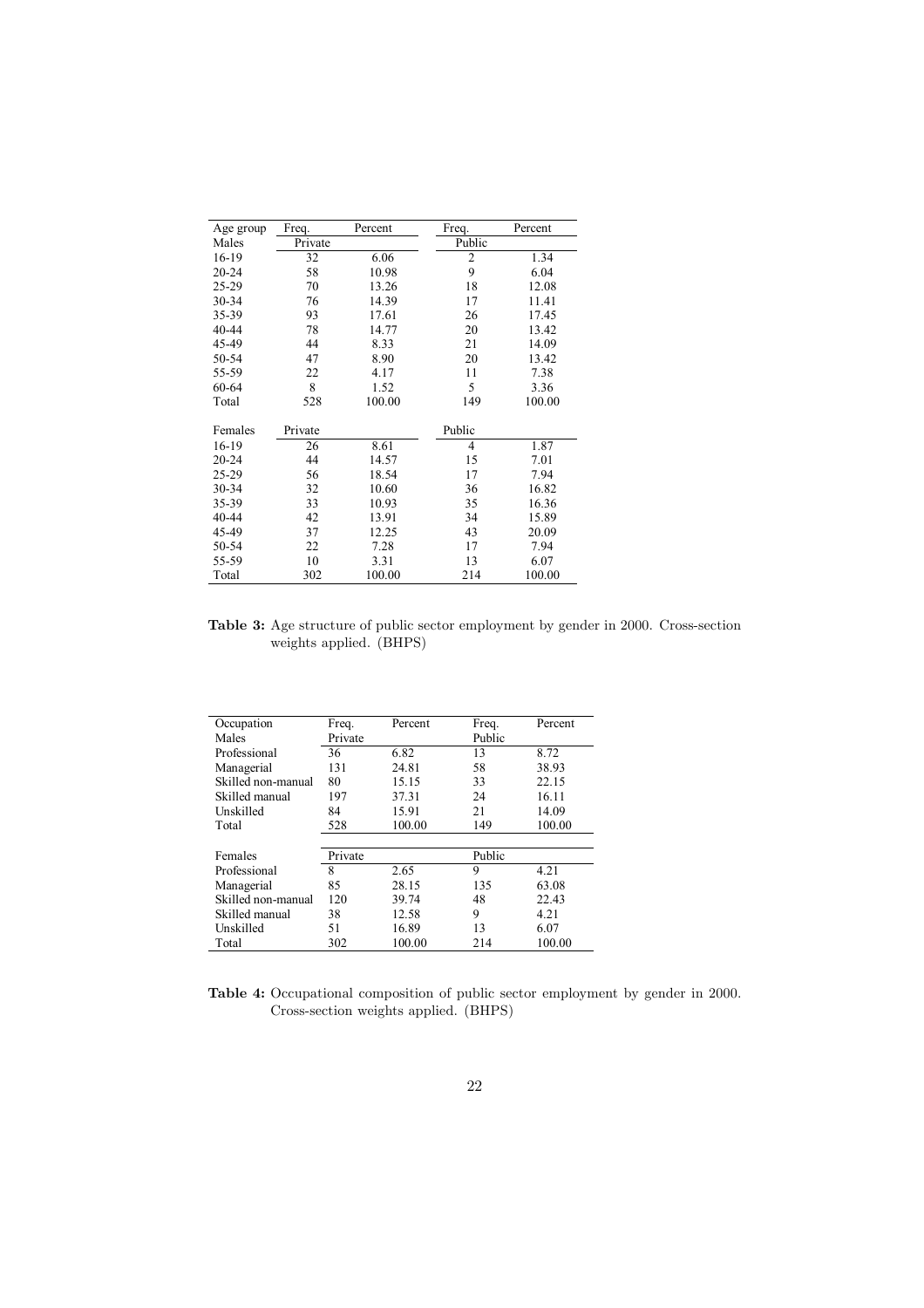

Figure 1: Log hourly wages in the public and private sector by gender in 2000.

|                                       |         | Male                  | Female                 |         |
|---------------------------------------|---------|-----------------------|------------------------|---------|
|                                       | Public  | Private               | Public                 | Private |
| Mean log                              | 2.24    | 2.03                  | 2.15                   | 1.74    |
| hourly wages<br>Standard<br>deviation | (0.039) | (0.025)               | (0.032)                | (0.025) |
| Difference in<br>means (t-test)       |         | 0.194<br>$(3.75)$ *** | 0.415<br>$(10.16)$ *** |         |

Table 5: Mean test (t-test) for log hourly wages in the public and private sector by gender 2000.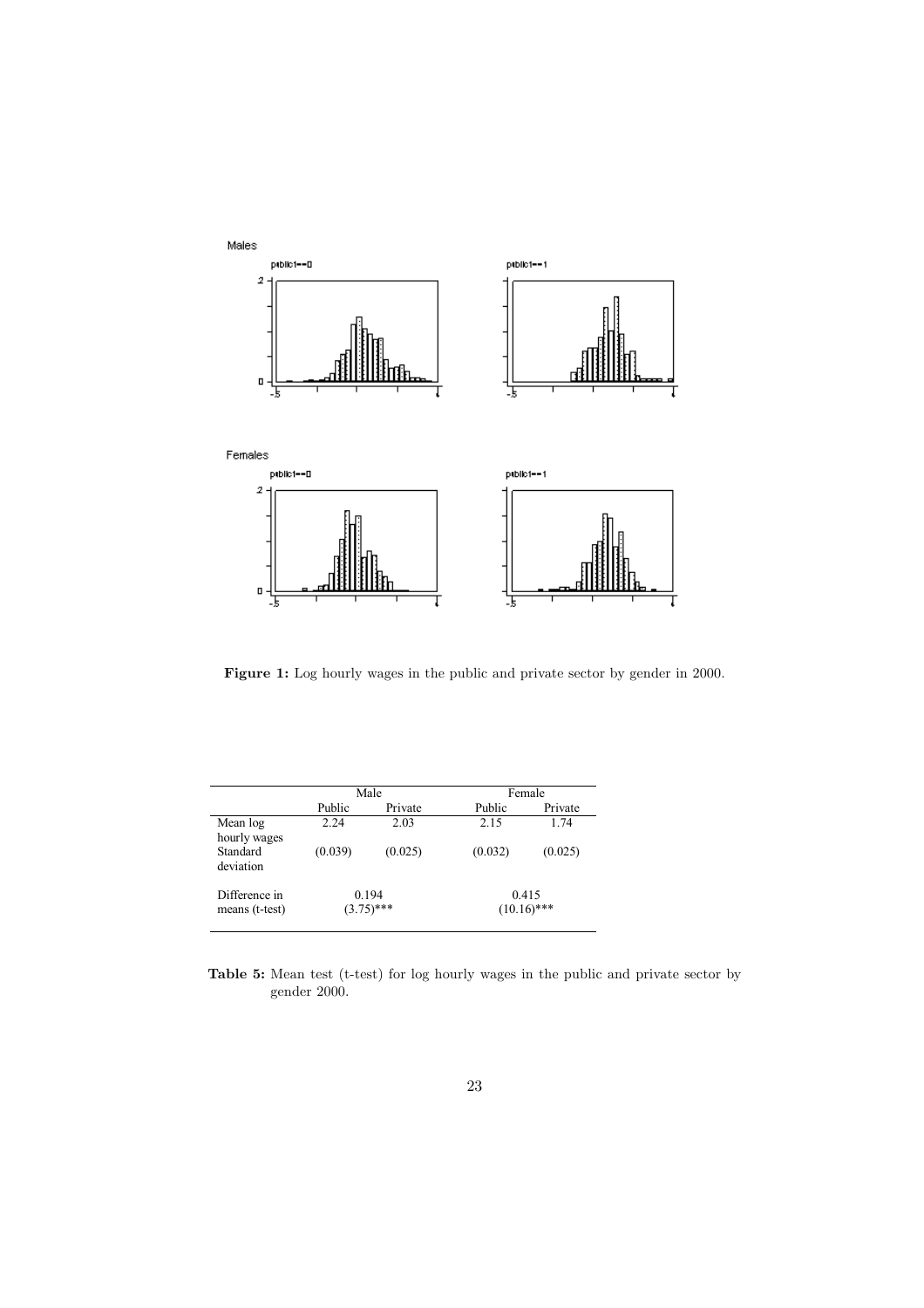| Variable                              | All    |           | Public |           |
|---------------------------------------|--------|-----------|--------|-----------|
|                                       | Mean   | Std. Dev. | Mean   | Std. Dev. |
| Age                                   | 37.179 | 11.092    | 40.503 | 10.949    |
| Age 16-20                             | 0.069  | 0.254     | 0.020  | 0.141     |
| Age 21-30                             | 0.210  | 0.407     | 0.174  | 0.381     |
| Married                               | 0.560  | 0.497     | 0.638  | 0.482     |
| Children aged 0-11                    | 0.514  | 0.833     | 0.490  | 0.819     |
| Children aged 12-18                   | 0.229  | 0.512     | 0.195  | 0.529     |
| Higher degree                         | 0.047  | 0.212     | 0.060  | 0.239     |
| A-level                               | 0.273  | 0.446     | 0.295  | 0.458     |
| O-level                               | 0.232  | 0.422     | 0.168  | 0.375     |
| Job tenure                            | 5.893  | 6.740     | 7.797  | 7.348     |
| Member of union                       | 0.318  | 0.466     | 0.725  | 0.448     |
| Opinion on union (very<br>important)  | 0.191  | 0.393     | 0.235  | 0.425     |
| Opinion<br>union<br>on<br>(important) | 0.458  | 0.499     | 0.591  | 0.493     |
| Opinion<br>union<br>on<br>(neutral)   | 0.176  | 0.381     | 0.074  | 0.262     |
| Professional                          | 0.072  | 0.259     | 0.087  | 0.283     |
| Managerial                            | 0.279  | 0.449     | 0.389  | 0.489     |
| Skilled non-manual                    | 0.167  | 0.373     | 0.221  | 0.417     |
| Skilled manual                        | 0.326  | 0.469     | 0.161  | 0.369     |
| Log hourly wage                       | 2.079  | 0.563     | 2.230  | 0.480     |
| Small                                 | 0.412  | 0.493     | 0.282  | 0.451     |
| Medium                                | 0.375  | 0.485     | 0.423  | 0.496     |
| Public                                | 0.220  | 0.415     |        |           |
| N                                     | 677    |           | 149    |           |

Table 6: Mean characteristics of variables used in the analysis for all employed and separately for employees in the public sector (males) in 2000. Cross-section weights applied.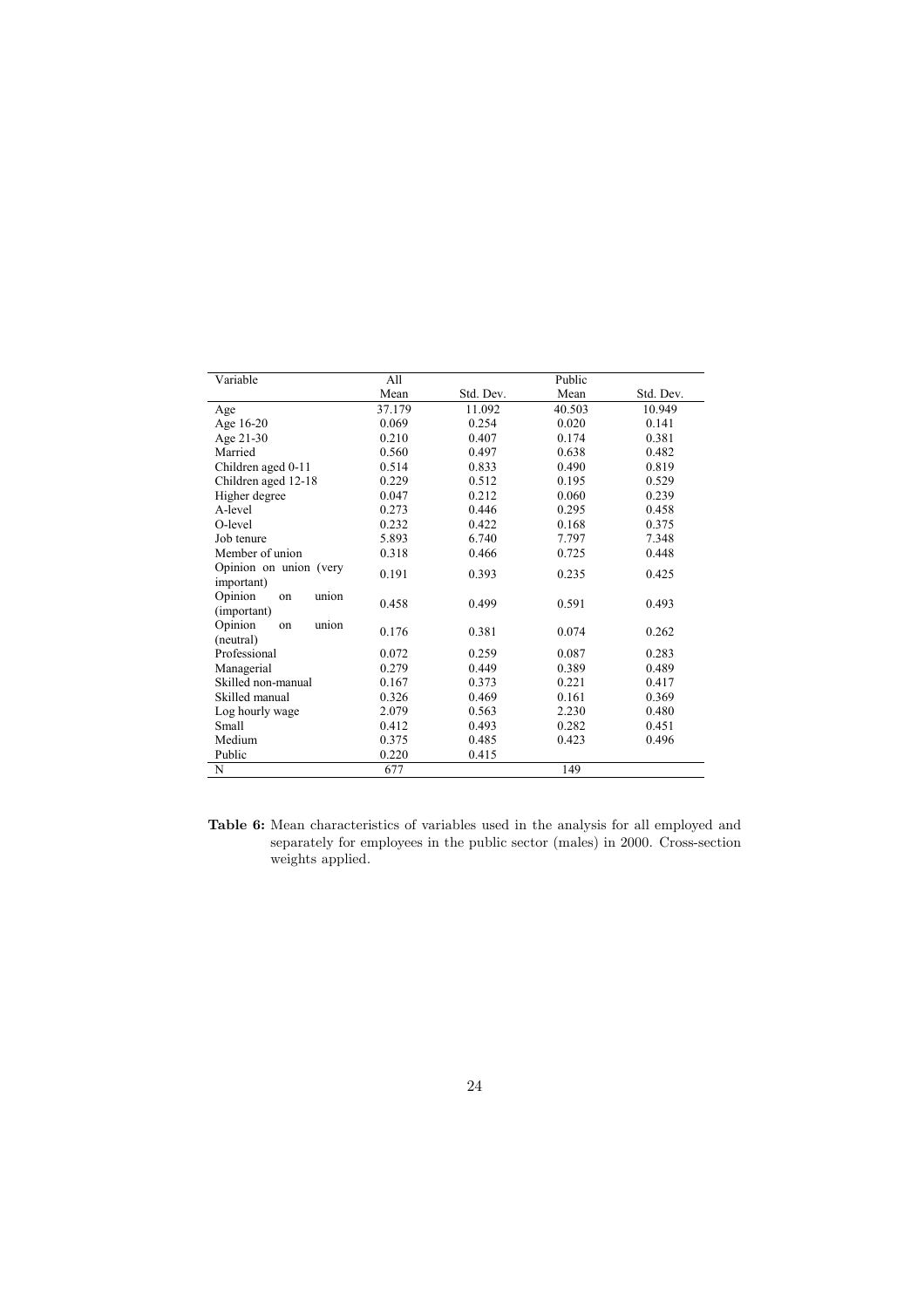| Variable                              | All    |           | Public |           |
|---------------------------------------|--------|-----------|--------|-----------|
|                                       | Mean   | Std. Dev. | Mean   | Std. Dev. |
| Age                                   | 36.430 | 10.926    | 39.266 | 9.841     |
| Age 16-20                             | 0.074  | 0.261     | 0.019  | 0.136     |
| Age 21-30                             | 0.240  | 0.428     | 0.150  | 0.357     |
| Married                               | 0.498  | 0.500     | 0.542  | 0.499     |
| Children aged 0-11                    | 0.302  | 0.599     | 0.322  | 0.660     |
| Children aged 12-18                   | 0.254  | 0.539     | 0.248  | 0.530     |
| Higher degree                         | 0.043  | 0.202     | 0.056  | 0.231     |
| A-level                               | 0.250  | 0.433     | 0.206  | 0.405     |
| O-level                               | 0.244  | 0.430     | 0.206  | 0.405     |
| Job tenure                            | 4.800  | 5.529     | 6.245  | 6.348     |
| Member of union                       | 0.403  | 0.491     | 0.715  | 0.452     |
| Opinion on union (very<br>important)  | 0.163  | 0.370     | 0.168  | 0.375     |
| Opinion<br>union<br>on<br>(important) | 0.494  | 0.500     | 0.561  | 0.497     |
| Opinion<br>union<br>on<br>(neutral)   | 0.178  | 0.383     | 0.150  | 0.357     |
| Professional                          | 0.033  | 0.179     | 0.042  | 0.201     |
| Managerial                            | 0.426  | 0.495     | 0.631  | 0.484     |
| Skilled non-manual                    | 0.326  | 0.469     | 0.224  | 0.418     |
| Skilled manual                        | 0.091  | 0.288     | 0.042  | 0.201     |
| Log hourly wage                       | 1.921  | 0.500     | 2.164  | 0.468     |
| Small                                 | 0.455  | 0.498     | 0.402  | 0.491     |
| Medium                                | 0.357  | 0.479     | 0.332  | 0.472     |
| Public                                | 0.415  | 0.493     |        |           |
| N                                     | 516    |           | 214    |           |

Table 7: Mean characteristics of variables used in the analysis for all employed and separately for employees in the public sector (females) in 2000. Cross-section weights applied.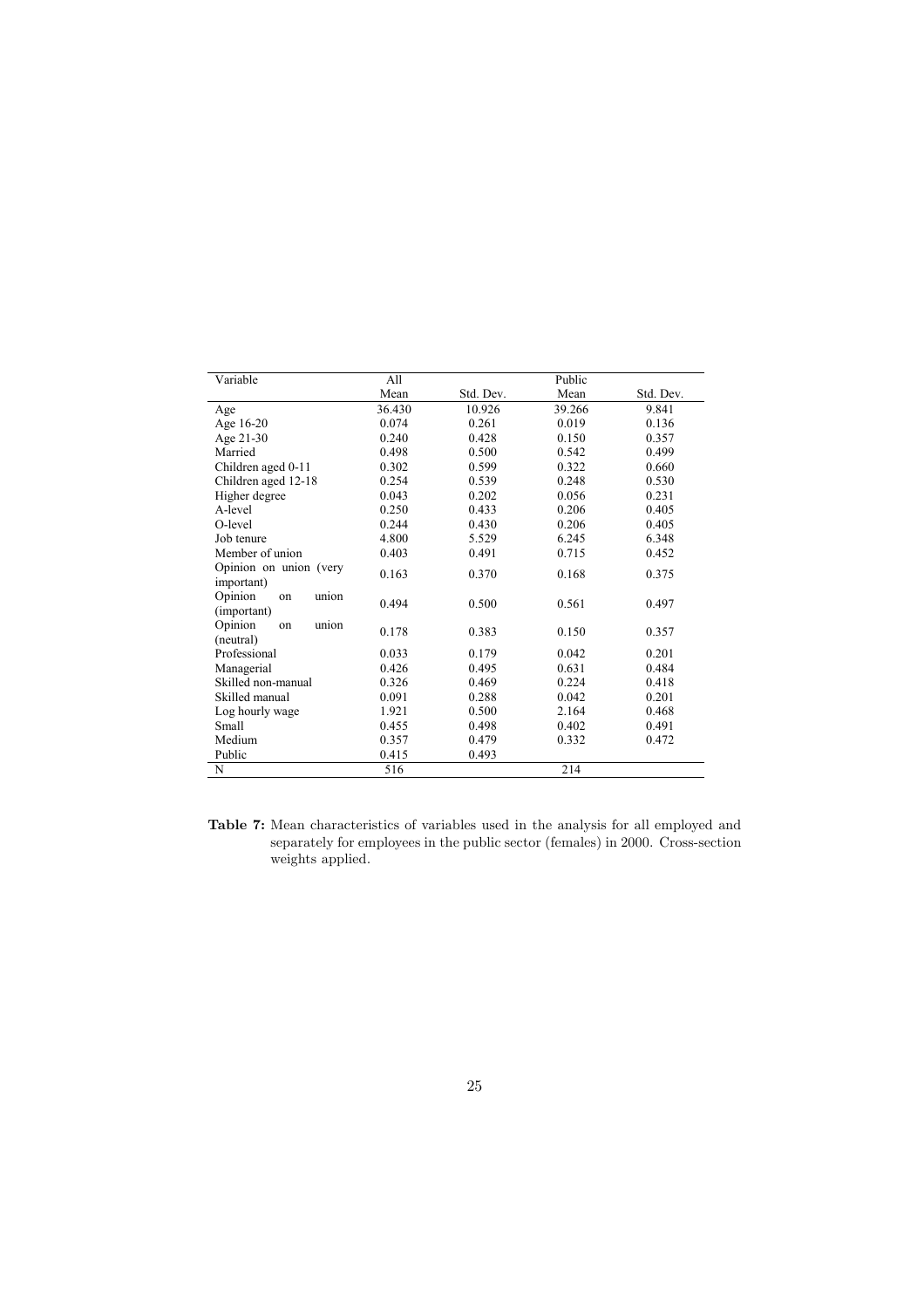| <b>Bivariate Probit</b><br>Single Probit<br>Public<br>Participation<br>Public<br>Participation<br>$-1.7763$<br>Constant<br>$-1.5134$<br>0.1184<br>0.1681<br>$(0.2811)$ ***<br>(0.0892)<br>$(0.3069)$ ***<br>$(0.0719)$ **<br>Age 16-20<br>$-0.9022$<br>$-0.4720$<br>$-1.0514$<br>$-0.4534$<br>$(0.3459)$ ***<br>$(0.1440)$ ***<br>$(0.3499)$ ***<br>$(0.1329)$ ***<br>Age 21-30<br>$-0.1463$<br>0.1299<br>$-0.1042$<br>0.1216<br>(0.1645)<br>(0.1922)<br>(0.0905)<br>(0.1143)<br>Married<br>0.1464<br>0.2593<br>0.2585<br>0.1967<br>$(0.0980)$ ***<br>$(0.0745)$ ***<br>(0.1365)<br>(0.1690)<br>Higher degree<br>0.1086<br>0.4603<br>0.1547<br>0.3401<br>(0.2521)<br>$(0.2305)$ **<br>(0.2708)<br>(0.2430)<br>A-level<br>0.0494<br>0.2116<br>0.0807<br>0.1232<br>$(0.0994)$ **<br>(0.1419)<br>(0.1459)<br>(0.0767)<br>O-level<br>$-0.0864$<br>0.1507<br>$-0.1383$<br>0.0305<br>(0.1575)<br>(0.1635)<br>(0.0780)<br>(0.1033)<br>Children aged 0-11<br>0.2264<br>0.2560 |
|-----------------------------------------------------------------------------------------------------------------------------------------------------------------------------------------------------------------------------------------------------------------------------------------------------------------------------------------------------------------------------------------------------------------------------------------------------------------------------------------------------------------------------------------------------------------------------------------------------------------------------------------------------------------------------------------------------------------------------------------------------------------------------------------------------------------------------------------------------------------------------------------------------------------------------------------------------------------------|
|                                                                                                                                                                                                                                                                                                                                                                                                                                                                                                                                                                                                                                                                                                                                                                                                                                                                                                                                                                       |
|                                                                                                                                                                                                                                                                                                                                                                                                                                                                                                                                                                                                                                                                                                                                                                                                                                                                                                                                                                       |
|                                                                                                                                                                                                                                                                                                                                                                                                                                                                                                                                                                                                                                                                                                                                                                                                                                                                                                                                                                       |
|                                                                                                                                                                                                                                                                                                                                                                                                                                                                                                                                                                                                                                                                                                                                                                                                                                                                                                                                                                       |
|                                                                                                                                                                                                                                                                                                                                                                                                                                                                                                                                                                                                                                                                                                                                                                                                                                                                                                                                                                       |
|                                                                                                                                                                                                                                                                                                                                                                                                                                                                                                                                                                                                                                                                                                                                                                                                                                                                                                                                                                       |
|                                                                                                                                                                                                                                                                                                                                                                                                                                                                                                                                                                                                                                                                                                                                                                                                                                                                                                                                                                       |
|                                                                                                                                                                                                                                                                                                                                                                                                                                                                                                                                                                                                                                                                                                                                                                                                                                                                                                                                                                       |
|                                                                                                                                                                                                                                                                                                                                                                                                                                                                                                                                                                                                                                                                                                                                                                                                                                                                                                                                                                       |
|                                                                                                                                                                                                                                                                                                                                                                                                                                                                                                                                                                                                                                                                                                                                                                                                                                                                                                                                                                       |
|                                                                                                                                                                                                                                                                                                                                                                                                                                                                                                                                                                                                                                                                                                                                                                                                                                                                                                                                                                       |
|                                                                                                                                                                                                                                                                                                                                                                                                                                                                                                                                                                                                                                                                                                                                                                                                                                                                                                                                                                       |
|                                                                                                                                                                                                                                                                                                                                                                                                                                                                                                                                                                                                                                                                                                                                                                                                                                                                                                                                                                       |
|                                                                                                                                                                                                                                                                                                                                                                                                                                                                                                                                                                                                                                                                                                                                                                                                                                                                                                                                                                       |
|                                                                                                                                                                                                                                                                                                                                                                                                                                                                                                                                                                                                                                                                                                                                                                                                                                                                                                                                                                       |
|                                                                                                                                                                                                                                                                                                                                                                                                                                                                                                                                                                                                                                                                                                                                                                                                                                                                                                                                                                       |
| $(0.0599)$ ***<br>$(0.0379)$ ***                                                                                                                                                                                                                                                                                                                                                                                                                                                                                                                                                                                                                                                                                                                                                                                                                                                                                                                                      |
| Children aged 12-18<br>0.0828<br>0.1695                                                                                                                                                                                                                                                                                                                                                                                                                                                                                                                                                                                                                                                                                                                                                                                                                                                                                                                               |
| $(0.0616)$ ***<br>(0.0820)                                                                                                                                                                                                                                                                                                                                                                                                                                                                                                                                                                                                                                                                                                                                                                                                                                                                                                                                            |
| Small<br>$-0.5207$<br>$-0.3718$                                                                                                                                                                                                                                                                                                                                                                                                                                                                                                                                                                                                                                                                                                                                                                                                                                                                                                                                       |
| $(0.1519)$ ***<br>$(0.1623)$ **                                                                                                                                                                                                                                                                                                                                                                                                                                                                                                                                                                                                                                                                                                                                                                                                                                                                                                                                       |
| Medium<br>$-0.2308$<br>$-0.1249$                                                                                                                                                                                                                                                                                                                                                                                                                                                                                                                                                                                                                                                                                                                                                                                                                                                                                                                                      |
| (0.1490)<br>(0.1573)                                                                                                                                                                                                                                                                                                                                                                                                                                                                                                                                                                                                                                                                                                                                                                                                                                                                                                                                                  |
| Opinion on union (very                                                                                                                                                                                                                                                                                                                                                                                                                                                                                                                                                                                                                                                                                                                                                                                                                                                                                                                                                |
| 0.8275<br>0.6788<br>important)                                                                                                                                                                                                                                                                                                                                                                                                                                                                                                                                                                                                                                                                                                                                                                                                                                                                                                                                        |
| $(0.2023)$ ***<br>$(0.2215)$ ***                                                                                                                                                                                                                                                                                                                                                                                                                                                                                                                                                                                                                                                                                                                                                                                                                                                                                                                                      |
| Opinion on union                                                                                                                                                                                                                                                                                                                                                                                                                                                                                                                                                                                                                                                                                                                                                                                                                                                                                                                                                      |
| 0.8850<br>0.8033<br>(important)                                                                                                                                                                                                                                                                                                                                                                                                                                                                                                                                                                                                                                                                                                                                                                                                                                                                                                                                       |
| $(0.1765)$ ***<br>$(0.2195)$ ***                                                                                                                                                                                                                                                                                                                                                                                                                                                                                                                                                                                                                                                                                                                                                                                                                                                                                                                                      |
| Opinion on union                                                                                                                                                                                                                                                                                                                                                                                                                                                                                                                                                                                                                                                                                                                                                                                                                                                                                                                                                      |
| $-0.0511$<br>0.0028<br>(neutral)                                                                                                                                                                                                                                                                                                                                                                                                                                                                                                                                                                                                                                                                                                                                                                                                                                                                                                                                      |
| (0.2322)<br>(0.2306)                                                                                                                                                                                                                                                                                                                                                                                                                                                                                                                                                                                                                                                                                                                                                                                                                                                                                                                                                  |
| Job tenure<br>0.0367<br>0.0574                                                                                                                                                                                                                                                                                                                                                                                                                                                                                                                                                                                                                                                                                                                                                                                                                                                                                                                                        |
| $(0.0244)$ **<br>(0.0263)                                                                                                                                                                                                                                                                                                                                                                                                                                                                                                                                                                                                                                                                                                                                                                                                                                                                                                                                             |
| Job tenure sq<br>$-0.0007$<br>$-0.0014$                                                                                                                                                                                                                                                                                                                                                                                                                                                                                                                                                                                                                                                                                                                                                                                                                                                                                                                               |
| (0.0010)<br>(0.0010)                                                                                                                                                                                                                                                                                                                                                                                                                                                                                                                                                                                                                                                                                                                                                                                                                                                                                                                                                  |
| Professional<br>0.2096<br>0.0558                                                                                                                                                                                                                                                                                                                                                                                                                                                                                                                                                                                                                                                                                                                                                                                                                                                                                                                                      |
| (0.2599)<br>(0.2548)                                                                                                                                                                                                                                                                                                                                                                                                                                                                                                                                                                                                                                                                                                                                                                                                                                                                                                                                                  |
| Managerial<br>0.4913<br>0.5720                                                                                                                                                                                                                                                                                                                                                                                                                                                                                                                                                                                                                                                                                                                                                                                                                                                                                                                                        |
| $(0.2170)$ ***<br>$(0.2015)$ **                                                                                                                                                                                                                                                                                                                                                                                                                                                                                                                                                                                                                                                                                                                                                                                                                                                                                                                                       |
| Skilled non-manual<br>0.4861<br>0.4343                                                                                                                                                                                                                                                                                                                                                                                                                                                                                                                                                                                                                                                                                                                                                                                                                                                                                                                                |
| $(0.1877)$ ***<br>$(0.1985)$ **                                                                                                                                                                                                                                                                                                                                                                                                                                                                                                                                                                                                                                                                                                                                                                                                                                                                                                                                       |
| Skilled manual<br>$-0.4132$<br>$-0.3332$                                                                                                                                                                                                                                                                                                                                                                                                                                                                                                                                                                                                                                                                                                                                                                                                                                                                                                                              |
| $(0.1953)$ **<br>$(0.1979)*$                                                                                                                                                                                                                                                                                                                                                                                                                                                                                                                                                                                                                                                                                                                                                                                                                                                                                                                                          |
| 0.5377<br>ρ                                                                                                                                                                                                                                                                                                                                                                                                                                                                                                                                                                                                                                                                                                                                                                                                                                                                                                                                                           |
| (0.5596)                                                                                                                                                                                                                                                                                                                                                                                                                                                                                                                                                                                                                                                                                                                                                                                                                                                                                                                                                              |
| 677<br>Observations<br>1054<br>1054                                                                                                                                                                                                                                                                                                                                                                                                                                                                                                                                                                                                                                                                                                                                                                                                                                                                                                                                   |

Table 8: Estimation results of the bivariate probit and single probits for males. Crosssection weights applied. \*significant at 10 per cent \*\*significant at 5 per cent \*\*\*significant at 1 per cent. Robust standard errors in parantheses.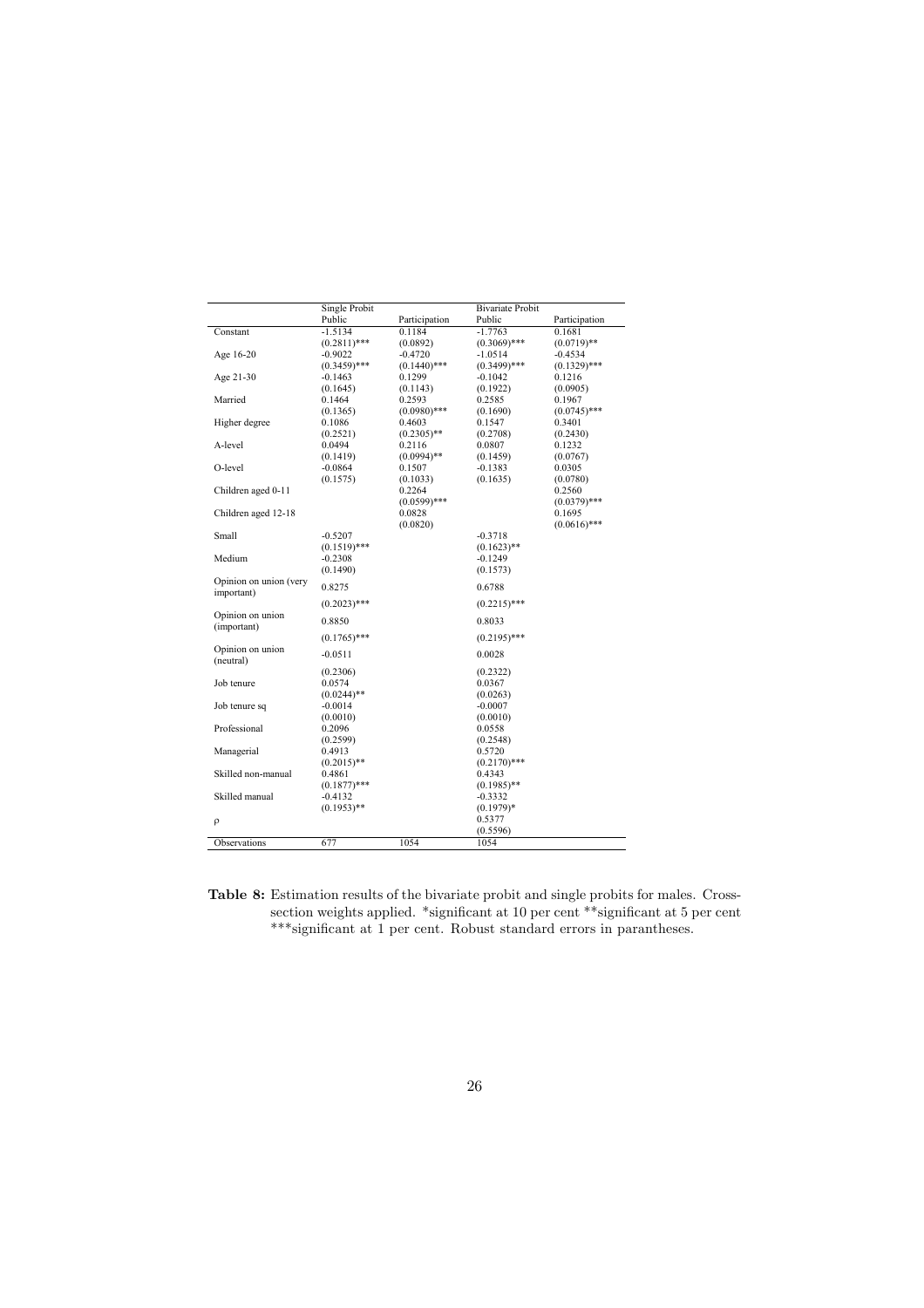| Public<br>Participation<br>Public<br>Participation<br>Constant<br>$-0.9889$<br>$-0.0497$<br>$-0.8074$<br>$-0.0660$<br>$(0.3171)$ ***<br>$(0.4196)*$<br>(0.0785)<br>(0.0732)<br>Age 16-20<br>$-0.7519$<br>$-0.4572$<br>$-0.6495$<br>$-0.4019$<br>$(0.3319)$ **<br>$(0.1465)$ ***<br>$(0.3559)*$<br>$(0.1432)$ ***<br>Age 21-30<br>$-0.7644$<br>0.2805<br>$-0.7737$<br>0.2514<br>$(0.0970)$ ***<br>$(0.1820)$ ***<br>$(0.0900)$ ***<br>$(0.1592)$ ***<br>Married<br>$-0.1406$<br>0.0706<br>$-0.2214$<br>0.0882<br>(0.1344)<br>(0.0824)<br>(0.1428)<br>(0.0761)<br>Higher degree<br>$-0.2226$<br>0.7922<br>$-0.1225$<br>0.9450<br>$(0.2556)$ ***<br>$(0.1919)$ ***<br>(0.3140)<br>(0.3449)<br>A-level<br>$-0.2549$<br>$-0.2495$<br>0.2190<br>0.1297<br>(0.1593)<br>$(0.0970)$ **<br>(0.1780)<br>(0.0903)<br>O-level<br>$-0.2803$<br>$-0.2099$<br>0.0827<br>0.0581<br>(0.1554)<br>$(0.1692)*$<br>(0.0922)<br>(0.0868)<br>Children aged 0-11<br>$-0.5143$<br>$-0.4536$<br>$(0.0503)$ ***<br>$(0.0497)$ ***<br>Children aged 12-18<br>$-0.0012$<br>0.0204<br>(0.0689)<br>(0.0649)<br>Small<br>$-0.6144$<br>$-0.6124$<br>$(0.1662)$ ***<br>$(0.1839)$ ***<br>Medium<br>$-0.5335$<br>$-0.6236$<br>$(0.1740)$ ***<br>$(0.1852)$ ***<br>Opinion on union (very<br>0.5716<br>0.5627<br>important)<br>$(0.2335)$ **<br>$(0.2482)$ **<br>Opinion on union<br>0.7642<br>0.8462<br>(important)<br>$(0.1940)$ ***<br>$(0.2092)$ ***<br>Opinion on union<br>0.4524<br>0.5333<br>(neutral)<br>$(0.2499)$ **<br>$(0.2313)*$<br>Job tenure<br>0.0758<br>0.0544<br>$(0.0286)$ ***<br>$(0.0298)*$<br>Job tenure sq<br>$-0.0015$<br>$-0.0008$<br>(0.0012)<br>(0.0013)<br>Professional<br>1.2367<br>1.1403<br>$(0.3910)$ ***<br>$(0.4066)$ ***<br>Managerial<br>0.4364<br>0.4069<br>$(0.2343)*$<br>$(0.2403)*$<br>Skilled non-manual<br>1.3375<br>1.3575<br>$(0.2300)$ ***<br>$(0.2392)$ ***<br>Skilled manual<br>0.3203<br>0.4227<br>(0.3103)<br>(0.3291)<br>$-0.0197$<br>ρ | Single Probit | <b>Bivariate Probit</b> |  |
|------------------------------------------------------------------------------------------------------------------------------------------------------------------------------------------------------------------------------------------------------------------------------------------------------------------------------------------------------------------------------------------------------------------------------------------------------------------------------------------------------------------------------------------------------------------------------------------------------------------------------------------------------------------------------------------------------------------------------------------------------------------------------------------------------------------------------------------------------------------------------------------------------------------------------------------------------------------------------------------------------------------------------------------------------------------------------------------------------------------------------------------------------------------------------------------------------------------------------------------------------------------------------------------------------------------------------------------------------------------------------------------------------------------------------------------------------------------------------------------------------------------------------------------------------------------------------------------------------------------------------------------------------------------------------------------------------------------------------------------------------------------------------------------------------------------------------------------------------------------------------------------------------------------------------------------------------|---------------|-------------------------|--|
|                                                                                                                                                                                                                                                                                                                                                                                                                                                                                                                                                                                                                                                                                                                                                                                                                                                                                                                                                                                                                                                                                                                                                                                                                                                                                                                                                                                                                                                                                                                                                                                                                                                                                                                                                                                                                                                                                                                                                      |               |                         |  |
|                                                                                                                                                                                                                                                                                                                                                                                                                                                                                                                                                                                                                                                                                                                                                                                                                                                                                                                                                                                                                                                                                                                                                                                                                                                                                                                                                                                                                                                                                                                                                                                                                                                                                                                                                                                                                                                                                                                                                      |               |                         |  |
|                                                                                                                                                                                                                                                                                                                                                                                                                                                                                                                                                                                                                                                                                                                                                                                                                                                                                                                                                                                                                                                                                                                                                                                                                                                                                                                                                                                                                                                                                                                                                                                                                                                                                                                                                                                                                                                                                                                                                      |               |                         |  |
|                                                                                                                                                                                                                                                                                                                                                                                                                                                                                                                                                                                                                                                                                                                                                                                                                                                                                                                                                                                                                                                                                                                                                                                                                                                                                                                                                                                                                                                                                                                                                                                                                                                                                                                                                                                                                                                                                                                                                      |               |                         |  |
|                                                                                                                                                                                                                                                                                                                                                                                                                                                                                                                                                                                                                                                                                                                                                                                                                                                                                                                                                                                                                                                                                                                                                                                                                                                                                                                                                                                                                                                                                                                                                                                                                                                                                                                                                                                                                                                                                                                                                      |               |                         |  |
|                                                                                                                                                                                                                                                                                                                                                                                                                                                                                                                                                                                                                                                                                                                                                                                                                                                                                                                                                                                                                                                                                                                                                                                                                                                                                                                                                                                                                                                                                                                                                                                                                                                                                                                                                                                                                                                                                                                                                      |               |                         |  |
|                                                                                                                                                                                                                                                                                                                                                                                                                                                                                                                                                                                                                                                                                                                                                                                                                                                                                                                                                                                                                                                                                                                                                                                                                                                                                                                                                                                                                                                                                                                                                                                                                                                                                                                                                                                                                                                                                                                                                      |               |                         |  |
|                                                                                                                                                                                                                                                                                                                                                                                                                                                                                                                                                                                                                                                                                                                                                                                                                                                                                                                                                                                                                                                                                                                                                                                                                                                                                                                                                                                                                                                                                                                                                                                                                                                                                                                                                                                                                                                                                                                                                      |               |                         |  |
|                                                                                                                                                                                                                                                                                                                                                                                                                                                                                                                                                                                                                                                                                                                                                                                                                                                                                                                                                                                                                                                                                                                                                                                                                                                                                                                                                                                                                                                                                                                                                                                                                                                                                                                                                                                                                                                                                                                                                      |               |                         |  |
|                                                                                                                                                                                                                                                                                                                                                                                                                                                                                                                                                                                                                                                                                                                                                                                                                                                                                                                                                                                                                                                                                                                                                                                                                                                                                                                                                                                                                                                                                                                                                                                                                                                                                                                                                                                                                                                                                                                                                      |               |                         |  |
|                                                                                                                                                                                                                                                                                                                                                                                                                                                                                                                                                                                                                                                                                                                                                                                                                                                                                                                                                                                                                                                                                                                                                                                                                                                                                                                                                                                                                                                                                                                                                                                                                                                                                                                                                                                                                                                                                                                                                      |               |                         |  |
|                                                                                                                                                                                                                                                                                                                                                                                                                                                                                                                                                                                                                                                                                                                                                                                                                                                                                                                                                                                                                                                                                                                                                                                                                                                                                                                                                                                                                                                                                                                                                                                                                                                                                                                                                                                                                                                                                                                                                      |               |                         |  |
|                                                                                                                                                                                                                                                                                                                                                                                                                                                                                                                                                                                                                                                                                                                                                                                                                                                                                                                                                                                                                                                                                                                                                                                                                                                                                                                                                                                                                                                                                                                                                                                                                                                                                                                                                                                                                                                                                                                                                      |               |                         |  |
|                                                                                                                                                                                                                                                                                                                                                                                                                                                                                                                                                                                                                                                                                                                                                                                                                                                                                                                                                                                                                                                                                                                                                                                                                                                                                                                                                                                                                                                                                                                                                                                                                                                                                                                                                                                                                                                                                                                                                      |               |                         |  |
|                                                                                                                                                                                                                                                                                                                                                                                                                                                                                                                                                                                                                                                                                                                                                                                                                                                                                                                                                                                                                                                                                                                                                                                                                                                                                                                                                                                                                                                                                                                                                                                                                                                                                                                                                                                                                                                                                                                                                      |               |                         |  |
|                                                                                                                                                                                                                                                                                                                                                                                                                                                                                                                                                                                                                                                                                                                                                                                                                                                                                                                                                                                                                                                                                                                                                                                                                                                                                                                                                                                                                                                                                                                                                                                                                                                                                                                                                                                                                                                                                                                                                      |               |                         |  |
|                                                                                                                                                                                                                                                                                                                                                                                                                                                                                                                                                                                                                                                                                                                                                                                                                                                                                                                                                                                                                                                                                                                                                                                                                                                                                                                                                                                                                                                                                                                                                                                                                                                                                                                                                                                                                                                                                                                                                      |               |                         |  |
|                                                                                                                                                                                                                                                                                                                                                                                                                                                                                                                                                                                                                                                                                                                                                                                                                                                                                                                                                                                                                                                                                                                                                                                                                                                                                                                                                                                                                                                                                                                                                                                                                                                                                                                                                                                                                                                                                                                                                      |               |                         |  |
|                                                                                                                                                                                                                                                                                                                                                                                                                                                                                                                                                                                                                                                                                                                                                                                                                                                                                                                                                                                                                                                                                                                                                                                                                                                                                                                                                                                                                                                                                                                                                                                                                                                                                                                                                                                                                                                                                                                                                      |               |                         |  |
|                                                                                                                                                                                                                                                                                                                                                                                                                                                                                                                                                                                                                                                                                                                                                                                                                                                                                                                                                                                                                                                                                                                                                                                                                                                                                                                                                                                                                                                                                                                                                                                                                                                                                                                                                                                                                                                                                                                                                      |               |                         |  |
|                                                                                                                                                                                                                                                                                                                                                                                                                                                                                                                                                                                                                                                                                                                                                                                                                                                                                                                                                                                                                                                                                                                                                                                                                                                                                                                                                                                                                                                                                                                                                                                                                                                                                                                                                                                                                                                                                                                                                      |               |                         |  |
|                                                                                                                                                                                                                                                                                                                                                                                                                                                                                                                                                                                                                                                                                                                                                                                                                                                                                                                                                                                                                                                                                                                                                                                                                                                                                                                                                                                                                                                                                                                                                                                                                                                                                                                                                                                                                                                                                                                                                      |               |                         |  |
|                                                                                                                                                                                                                                                                                                                                                                                                                                                                                                                                                                                                                                                                                                                                                                                                                                                                                                                                                                                                                                                                                                                                                                                                                                                                                                                                                                                                                                                                                                                                                                                                                                                                                                                                                                                                                                                                                                                                                      |               |                         |  |
|                                                                                                                                                                                                                                                                                                                                                                                                                                                                                                                                                                                                                                                                                                                                                                                                                                                                                                                                                                                                                                                                                                                                                                                                                                                                                                                                                                                                                                                                                                                                                                                                                                                                                                                                                                                                                                                                                                                                                      |               |                         |  |
|                                                                                                                                                                                                                                                                                                                                                                                                                                                                                                                                                                                                                                                                                                                                                                                                                                                                                                                                                                                                                                                                                                                                                                                                                                                                                                                                                                                                                                                                                                                                                                                                                                                                                                                                                                                                                                                                                                                                                      |               |                         |  |
|                                                                                                                                                                                                                                                                                                                                                                                                                                                                                                                                                                                                                                                                                                                                                                                                                                                                                                                                                                                                                                                                                                                                                                                                                                                                                                                                                                                                                                                                                                                                                                                                                                                                                                                                                                                                                                                                                                                                                      |               |                         |  |
|                                                                                                                                                                                                                                                                                                                                                                                                                                                                                                                                                                                                                                                                                                                                                                                                                                                                                                                                                                                                                                                                                                                                                                                                                                                                                                                                                                                                                                                                                                                                                                                                                                                                                                                                                                                                                                                                                                                                                      |               |                         |  |
|                                                                                                                                                                                                                                                                                                                                                                                                                                                                                                                                                                                                                                                                                                                                                                                                                                                                                                                                                                                                                                                                                                                                                                                                                                                                                                                                                                                                                                                                                                                                                                                                                                                                                                                                                                                                                                                                                                                                                      |               |                         |  |
|                                                                                                                                                                                                                                                                                                                                                                                                                                                                                                                                                                                                                                                                                                                                                                                                                                                                                                                                                                                                                                                                                                                                                                                                                                                                                                                                                                                                                                                                                                                                                                                                                                                                                                                                                                                                                                                                                                                                                      |               |                         |  |
|                                                                                                                                                                                                                                                                                                                                                                                                                                                                                                                                                                                                                                                                                                                                                                                                                                                                                                                                                                                                                                                                                                                                                                                                                                                                                                                                                                                                                                                                                                                                                                                                                                                                                                                                                                                                                                                                                                                                                      |               |                         |  |
|                                                                                                                                                                                                                                                                                                                                                                                                                                                                                                                                                                                                                                                                                                                                                                                                                                                                                                                                                                                                                                                                                                                                                                                                                                                                                                                                                                                                                                                                                                                                                                                                                                                                                                                                                                                                                                                                                                                                                      |               |                         |  |
|                                                                                                                                                                                                                                                                                                                                                                                                                                                                                                                                                                                                                                                                                                                                                                                                                                                                                                                                                                                                                                                                                                                                                                                                                                                                                                                                                                                                                                                                                                                                                                                                                                                                                                                                                                                                                                                                                                                                                      |               |                         |  |
|                                                                                                                                                                                                                                                                                                                                                                                                                                                                                                                                                                                                                                                                                                                                                                                                                                                                                                                                                                                                                                                                                                                                                                                                                                                                                                                                                                                                                                                                                                                                                                                                                                                                                                                                                                                                                                                                                                                                                      |               |                         |  |
|                                                                                                                                                                                                                                                                                                                                                                                                                                                                                                                                                                                                                                                                                                                                                                                                                                                                                                                                                                                                                                                                                                                                                                                                                                                                                                                                                                                                                                                                                                                                                                                                                                                                                                                                                                                                                                                                                                                                                      |               |                         |  |
|                                                                                                                                                                                                                                                                                                                                                                                                                                                                                                                                                                                                                                                                                                                                                                                                                                                                                                                                                                                                                                                                                                                                                                                                                                                                                                                                                                                                                                                                                                                                                                                                                                                                                                                                                                                                                                                                                                                                                      |               |                         |  |
|                                                                                                                                                                                                                                                                                                                                                                                                                                                                                                                                                                                                                                                                                                                                                                                                                                                                                                                                                                                                                                                                                                                                                                                                                                                                                                                                                                                                                                                                                                                                                                                                                                                                                                                                                                                                                                                                                                                                                      |               |                         |  |
|                                                                                                                                                                                                                                                                                                                                                                                                                                                                                                                                                                                                                                                                                                                                                                                                                                                                                                                                                                                                                                                                                                                                                                                                                                                                                                                                                                                                                                                                                                                                                                                                                                                                                                                                                                                                                                                                                                                                                      |               |                         |  |
|                                                                                                                                                                                                                                                                                                                                                                                                                                                                                                                                                                                                                                                                                                                                                                                                                                                                                                                                                                                                                                                                                                                                                                                                                                                                                                                                                                                                                                                                                                                                                                                                                                                                                                                                                                                                                                                                                                                                                      |               |                         |  |
|                                                                                                                                                                                                                                                                                                                                                                                                                                                                                                                                                                                                                                                                                                                                                                                                                                                                                                                                                                                                                                                                                                                                                                                                                                                                                                                                                                                                                                                                                                                                                                                                                                                                                                                                                                                                                                                                                                                                                      |               |                         |  |
|                                                                                                                                                                                                                                                                                                                                                                                                                                                                                                                                                                                                                                                                                                                                                                                                                                                                                                                                                                                                                                                                                                                                                                                                                                                                                                                                                                                                                                                                                                                                                                                                                                                                                                                                                                                                                                                                                                                                                      |               |                         |  |
|                                                                                                                                                                                                                                                                                                                                                                                                                                                                                                                                                                                                                                                                                                                                                                                                                                                                                                                                                                                                                                                                                                                                                                                                                                                                                                                                                                                                                                                                                                                                                                                                                                                                                                                                                                                                                                                                                                                                                      |               |                         |  |
|                                                                                                                                                                                                                                                                                                                                                                                                                                                                                                                                                                                                                                                                                                                                                                                                                                                                                                                                                                                                                                                                                                                                                                                                                                                                                                                                                                                                                                                                                                                                                                                                                                                                                                                                                                                                                                                                                                                                                      |               |                         |  |
|                                                                                                                                                                                                                                                                                                                                                                                                                                                                                                                                                                                                                                                                                                                                                                                                                                                                                                                                                                                                                                                                                                                                                                                                                                                                                                                                                                                                                                                                                                                                                                                                                                                                                                                                                                                                                                                                                                                                                      |               |                         |  |
|                                                                                                                                                                                                                                                                                                                                                                                                                                                                                                                                                                                                                                                                                                                                                                                                                                                                                                                                                                                                                                                                                                                                                                                                                                                                                                                                                                                                                                                                                                                                                                                                                                                                                                                                                                                                                                                                                                                                                      |               |                         |  |
|                                                                                                                                                                                                                                                                                                                                                                                                                                                                                                                                                                                                                                                                                                                                                                                                                                                                                                                                                                                                                                                                                                                                                                                                                                                                                                                                                                                                                                                                                                                                                                                                                                                                                                                                                                                                                                                                                                                                                      |               |                         |  |
|                                                                                                                                                                                                                                                                                                                                                                                                                                                                                                                                                                                                                                                                                                                                                                                                                                                                                                                                                                                                                                                                                                                                                                                                                                                                                                                                                                                                                                                                                                                                                                                                                                                                                                                                                                                                                                                                                                                                                      |               | (0.3021)                |  |
| Observations<br>516<br>1230<br>1230                                                                                                                                                                                                                                                                                                                                                                                                                                                                                                                                                                                                                                                                                                                                                                                                                                                                                                                                                                                                                                                                                                                                                                                                                                                                                                                                                                                                                                                                                                                                                                                                                                                                                                                                                                                                                                                                                                                  |               |                         |  |

Table 9: Estimation results of the bivariate probit and single probits for females. Cross-section weights applied. \*significant at 10 per cent \*\*significant at 5 per cent \*\*\*significant at 1 per cent. Robust standard errors in parantheses.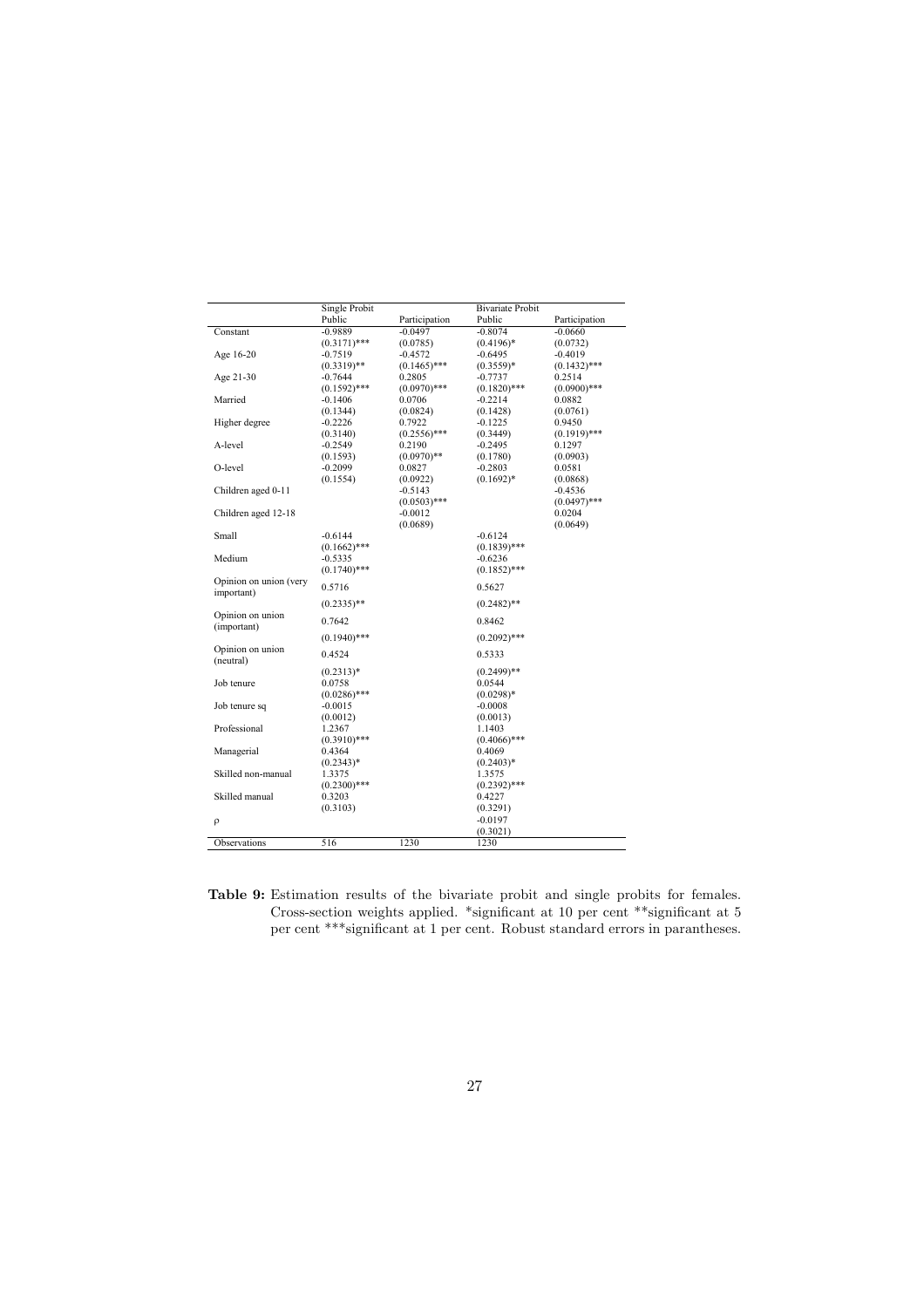| Univariate Probit Correction<br><b>Bivariate Probit Correction</b><br>OLS (no correction)<br>(2)<br>(3)<br>(4)<br>(5)<br>(1) | (6)               |
|------------------------------------------------------------------------------------------------------------------------------|-------------------|
|                                                                                                                              |                   |
| Public<br>Public<br>Private<br>Public<br>Private                                                                             | Private           |
| 2.2558<br>1.7151<br>1.9310<br>1.0195<br>0.8102<br>Constant                                                                   | 2.1240            |
| $(0.1542)$ ***<br>$(0.0765)$ ***<br>$(0.4024)$ **<br>$(0.1795)$ ***<br>$(0.4590)*$                                           | $(0.1372)$ ***    |
| Age 16-20<br>$-0.3468$<br>$-0.5680$<br>$-0.4928$<br>$-0.5856$<br>$-0.6171$                                                   | $-0.6374$         |
| (0.2632)<br>$(0.0806)$ ***<br>(0.4071)<br>$(0.1644)$ *** (N) (BC)<br>(0.4340)                                                | $(0.1027)$ ***    |
| Age 21-30<br>$-0.2201$<br>$-0.2073$<br>$-0.1964$<br>$-0.1509$<br>$-0.1857$                                                   | $-0.1728$         |
| $(0.0645)$ ***<br>$(0.1042)$ **<br>$(0.0550)$ ***<br>(0.1317)<br>(0.1300)                                                    | $(0.0638)$ ***    |
| Married<br>0.1930<br>0.2555<br>0.1619<br>0.1608<br>0.1235                                                                    | 0.1587            |
| $(0.0719)$ **<br>$(0.0475)$ ***<br>(0.0712)<br>(0.1413)<br>$(0.1342)$ **                                                     | $(0.0695)$ ***    |
| Member of union<br>0.2554<br>0.0799<br>0.2455<br>0.1248<br>0.0596                                                            | 0.0757            |
| $(0.0696)*$<br>(0.0520)<br>$(0.0929)$ ***<br>(0.0539)<br>$(0.0863)$ ***                                                      | (0.0549)          |
| Professional<br>0.7409<br>0.8102<br>0.7687<br>0.7467<br>0.7041                                                               | 0.7835            |
| $(0.0844)$ ***<br>$(0.1557)$ ***<br>$(0.1976)$ ***<br>$(0.1021)$ ***<br>$(0.1898)$ ***                                       | $(0.0995)$ ***    |
| Managerial<br>0.7801<br>0.6433<br>0.7633<br>0.7739<br>0.8107                                                                 | 0.8096            |
| $(0.1065)$ ***<br>$(0.0698)$ ***<br>$(0.1335)$ ***<br>$(0.0823)$ ***<br>$(0.1398)$ ***                                       | $(0.0787)$ ***    |
| Skilled non-manual<br>0.3053<br>0.1833<br>0.4326<br>0.2421<br>0.4885                                                         | 0.2686            |
| $(0.0899)$ ***<br>$(0.0648)$ ***<br>$(0.1334)$ ***<br>$(0.0780)$ ***<br>$(0.1426)$ ***                                       | $(0.0769)$ ***    |
| Skilled manual<br>0.0521<br>0.1989<br>$-0.1348$<br>0.1340<br>$-0.1057$                                                       | 0.1472            |
| (0.1016)<br>$(0.0614)$ ***<br>(0.1425)<br>$(0.0737)$ **<br>(0.1384)                                                          | $(0.0713)**$      |
| Higher degree<br>0.2250<br>0.0029<br>$-0.0254$<br>0.2721<br>$-0.0456$                                                        | 0.2557            |
| (0.2223)<br>$(0.0981)$ ***<br>(0.2935)<br>$(0.1317)$ **<br>(0.2895)                                                          | $(0.1205)$ **     |
| A-level<br>$-0.0503$<br>0.0073<br>0.0581<br>$-0.0201$<br>0.0447                                                              | 0.0628            |
| (0.0824)<br>(0.0478)<br>(0.1089)<br>(0.0621)<br>(0.1046)                                                                     | (0.0593)          |
| O-level<br>$-0.0999$<br>$-0.1181$<br>-0.1561<br>$-0.1465$<br>-0.1649                                                         | $-0.1403$         |
| (0.0934)<br>$(0.0540)**$<br>(0.1241)<br>$(0.0672)$ ***<br>(0.1215)                                                           | $(0.0615)$ ***    |
| Job tenure<br>$-0.0057$<br>0.0128<br>0.0074<br>0.0008<br>0.0148                                                              | 0.0106            |
| (0.0140)<br>(0.0084)<br>(0.0186)<br>(0.0099)<br>(0.0189)                                                                     | (0.0099)          |
| 0.0002<br>$-0.0003$<br>$-0.0002$<br>$-0.0007$<br>$-0.0000$<br>Job tenure sq                                                  | $-0.0005$         |
| (0.0006)<br>(0.0003)<br>(0.0003)<br>(0.0007)<br>(0.0007)                                                                     | $(0.0003)*$       |
| Small<br>0.0617<br>$-0.3409$<br>$-0.0729$<br>$-0.4312$<br>$-0.0312$                                                          | $-0.4042$         |
| $(0.0488)$ ***<br>$(0.0616)$ ***<br>(0.1043)<br>(0.1404)<br>(0.1295)                                                         | $(0.0577)$ ***    |
| Medium<br>0.0474<br>$-0.2673$<br>$-0.0101$<br>0.0237<br>$-0.3134$                                                            | $-0.2910$         |
| $(0.0541)$ ***<br>(0.0931)<br>(0.1148)<br>$(0.0645)$ ***<br>(0.1090)                                                         | $(0.0600)$ ***    |
| $-0.2337$<br>0.0576<br>$\lambda_p$ (Participation)<br>$-0.1640$                                                              | -0.0790           |
| (0.2570)<br>(0.4156)<br>(0.8223)                                                                                             | (0.2356)          |
| 0.5175<br>0.4862<br>0.5182<br>$\lambda_{\rm s}$ (Sector)                                                                     | 0.4070            |
| $(0.1615)$ ***<br>$(0.1783)$ ***<br>$(0.2303)$ **                                                                            | $(0.1632)$ ***    |
| $-0.2826$<br>$-0.384$<br>0.1124<br>$\rho_{ju}$                                                                               | $-0.1602$         |
| (0.5369)<br>(0.3598)<br>(0.7867)                                                                                             | (0.3803)          |
| 0.7989<br>0.8915<br>1.0124<br>$\rho_{j\nu}$                                                                                  | 0.8256            |
| $(0.7989)$ ***<br>$(0.1864)$ ***<br>$(0.2875)$ **                                                                            | $(0.2735)$ **     |
| 0.5804<br>0.6084<br>0.5377<br>$\sigma_{jj}$                                                                                  | 0.4929            |
| $(0.1710)**$<br>$(0.1242)$ **<br>$(0.4356)$ **(P)(BC)                                                                        | $(0.9817)$ ** (P) |
| 149<br>528<br>149<br>528<br>149<br>Observations                                                                              | 528               |
| 0.46<br>0.54<br>0.52<br>0.56<br>0.51<br>R-squared                                                                            | 0.56              |

Table 10: Estimation results for males and three different model specifications: OLS, simple selection terms based on separate probits, and sample correction terms based on a bivariate probite. Dependent variable is wage in public and private sector. Cross-section weights applied. \*significant at 10 per cent \*\*significant at 5 per cent \*\*\*significant at 1 per cent. Standard errors in parantheses, where OLS standard errors are robust and the s.e. for the remaining two models are bootstrapped. (N) refers to Normal, (P) to Percentile and (BC) to Bias corrected confidence intervals (1000 replications).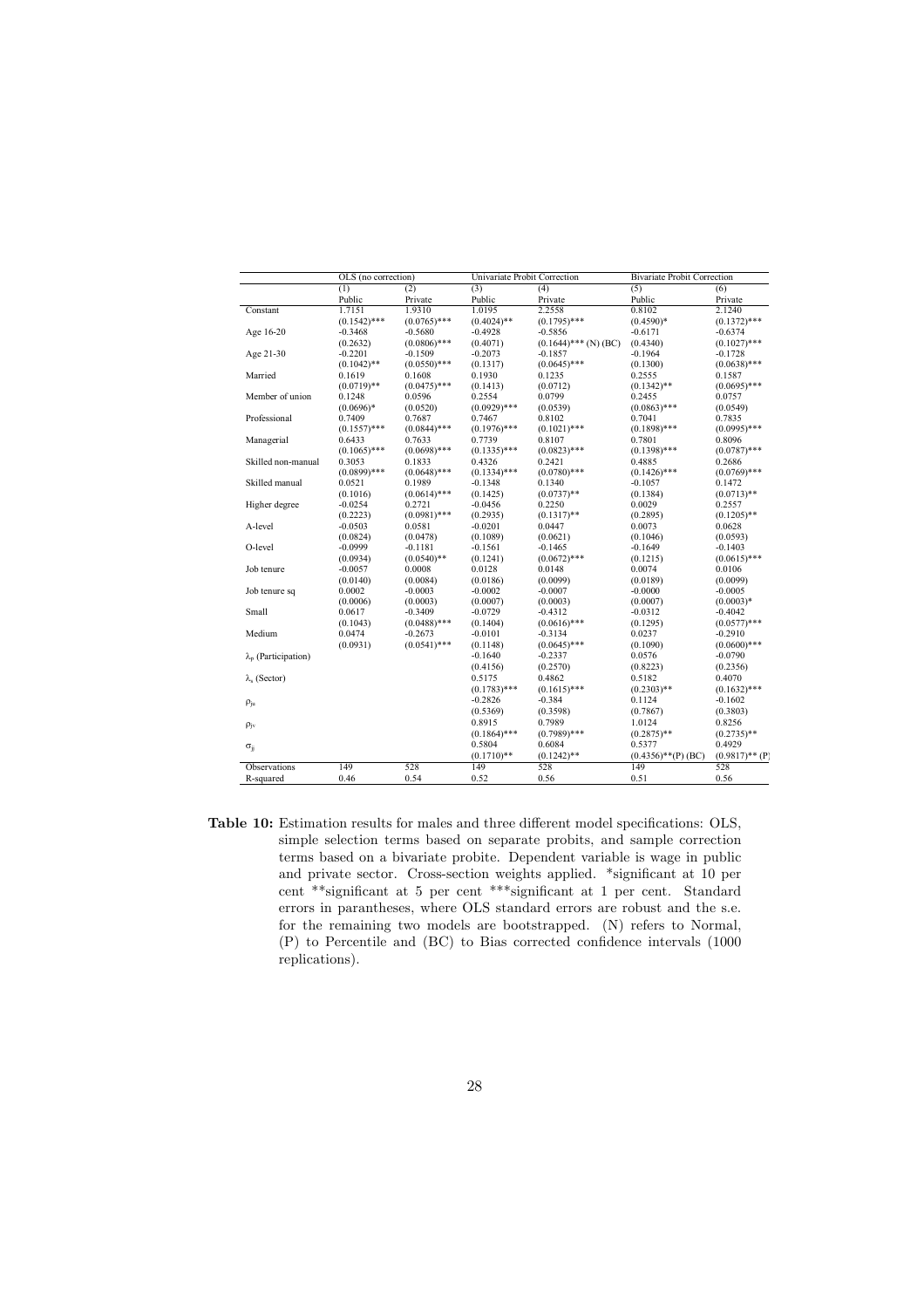|                             | OLS (no correction) |                | Univariate Probit Correction |                | <b>Bivariate Probit Correction</b> |                |
|-----------------------------|---------------------|----------------|------------------------------|----------------|------------------------------------|----------------|
|                             | (1)                 | (2)            | (3)                          | (4)            | (5)                                | (6)            |
|                             | Public              | Private        | Public                       | Private        | Public                             | Private        |
| Constant                    | 1.4481              | 1.5040         | 1.1882                       | 1.5665         | 1.2181                             | 1.5626         |
|                             | $(0.1590)$ ***      | $(0.0983)$ *** | $(0.2866)$ ***               | $(0.1977)$ *** | $(0.2674)$ ***                     | $(0.2159)$ *** |
| Age 16-20                   | $-0.5000$           | $-0.3640$      | $-0.6282$                    | $-0.4575$      | $-0.5998$                          | $-0.4526$      |
|                             | $(0.1188)$ ***      | $(0.0975)$ *** | $(0.2187)$ ***               | $(0.1343)$ *** | $(0.2023)$ ***                     | $(0.1218)$ *** |
| Age 21-30                   | $-0.2013$           | 0.0054         | $-0.2689$                    | $-0.0515$      | $-0.2615$                          | $-0.0469$      |
|                             | $(0.0990)$ **       | (0.0556)       | $(0.1460)*$                  | (0.0874)       | $(0.1392)*$                        | (0.0870)       |
| Married                     | 0.0201              | 0.0897         | 0.0078                       | 0.0636         | 0.0031                             | 0.0565         |
|                             | (0.0507)            | $(0.0525)*$    | (0.0554)                     | (0.0582)       | (0.0553)                           | (0.0608)       |
| Member of union             | 0.1632              | 0.0011         | 0.1720                       | 0.0067         | 0.1713                             | 0.0063         |
|                             | $(0.0649)$ **       | (0.0503)       | $(0.0664)$ ***               | (0.0522)       | $(0.0666)$ ***                     | (0.0516)       |
| Professional                | 0.7229              | 0.7788         | 0.8601                       | 0.9002         | 0.8397                             | 0.8831         |
|                             | $(0.1965)$ ***      | $(0.1288)$ *** | $(0.2527)$ ***               | $(0.1807)$ *** | $(0.2276)$ ***                     | $(0.1742)$ *** |
| Managerial                  | 0.7860              | 0.5297         | 0.9295                       | 0.6595         | 0.9215                             | 0.6530         |
|                             | $(0.1513)$ ***      | $(0.0806)$ *** | $(0.2153)$ ***               | $(0.1346)$ *** | $(0.1920)$ ***                     | $(0.1303)$ *** |
| Skilled non-manual          | 0.5002              | 0.2504         | 0.5441                       | 0.2815         | 0.5382                             | 0.2776         |
|                             | $(0.1566)$ ***      | $(0.0658)$ *** | $(0.1776)$ ***               | $(0.0784)$ *** | $(0.1632)$ ***                     | $(0.0748)$ *** |
| Skilled manual              | 0.2427              | 0.2180         | 0.2481                       | 0.2353         | 0.2595                             | 0.2434         |
|                             | (0.1951)            | $(0.0802)$ *** | (0.2180)                     | $(0.0931)$ *** | (0.2188)                           | $(0.0925)$ *** |
| Higher degree               | 0.2509              | 0.3211         | 0.2443                       | 0.3599         | 0.2645                             | 0.3893         |
|                             | $(0.1039)$ **       | $(0.1059)$ *** | $(0.1217)$ **                | $(0.1444)$ *** | $(0.1293)$ **                      | $(0.1474)$ *** |
| A-level                     | $-0.1250$           | 0.1104         | $-0.1506$                    | 0.0896         | $-0.1513$                          | 0.0882         |
|                             | $(0.0717)*$         | $(0.0591)*$    | $(0.0841)^*$                 | (0.0692)       | $(0.0831)$ **(N)                   | (0.0678)       |
| O-level                     | $-0.2915$           | $-0.0045$      | $-0.3051$                    | $-0.0243$      | $-0.3105$                          | $-0.0306$      |
|                             | $(0.0972)$ ***      | (0.0553)       | $(0.1008)$ ***               | (0.0620)       | $(0.1048)$ ***                     | (0.0624)       |
| Job tenure                  | 0.0020              | 0.0065         | 0.0095                       | 0.0154         | 0.0068                             | 0.0125         |
|                             | (0.0120)            | (0.0122)       | (0.0149)                     | (0.0131)       | (0.0142)                           | (0.0132)       |
| Job tenure sq               | $-0.0000$           | $-0.0005$      | $-0.0002$                    | $-0.0006$      | $-0.0001$                          | $-0.0006$      |
|                             | (0.0005)            | (0.0006)       | (0.0006)                     | (0.0006)       | (0.0006)                           | (0.0006)       |
| Small                       | 0.0308              | $-0.1943$      | $-0.0310$                    | $-0.2493$      | $-0.0237$                          | $-0.2443$      |
|                             | (0.0682)            | $(0.0674)$ *** | (0.0944)                     | $(0.0897)$ *** | (0.0918)                           | $(0.0887)$ *** |
| Medium                      | 0.0385              | $-0.0486$      | $-0.0165$                    | $-0.1065$      | $-0.0204$                          | $-0.1125$      |
|                             | (0.0766)            | (0.0702)       | (0.0971)                     | (0.0906)       | (0.0997)                           | (0.0954)       |
| $\lambda_p$ (Participation) |                     |                | 0.0550                       | 0.0935         | 0.0575                             | 0.1121         |
|                             |                     |                | (0.1019)                     | (0.1380)       | (0.1260)                           | (0.1547)       |
| $\lambda_{s}$ (Sector)      |                     |                | 0.1916                       | 0.2488         | 0.1803                             | 0.2271         |
|                             |                     |                | (0.1879)                     | (0.2022)       | (0.1673)                           | (0.1912)       |
| $\rho_{ju}$                 |                     |                | 0.1433                       | 0.2232         | 0.4950                             | 0.3174         |
|                             |                     |                | (0.2527)                     | (0.3079)       | (0.4092)                           | (0.3969)       |
| $\rho_{iv}$                 |                     |                | 0.4992                       | 0.5939         | 0.1577                             | 0.6431         |
|                             |                     |                | (0.4061)                     | (0.3955)       | (0.3057)                           | (0.5636)       |
| $\sigma_{jj}$               |                     |                | 0.3838                       | 0.4188         | 0.3642                             | 0.3531         |
|                             |                     |                | (0.0721)                     | (0.0755)       | $(0.0520)$ **                      | $(0.0598)$ **  |
| Observations                | 214                 | 302            | 214                          | 302            | 214                                | 302            |
| R-squared                   | 0.47                | 0.38           | 0.48                         | 0.39           | 0.48                               | 0.39           |
|                             |                     |                |                              |                |                                    |                |

Table 11: Estimation results for females and three different model specifications: OLS, simple selection terms based on separate probits, and sample correction terms based on a bivariate probite. Dependent variable is wage in public and private sector. Cross-section weights applied. \*significant at 10 per cent \*\*significant at 5 per cent \*\*\*significant at 1 per cent. Standard errors in parantheses, where OLS standard errors are robust and the s.e. for the remaining two models are bootstrapped. (N) refers to Normal, (P) to Percentile and (BC) to Bias corrected confidence intervals (1000 replications).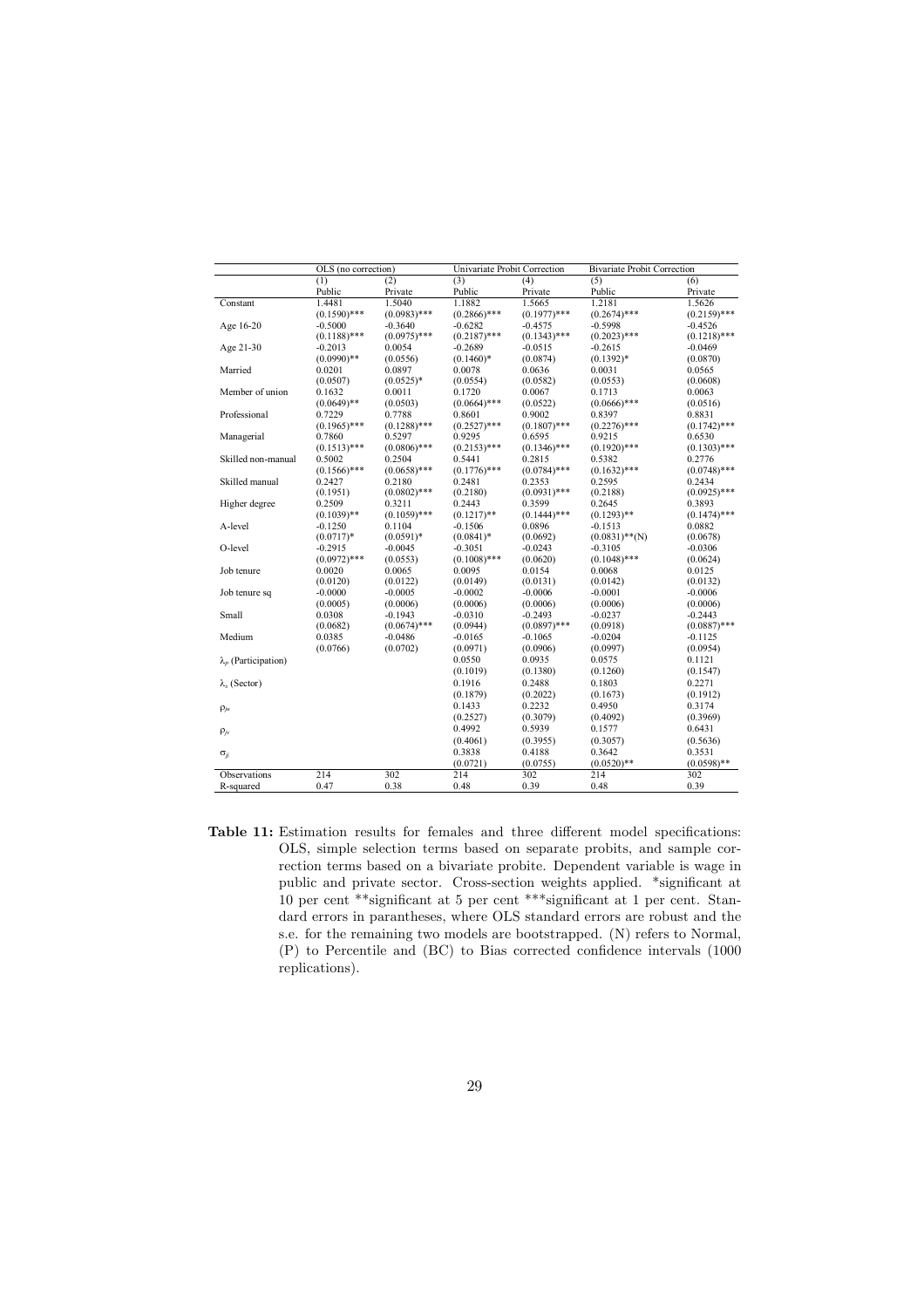|                                                    | Males                             |                                   | Females                           |                                   |
|----------------------------------------------------|-----------------------------------|-----------------------------------|-----------------------------------|-----------------------------------|
| Predicted log wages                                | $\ln \overline{w}_{pub} = 2.2380$ | $\ln \overline{w}_{pri} = 2.0239$ | $\ln \overline{w}_{pub} = 2.1496$ | $\ln \overline{w}_{pri} = 1.7358$ |
| $\ln \overline{w}_{pub} - \ln \overline{w}_{pri}$  |                                   | $0.2132**$                        |                                   | $0.4140**$                        |
| $\beta^*(\overline{X}^{pub} - \overline{X}^{pri})$ | $0.2270**$<br>$(106.0\%)$         | $0.2215**$<br>$(104.0\%)$         | $0.1892**$<br>$(46.0\%)$          | $0.3802**$<br>$(92.0\%)$          |
| $\overline{X}^{pri}(\overline{B}^* - B^{pri})$     | 0                                 | $-0.0082$<br>$(-4.0\%)$           | $\Omega$                          | 0.0338<br>$(8.0\%)$               |
| $\overline{X}^{pub}(\beta^{pub} - \beta^*)$        | $-0.0138$<br>$(-6.0\%)$           | 0                                 | $0.2248**$<br>$(54.0\%)$          | $\mathbf{0}$                      |

Table 12: Pay gap between public and private sector by gender and for two different weighting schemes. OLS results. Cross-section weights applied. \*significant at 10 per cent \*\*significant at 5 per cent \*\*\*significant at 1 per cent. Significance levels are bootstraped, where (N) refers to Normal, (P) to Percentile and (BC) to Bias corrected confidence intervals (1300 replications).

|                                                          | Males                                |                                      | Females                           |                                    |
|----------------------------------------------------------|--------------------------------------|--------------------------------------|-----------------------------------|------------------------------------|
| Predicted log wages                                      | $\ln \overline{w}_{mth} = 2.2392$    | $\ln \overline{w}_{priv} = 2.0263$   | $\ln \overline{w}_{mth} = 2.1516$ | $\ln \overline{w}_{priv} = 1.7369$ |
| $\ln \overline{w}_{pub} - \ln \overline{w}_{pri}$        |                                      | $0.2130**$                           |                                   | $0.4148**$                         |
| $\beta^*(\overline{X}^{pub} - \overline{X}^{pri})$       | $0.2957**$<br>$(138.0\%)$            | $0.4131**$<br>$(194.0\%)$            | $0.2759**$<br>$(66.0\,\% )$       | $0.4729**$<br>$(114.0\%)$          |
| $\overline{X}^{pri}(\beta^* - \beta^{pri})$              | $\mathbf{0}$                         | $-0.8973**$ (N) (BC)<br>$(-424.0\%)$ | $\theta$                          | $-0.2994$<br>$(-72.0\%)$           |
| $\overline{X}^{pub}(\beta^{pub} - \beta^*)$              | $-0.7798**$ (N) (BC)<br>$(-365.0\%)$ | $\theta$                             | $-0.1023$<br>$(-24.0\%)$          | $\mathbf{0}$                       |
| Selection (due to differences<br>in the selection terms) |                                      | $0.6972**$ (N)<br>$(327.0\%)$        |                                   | 0.2412<br>$(58.0\%)$               |
| Sector choice                                            |                                      | $0.7366**$                           |                                   | $0.2622**$ (BC)                    |
| Participation                                            |                                      | $-0.0393$                            |                                   | $-0.0209$                          |
| Selectivity correct wage gap                             |                                      | $-0.4841$                            |                                   | 0.1735                             |

Table 13: Pay gap between public and private sector by gender and for two different weighting schemes. Simple probit model. Cross-section weights applied. \*significant at 10 per cent \*\*significant at 5 per cent \*\*\*significant at 1 per cent. Significance levels are bootstraped, where (N) refers to Normal, (P) to Percentile and (BC) to Bias corrected confidence intervals (1300 replications).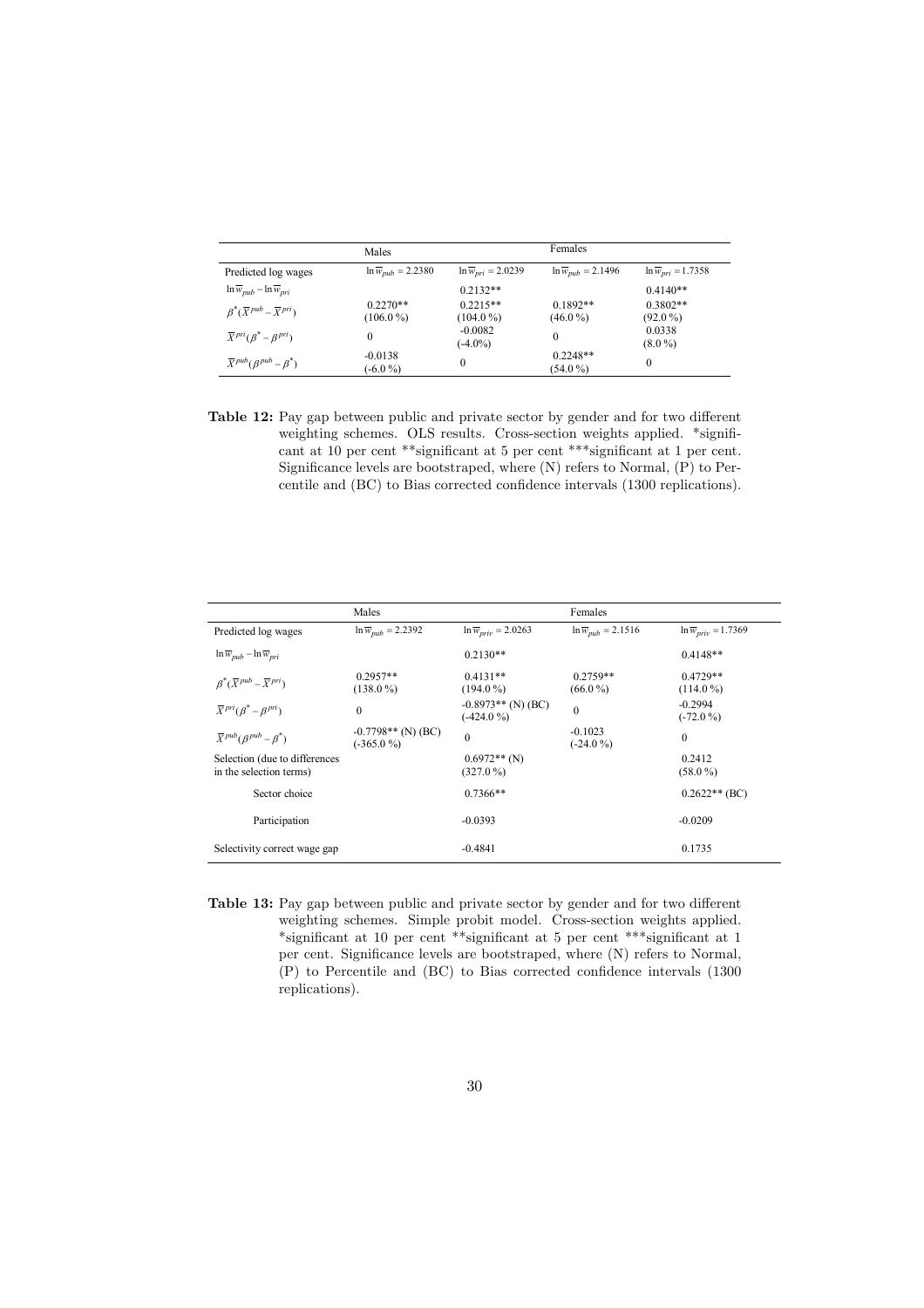|                                                    | Males                             |                                   | Females                           |                                   |
|----------------------------------------------------|-----------------------------------|-----------------------------------|-----------------------------------|-----------------------------------|
| Predicted log wages                                | $\ln \overline{w}_{pub} = 2.2400$ | $\ln \overline{w}_{pri} = 2.0258$ | $\ln \overline{w}_{pub} = 2.1518$ | $\ln \overline{w}_{pri} = 1.7365$ |
| $\ln \overline{w}_{pub} - \ln \overline{w}_{pri}$  |                                   | $0.2142**$                        |                                   | $0.4152**$                        |
| $\beta^*(\overline{X}^{pub} - \overline{X}^{pri})$ | $0.2913**$<br>$(136.0\%)$         | $0.4194**$<br>$(196.0\%)$         | $0.2686**$<br>$(65.0\%)$          | $0.4629**$<br>$(112.0\%)$         |
| $\overline{X}^{pri}(\beta^* - \beta^{pri})$        | $\mathbf{0}$                      | $-1.033**$<br>$(-482.0\%)$        | $\mathbf{0}$                      | $-0.2501$<br>$(-60.0\%)$          |
| $\overline{X}^{pub}(\beta^{pub} - \beta^*)$        | $-0.9103**$<br>$(-424.0\% )$      | $\theta$                          | $-0.0559$<br>$(-13.0\%)$          | $\Omega$                          |
| Selection (due to differences                      |                                   | $0.8332**$                        |                                   | 0.2025                            |
| in the selection terms)                            |                                   | $(388.0\%)$                       |                                   | $(48.0\%)$                        |
| Selection choice                                   |                                   | $0.7740**$                        |                                   | $0.2466**$ (BC)                   |
| Participation                                      |                                   | 0.0599                            |                                   | $-0.0441$                         |
| Selectivity correct wage gap                       |                                   | $-0.6189**$ (BC)                  |                                   | 0.2127                            |

Table 14: Pay gap between public and private sector by gender and for two different weighting schemes. Bivariate probit model. Cross-section weights applied. \*significant at 10 per cent \*\*significant at 5 per cent \*\*\*significant at 1 per cent. Significance levels are bootstraped, where (N) refers to Normal, (P) to Percentile and (BC) to Bias corrected confidence intervals (1300 replications).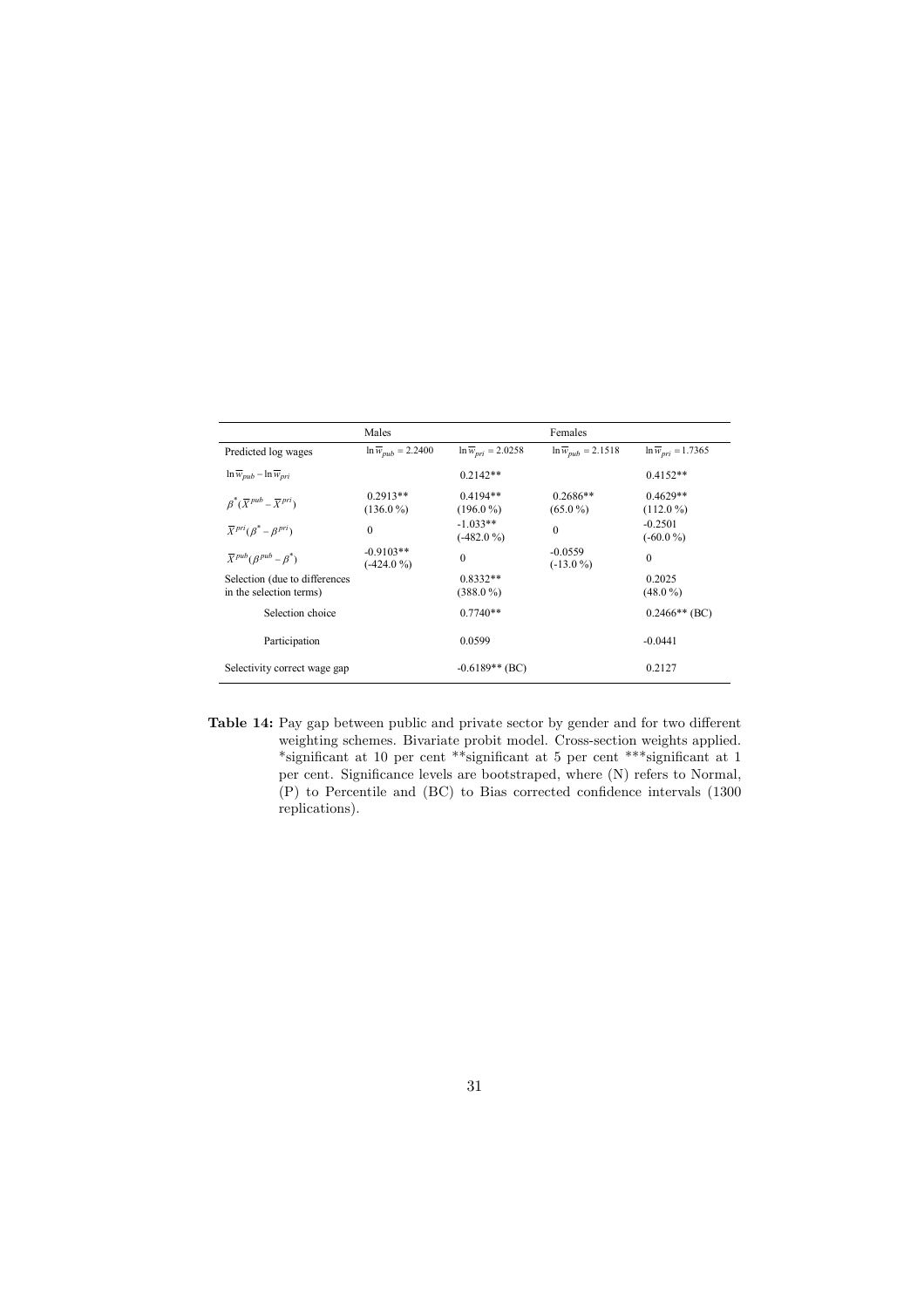|                               | Males          |                | Females          |                |  |
|-------------------------------|----------------|----------------|------------------|----------------|--|
|                               |                |                | Marginal Effects |                |  |
|                               | Reduced        | Structural     | Reduced          | Structural     |  |
|                               | Form           | Form           | Form             | Form           |  |
| Constant                      |                |                |                  |                |  |
| Age 16-20                     | $-0.1494$      | $-0.2160$      | $-0.2455$        | 0.2285         |  |
|                               | $(0.0320)$ *** | $(0.0188)$ *** | $(0.0840)$ ***   | (0.1491)       |  |
| Age 21-30                     | $-0.0351$      | 0.0090         | $-0.2666$        | 0.3544         |  |
|                               | (0.0378)       | (0.0428)       | $(0.0485)$ ***   | $(0.0938)$ *** |  |
| Married                       | 0.0363         | 0.0105         | $-0.0537$        | 0.1670         |  |
|                               | (0.0336)       | (0.0355)       | (0.0513)         | $(0.0586)$ *** |  |
| Higher degree                 | 0.0285         | 0.5945         | $-0.0821$        | 0.2041         |  |
|                               | (0.0690)       | $(0.1007)$ *** | (0.1108)         | (0.1363)       |  |
| A-level                       | 0.0125         | 0.1121         | $-0.0954$        | 0.5642         |  |
|                               | (0.0363)       | $(0.0465)$ **  | (0.0580)         | $(0.0748)$ *** |  |
| O-level                       | $-0.0211$      | $-0.0376$      | $-0.0788$        | 0.6834         |  |
|                               | (0.0376)       | (0.0374)       | (0.0572)         | $(0.0658)$ *** |  |
| Small                         | $-0.1247$      | -0.3884        | $-0.2302$        | $-0.4314$      |  |
|                               | $(0.0345)$ *** | $(0.0455)$ *** | $(0.0599)$ ***   | $(0.0620)$ *** |  |
| Medium                        | $-0.0561$      | $-0.5554$      | -0.1969          | $-0.7104$      |  |
|                               | (0.0352)       | $(0.0538)$ *** | $(0.0611)$ ***   | $(0.0557)$ *** |  |
| Opinion on union              | 0.2531         | 0.3800         | 0.2239           | 0.0474         |  |
| (very important)              | $(0.0694)$ *** | $(0.0747)$ *** | $(0.0906)$ **    | (0.1010)       |  |
| Opinion on union              |                |                |                  |                |  |
| (important)                   | 0.2278         | 0.3814         | 0.2862           | 0.1711         |  |
|                               | $(0.0461)$ *** | $(0.0523)$ *** | $(0.0690)$ ***   | $(0.0790)$ **  |  |
| Opinion on union<br>(netural) | $-0.0126$      | $-0.0736$      | 0.1772           | 0.1033         |  |
|                               | (0.0558)       | (0.0463)       | $(0.0909)*$      | (0.0961)       |  |
| Job tenure                    | 0.0144         | 0.0268         | 0.0290           | 0.0251         |  |
|                               | $(0.0062)$ **  | $(0.0068)$ *** | $(0.0110)$ ***   | $(0.0120)$ **  |  |
| Job tenure sq                 | $-0.0004$      | $-0.0012$      | $-0.0006$        | $-0.0015$      |  |
|                               | (0.0002)       | $(0.0003)$ *** | (0.0005)         | $(0.0006)$ *** |  |
| Professional                  | 0.0569         | 0.2294         | 0.4469           | 0.4966         |  |
|                               | (0.0761)       | $(0.1049)$ **  | $(0.1056)$ ***   | $(0.0962)$ *** |  |
| Managerial                    | 0.1340         | 0.3119         | 0.4890           | $-0.3040$      |  |
|                               | $(0.0562)$ **  | $(0.0686)$ *** | $(0.0735)$ ***   | $(0.1196)$ **  |  |
| Skilled non-manual            | 0.1413         | $-0.0221$      | 0.1688           | $-0.4961$      |  |
|                               | $(0.0646)$ **  | (0.0525)       | $(0.0906)*$      | $(0.0832)$ *** |  |
| Skilled manual                | $-0.0962$      | 0.1106         | 0.1257           | $-0.0055$      |  |
|                               | $(0.0415)$ **  | $(0.0611)*$    | (0.1232)         | (0.1332)       |  |
| Wage differential             |                | 1.3218         |                  | 2.9644         |  |
|                               |                | $(0.1586)$ *** |                  | $(0.3366)$ *** |  |
| Observations                  |                | 677            |                  | 516            |  |

Table 15: Marginal effects of the reduced form and switching regression for males and females. The male wage difference is based on the univariate probit correction specification with sample selection for sector choice only and the female one on simple OLS.